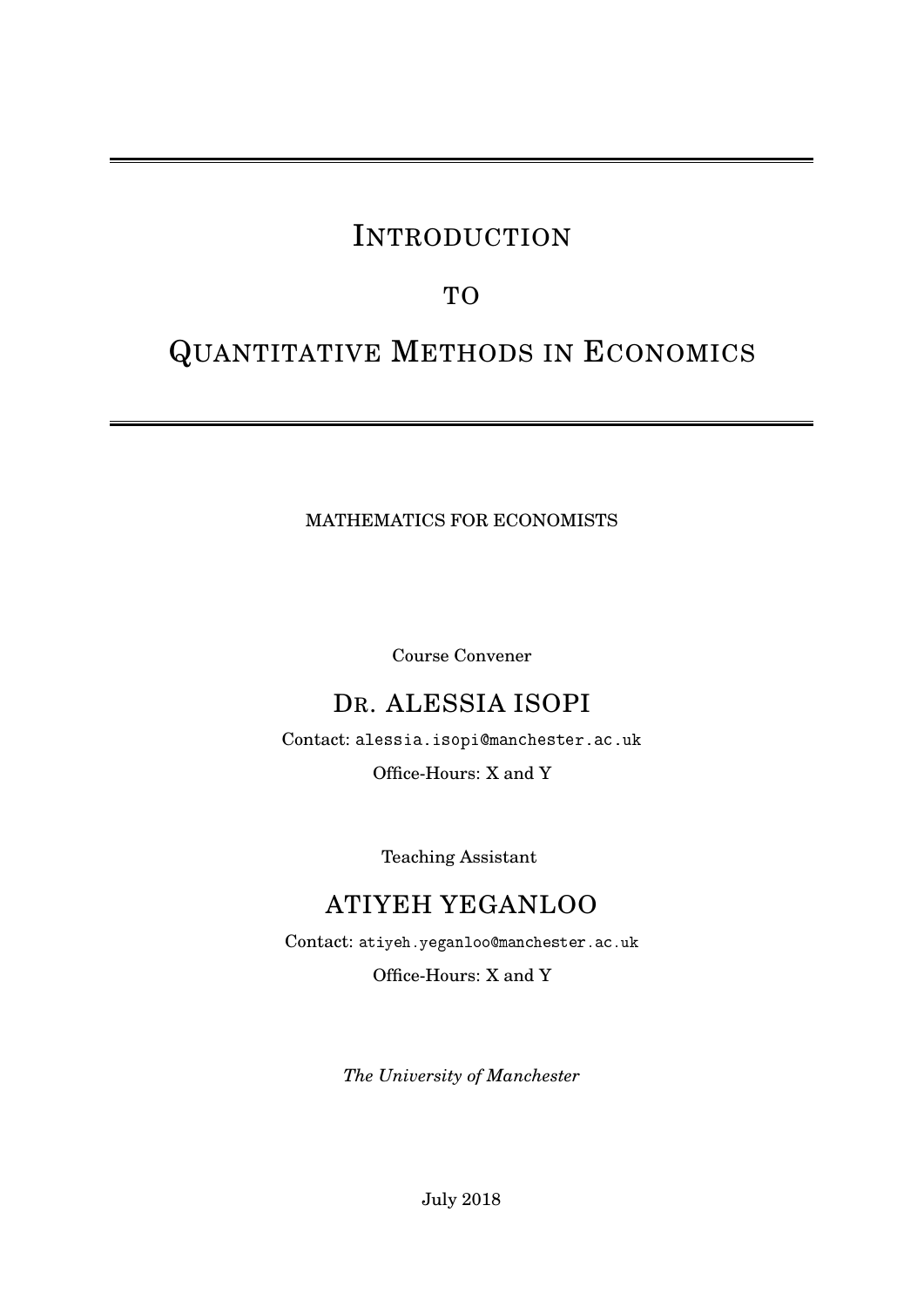# **Contents**

| 1                |         | <b>SETS, NUMBERS, AND FUNCTIONS</b>                                                                                                                                                                                            | $\overline{\mathbf{2}}$ |
|------------------|---------|--------------------------------------------------------------------------------------------------------------------------------------------------------------------------------------------------------------------------------|-------------------------|
|                  | $1.1 -$ |                                                                                                                                                                                                                                | $\overline{2}$          |
|                  | 1.2     |                                                                                                                                                                                                                                | $\overline{5}$          |
|                  | 1.3     |                                                                                                                                                                                                                                | 7                       |
|                  | 1.4     |                                                                                                                                                                                                                                | 10                      |
|                  | 1.5     |                                                                                                                                                                                                                                | 12                      |
|                  | $1.6\,$ |                                                                                                                                                                                                                                | 15                      |
|                  | 1.7     |                                                                                                                                                                                                                                | 16                      |
| $\boldsymbol{2}$ |         | UNIVARIATE CALCULUS AND OPTIMIZATION                                                                                                                                                                                           | 19                      |
|                  | 2.1     |                                                                                                                                                                                                                                | 19                      |
|                  | 2.2     | Derivatives and Differentials enterprise in the set of the set of the set of the set of the set of the set of the set of the set of the set of the set of the set of the set of the set of the set of the set of the set of th | 21                      |
|                  | 2.3     |                                                                                                                                                                                                                                | 25                      |
|                  | 2.4     |                                                                                                                                                                                                                                | 28                      |
|                  | 2.5     |                                                                                                                                                                                                                                | 31                      |
|                  | 2.6     |                                                                                                                                                                                                                                | 32                      |
| 3                |         | <b>LINEAR ALGEBRA</b>                                                                                                                                                                                                          | 34                      |
|                  | 3.1     |                                                                                                                                                                                                                                | 36                      |
|                  | 3.2     |                                                                                                                                                                                                                                | 43                      |
| 4                |         | MULTIVARIATE CALCULUS AND OPTIMIZATION                                                                                                                                                                                         | 45                      |
|                  | 4.1     |                                                                                                                                                                                                                                | 45                      |
|                  |         |                                                                                                                                                                                                                                | 46                      |
|                  | 4.3     |                                                                                                                                                                                                                                | 47                      |
|                  | 4.4     |                                                                                                                                                                                                                                | 50                      |
|                  | 4.5     |                                                                                                                                                                                                                                | 53                      |
|                  | 4.6     |                                                                                                                                                                                                                                | 55                      |
|                  | 4.7     |                                                                                                                                                                                                                                | 57                      |
|                  | 4.8     |                                                                                                                                                                                                                                | 59                      |
|                  |         |                                                                                                                                                                                                                                |                         |
| 5                |         | <b>INTEGRATION</b>                                                                                                                                                                                                             | 61                      |
|                  | 5.1     |                                                                                                                                                                                                                                | 62                      |
|                  | 5.2     |                                                                                                                                                                                                                                | 64                      |
|                  | 5.3     | Problem Set 5                                                                                                                                                                                                                  | 67                      |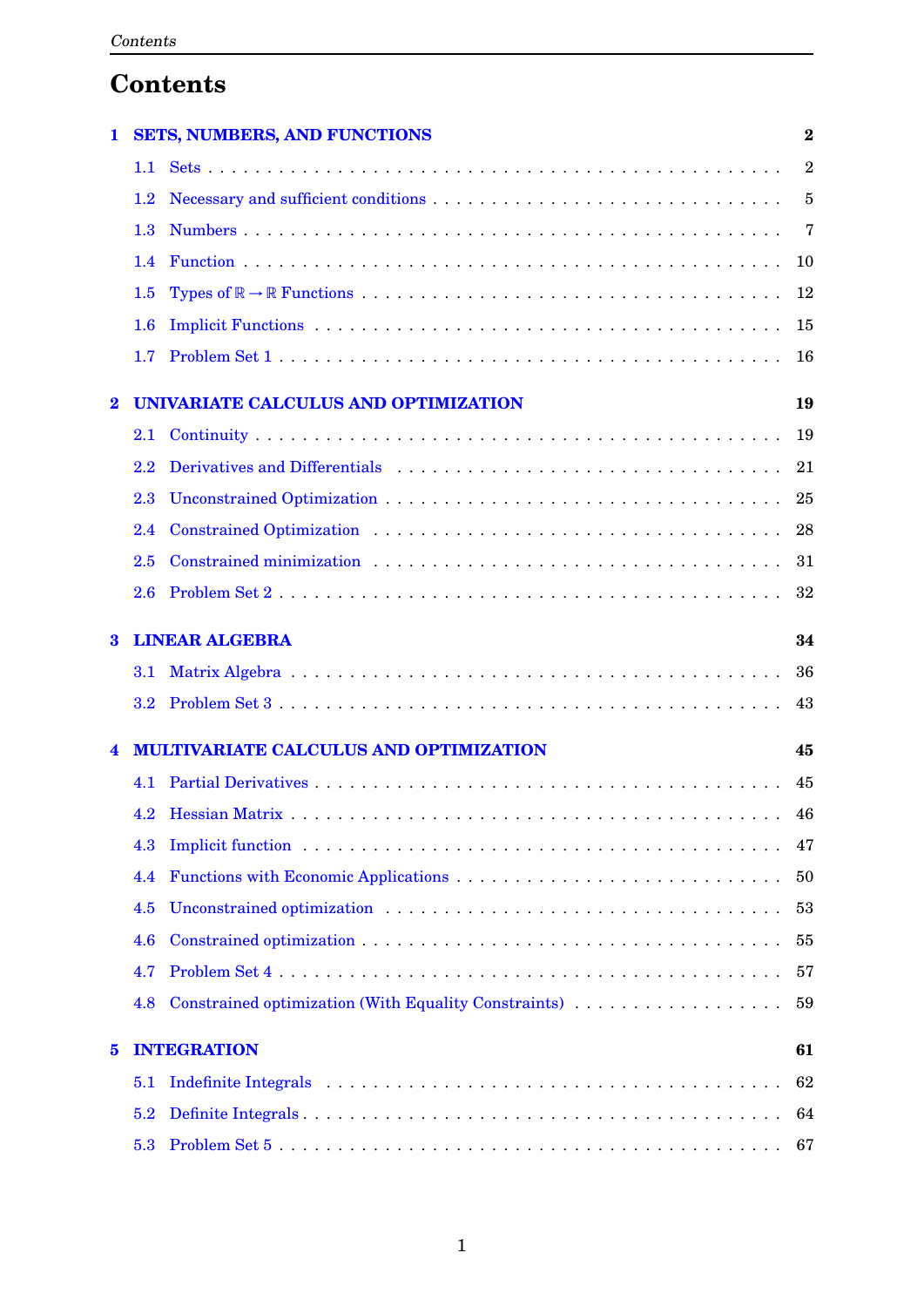# <span id="page-2-0"></span>**1 SETS, NUMBERS, AND FUNCTIONS**

# <span id="page-2-1"></span>**1.1 Sets**

**Definition 1.** *A set is a collection of objects thought of as a whole.*

- Describe a set by enumeration: list all the elements of the set e.g.  $S = \{2, 46, 8, 10\}$  $\{4, 10, 6, 2, 8\}$
- Describe a set by property: state the property shared by all the elements in the set, e.g.  $S = \{x : x \text{ is an even number between 1 and 11}\}$
- $x \in S$ : *x* is in the set *S*.
- $x \notin S$ : *x* is in the set *S*.

## **Example 1.**

- *•* {*x* : *x is a firm producing computers} ("computer industry")*
- *• { x* : *x is a bundle of goods a consumer can afford}*
- *• ("budget set")*

**Definition 2.** *If all the elements of a set X are also elements of a set Y, then X is a* **subset**  $of Y: X ⊆ Y$ 

## **Example 2.**

- *•* {4,8,10} ⊆ {2,4,6,8,10}
- *•* {2,4,6,8,10} ⊆ {2,4,6,8,10}
- *• Computer industry* ⊆ IT *industry.*

**Definition 3.** *If all the elements of a set X are also elements of a set Y, but not all the elements of Y are in X, then X is a* **proper subset** *of*  $Y : X \subset Y$ 

**Definition 4.** *Two sets X and Y are equal if they contain exactly the same elements: X* = *Y*.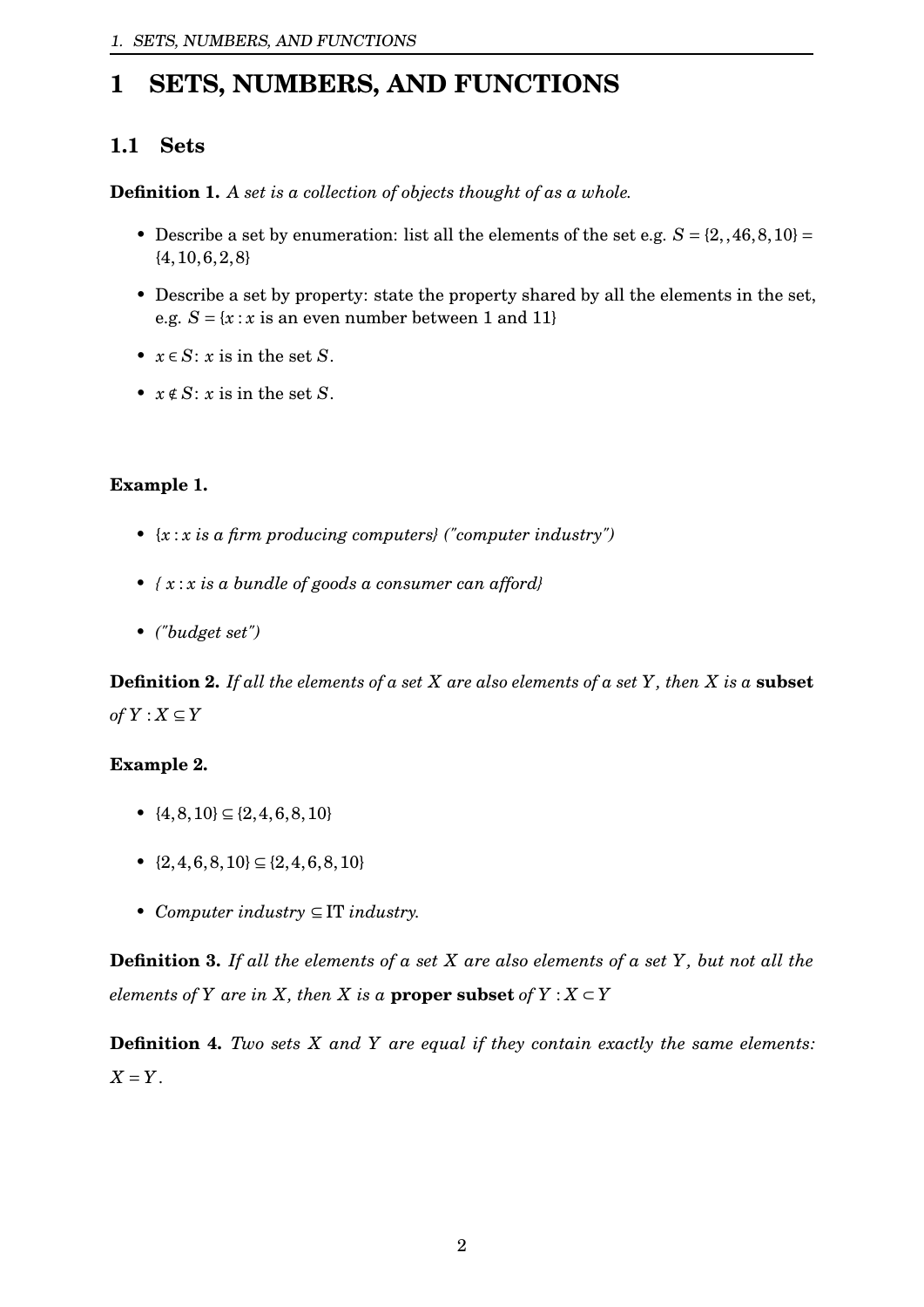#### **Venn Diagram**

**Universal Set**: the set that contains all possible objects under consideration, i.e. set *U*



*B* ⊂ *A*

**Definition 5.** *The intersection of the two sets X and Y is the set of elements that are n both X and Y*:  $X \cap Y = \{x : x \in X \text{ and } x \in Y\}$ 



If  $A = \{2, 4, 6, 8\}, B = \{3, 4, 6, 7\}, A \cap B = \{4, 6\}$ 



**Definition 6.** *The* **empty set** *is the set with no elements:*  $\emptyset$ .

$$
A\cap D=\emptyset
$$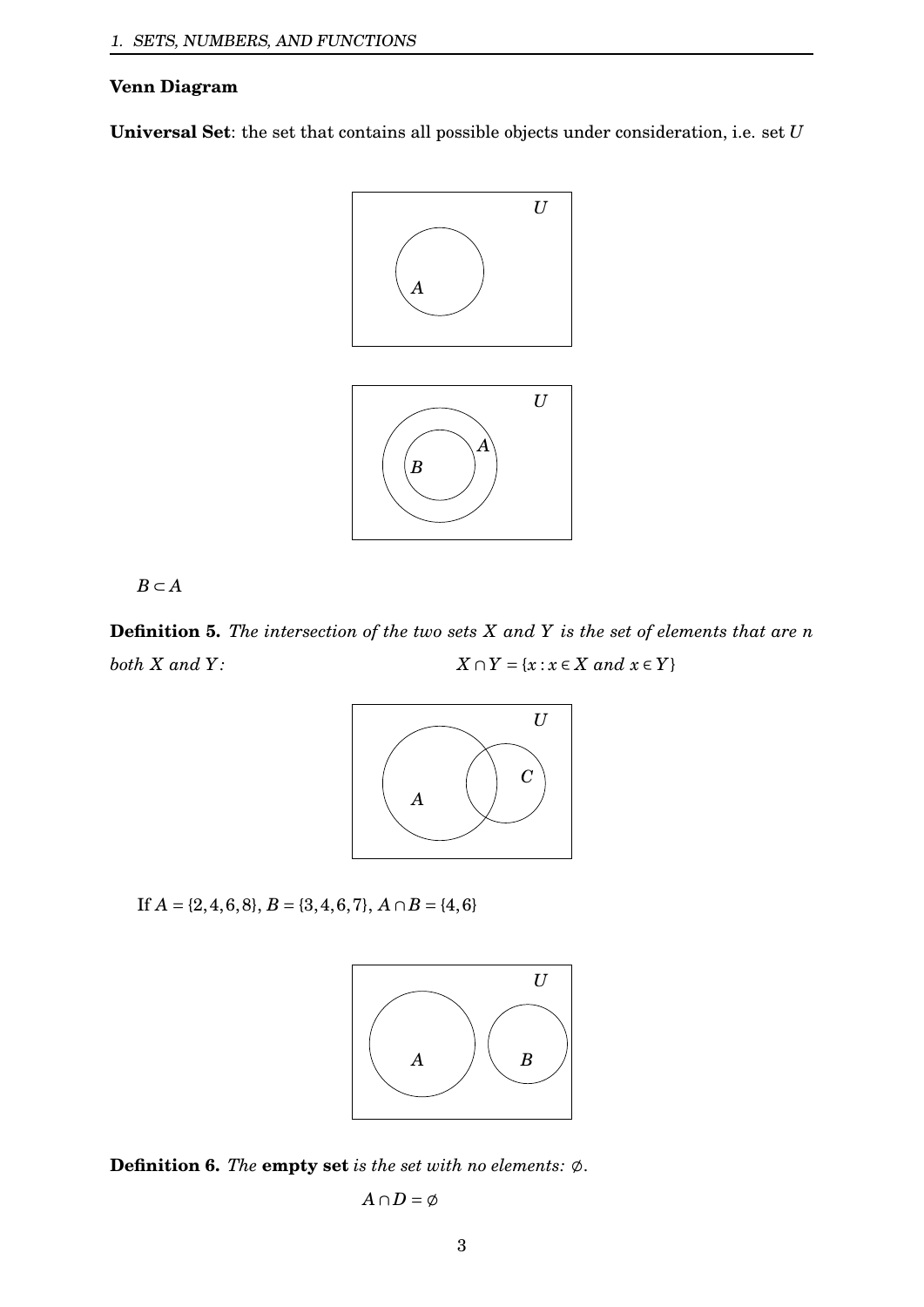**Definition 7.** *A set with only one element is a* **singleton***.*

$$
\{x:2x+3=1\}
$$

**Definition 8.** *The* **union** *of two set X and Y is the set of elements in one or the other of the sets*

$$
W = X \cup Y = \{x : x \in X \text{ or } Y\}
$$

**Example 3.** *If*  $A = \{2, 4, 6, 8\}, B = \{3, 4, 6, 7\}, A \cup B = \{2, 3, 4, 6, 7, 8\}$ 



**Definition 9.** *The* **relative difference** *of X and Y*, *X* −*Y, is the set of elements of X that are not also in Y*.

If 
$$
A = \{2, 4, 6, 8\}
$$
,  $B = \{3, 4, 6, 7\}$ ,  $A - B = \{2, 8\}$ 

**Example 4.** *If*  $A = \{2, 4, 6, 8\}, B = \{3, 4, 6, 7\}, A \cup B = \{2, 3, 4, 6, 7, 8\}$ 

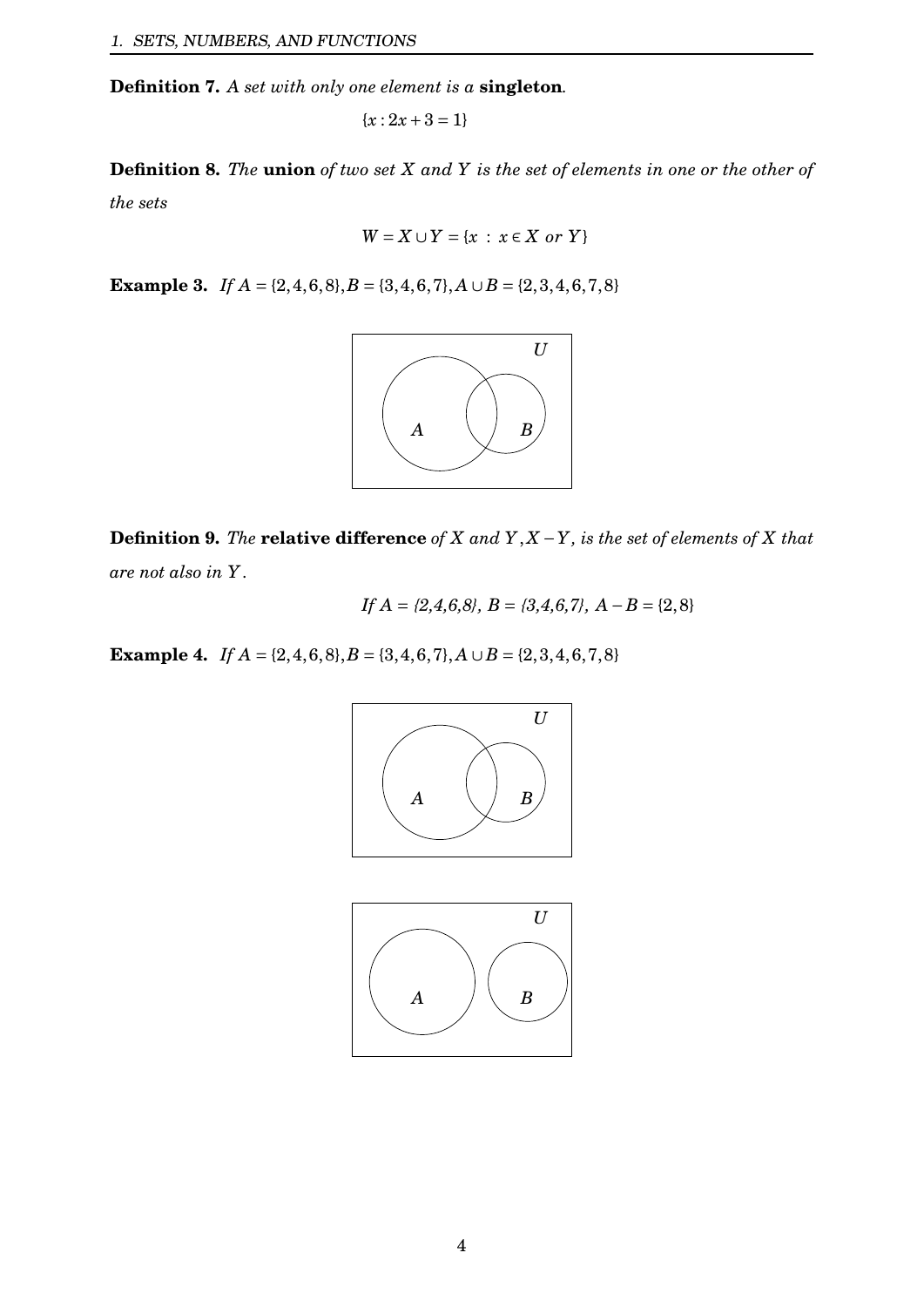# <span id="page-5-0"></span>**1.2 Necessary and sufficient conditions**

Consider the following statement:

"If the GDP of Germany is twice as large as that of England, then the GDP of England is less than that of Germany."

- $A =$  "the GDP of Germany is twice as large as that of England."
- $B =$  "the GDP of England is less than that of Germany."
- $A \Rightarrow B$

If *A*, then *B*.

*A* implies *B*.

(Whenever *A* is true, *B* is true.)

• *A* is a sufficient condition for *B*.

(The truth of *A* guarantees the truth of *B*.)

• *A* only if *B*

*B* is a necessary condition for *A*.

(If *B* is not true, then *A* is not true.)

- *x*: GDP of England, *y*: GDP of Germany.
	- $A: 2x = y, B: x < y$
	- $A = \{x, y : 2x = y\}$

(the set of all the objects that satisfy the condition *A*)

 $B = \{x, y : x < y\}$ 

(the set of all the objects that satisfy the condition *B*)

 $A ⊆ B$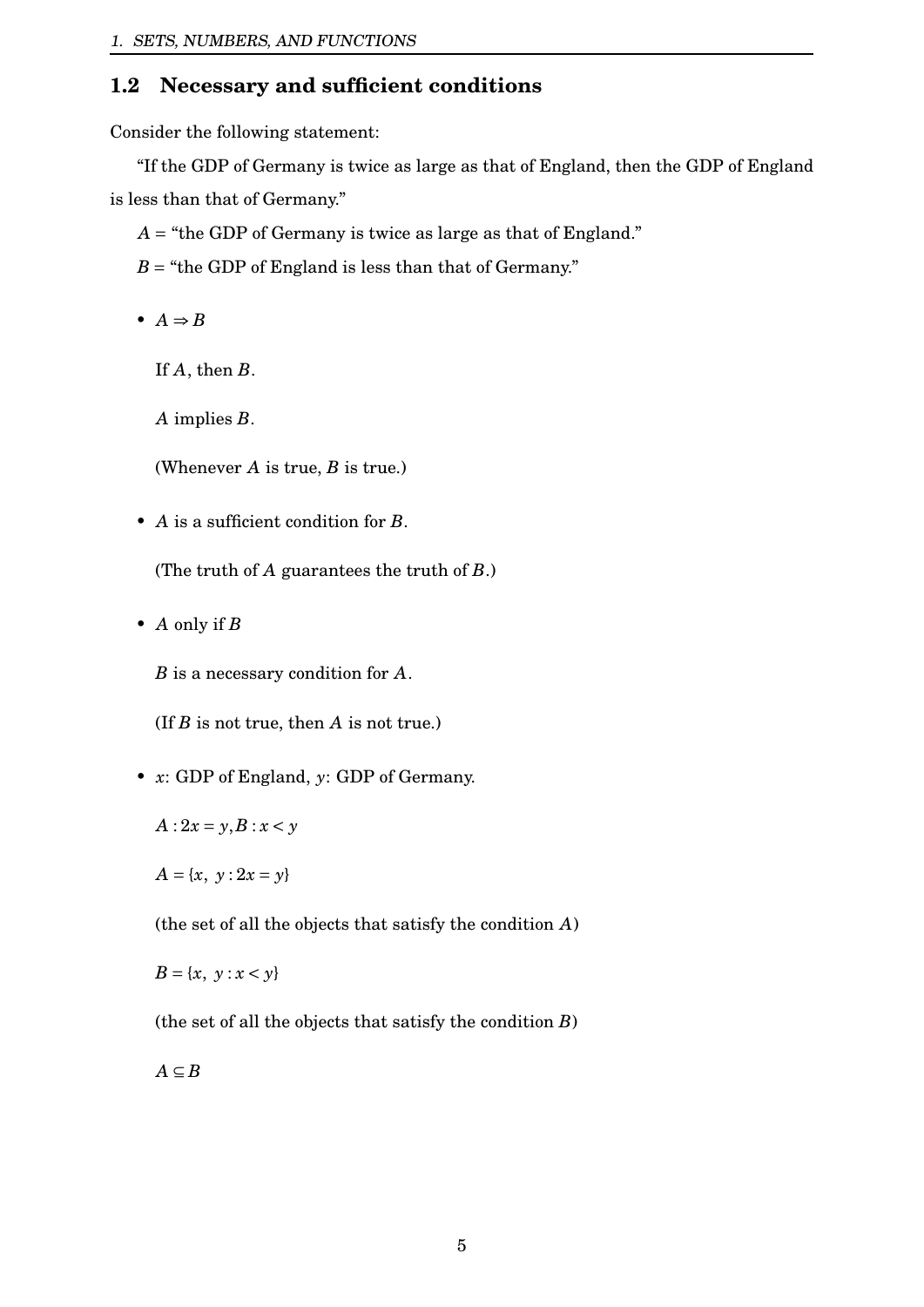

Suppose  $A \Rightarrow C$  and  $C \Rightarrow A$ .

 $(C = "The economy of England is half that of Germany.")$ 

 $(x = 1/2y)$ 

- $A \Leftrightarrow C$
- *A* if and only if *C*. (*A* iff *C*.)
- *A* is equivalent to *C*
- *A* is a necessary and sufficient condition for *C*
- *A* implies and is implied by *C*
- $C = \{x, y : x = 1/2y\}, A \subseteq C \text{ and } C \subseteq A, A = C.$

## **Example 5.**

*E* = *Denmark is in the Euro Zone.*

*F* = *Denmark's interest rate is set by the European Central Bank.*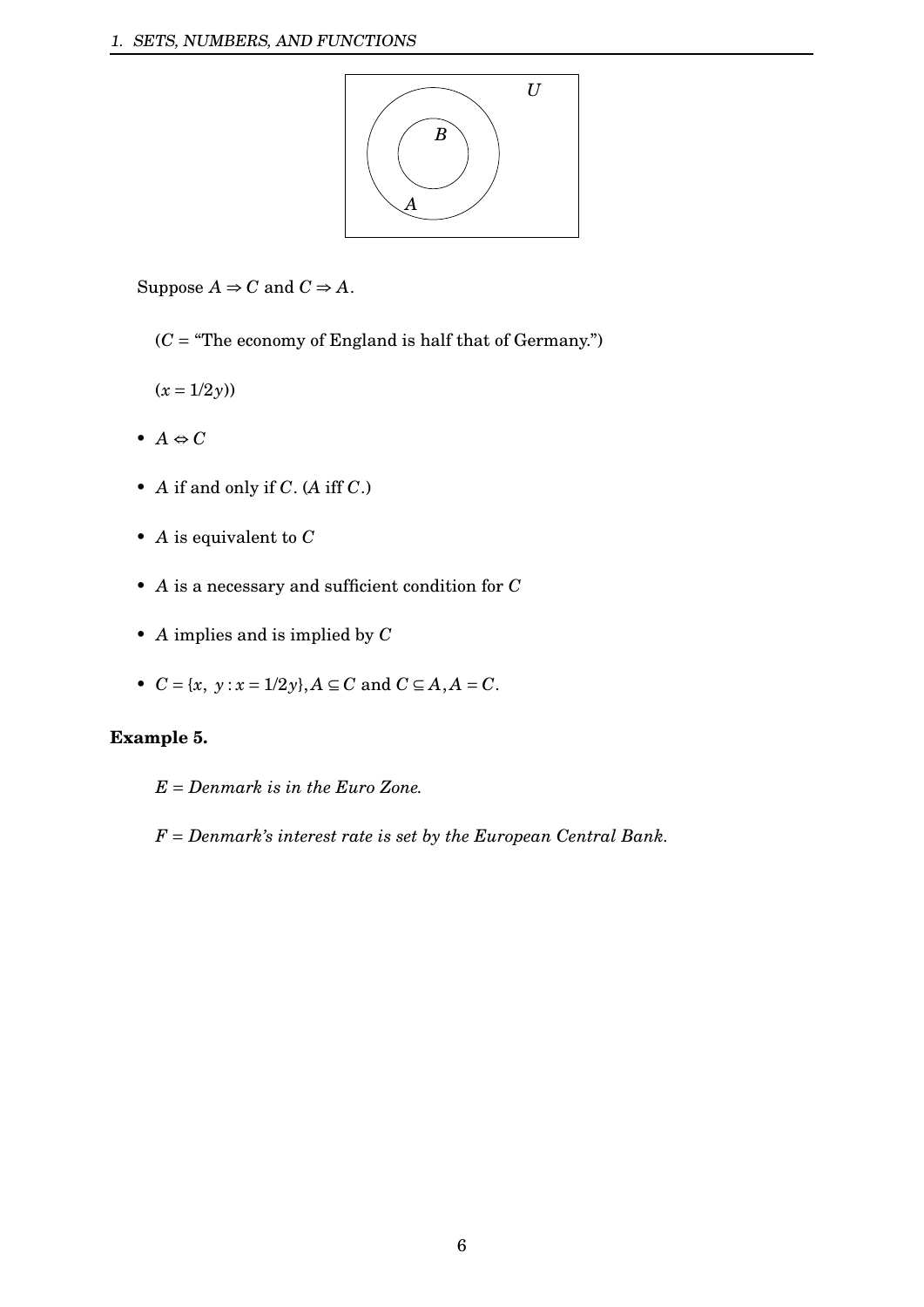## <span id="page-7-0"></span>**1.3 Numbers**

**Natural numbers** :  $\mathbb{N} = \{1, 2, 3, ...\}$  (arise naturally from counting objects).

• Closed under addition and multiplication:

$$
x, y \in \mathbb{N} \Rightarrow x + y \in \mathbb{N}, xy \in N
$$

• Not closed under substraction and division:

$$
x, y \in \mathbb{N}, x \le y \Rightarrow x - y \le 0 \notin N
$$

$$
2, 3 \in \mathbb{N}, \frac{2}{3} \not\in \mathbb{N}
$$

**Integers** :  $\mathbb{I} = \{..., -3, -2, -1, 0, 1, 2, 3, ...\}$ 

• Closed under addition, substraction, multiplication, but not division.

**Rational numbers** :  $Q = \{\frac{a}{b}\}$  $\frac{a}{b}$  :  $a \in I, b \in I - \{0\}\}$ 

- $\mathbb{I} \subset \mathbb{O}$ : choose  $b = 1$ .
- Infinitely many rational numbers between any two integers, e.g., 1 and 2:  $1 + \frac{1}{c}$  $\frac{1}{c}$ ,  $c \in \mathbb{N}$

**Irrational numbers** : numbers that cannot be expressed as ratios of integers. e.g.  $\sqrt{2}$ (between 1 and 2, not rational).

**Real numbers** (R) : Union of rational and irrational numbers.

• extending along a line to infinity in both directions with no breaks or gaps: the real line.

**Intervals** : Subsets of *R*, e.g.  $a, b \in \mathbb{R}, a < b$ 

- Closed interval:  $[a, b] = \{x \in R : a \le x \le b\}$
- Half-open intervals:

$$
(a, b] = \{x \in R : a < x \le b\}
$$
\n
$$
[a, b) = \{x \in R : a \le x < b\}
$$

• Open interval:  $(a, b) = \{x \in R : a < x < b\}$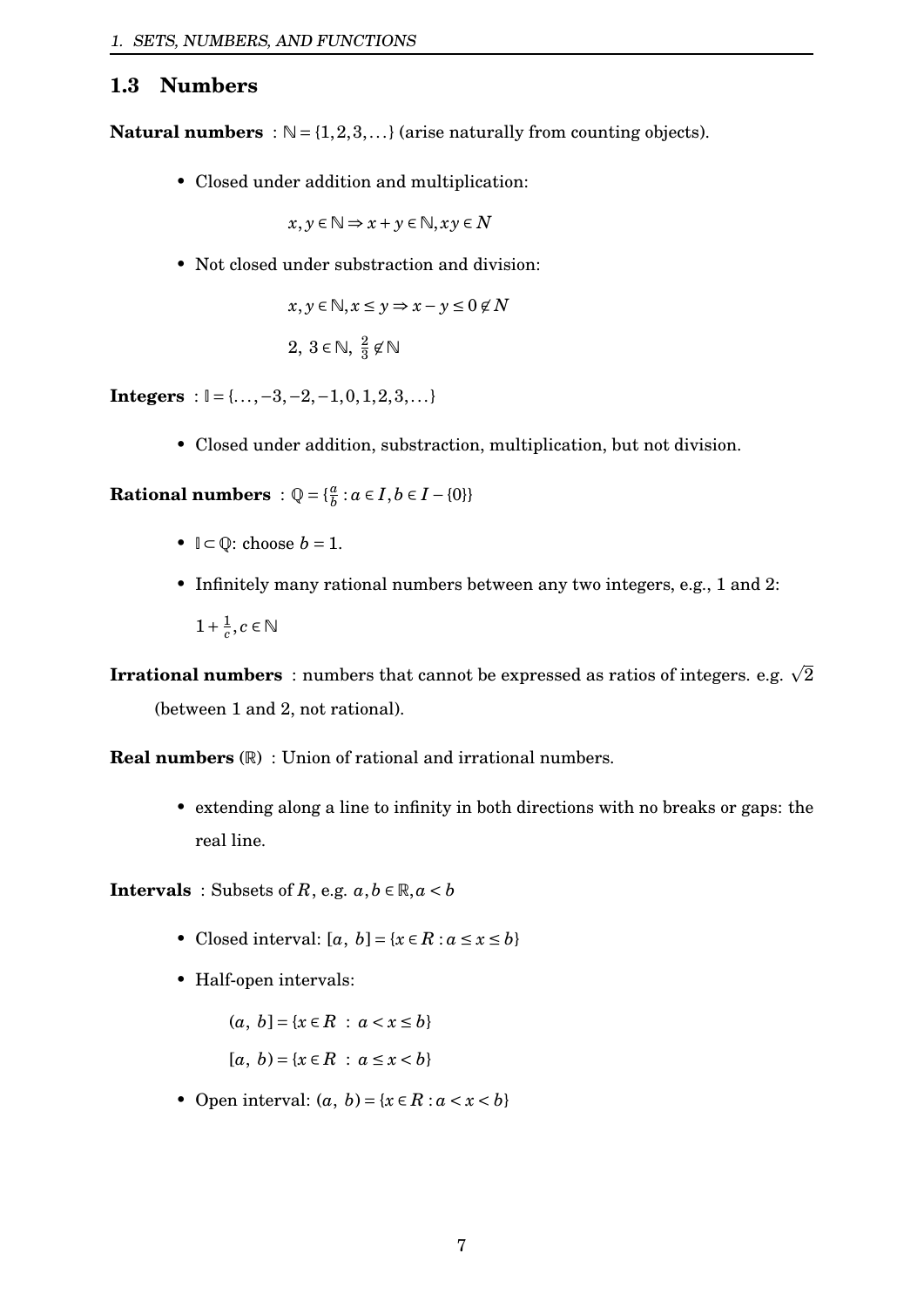The **Cartesian product** of two sets *X* and  $Y, X \times Y$ , is the set of ordered pairs formed by taking in turn each element in *X* and associating with it each element in *Y*; *X* × *Y* = {(*x*, *y*) : *x* ∈ *X*, *y* ∈ *Y*}

 $X = \{1, 2, 3\}, Y = \{a, b\},\$  $X \times Y = \{(1, a), (1, b), (2, a), (2, b), (3, a), (3, b)\}$  $(1,\sqrt{2}) \in \mathbb{Q} \times \mathbb{N}$  ? (1,  $\overline{2})\in \mathbb{N}\times \mathbb{Q}$ ?

The **Cartesian product** of  $\mathbb R$  with itself:  $\mathbb R \times \mathbb R = \{(x_1, x_1) : x_1 \in \mathbb R, x_2 \in \mathbb R\} = \mathbb R^2$ 

• All points in  $\mathbb{R}^2$ ;



•  $x = (x_1, x_2) = 0$ :  $x_1 = 0$  and  $x_2 = 0$ 

 $x = (x_1, x_2) \neq 0$ :  $x_1 \neq 0$  or  $x_2 \neq 0$ 

- Graph of  $[2,3] \times [1,2]$  ?
- Distance between  $a = (a_1, a_2)$  and  $b = (b_1, b_2)$ :  $d(a, b) = \sqrt{(a_1 - b_1)^2 + (a_2 - b_2)^2}$  (Pythagorean Theorem)

**Definition 10.** An  $\epsilon$ -neighborhood of a point  $a \in \mathbb{R}^2$  is the set

$$
\mathbb{N}_{\epsilon}(a) = \{x \in \mathbb{R}^2 : d(a, x) < \epsilon\}
$$

**Exercise 1.** *Draw graph of*  $\mathbb{N}_{\epsilon}[(2,3)] = \{(x_1, x_2) \in \mathbb{R}^2 : \sqrt{(x_1-2)^2 + (x_2-3)^2} < \epsilon\}.$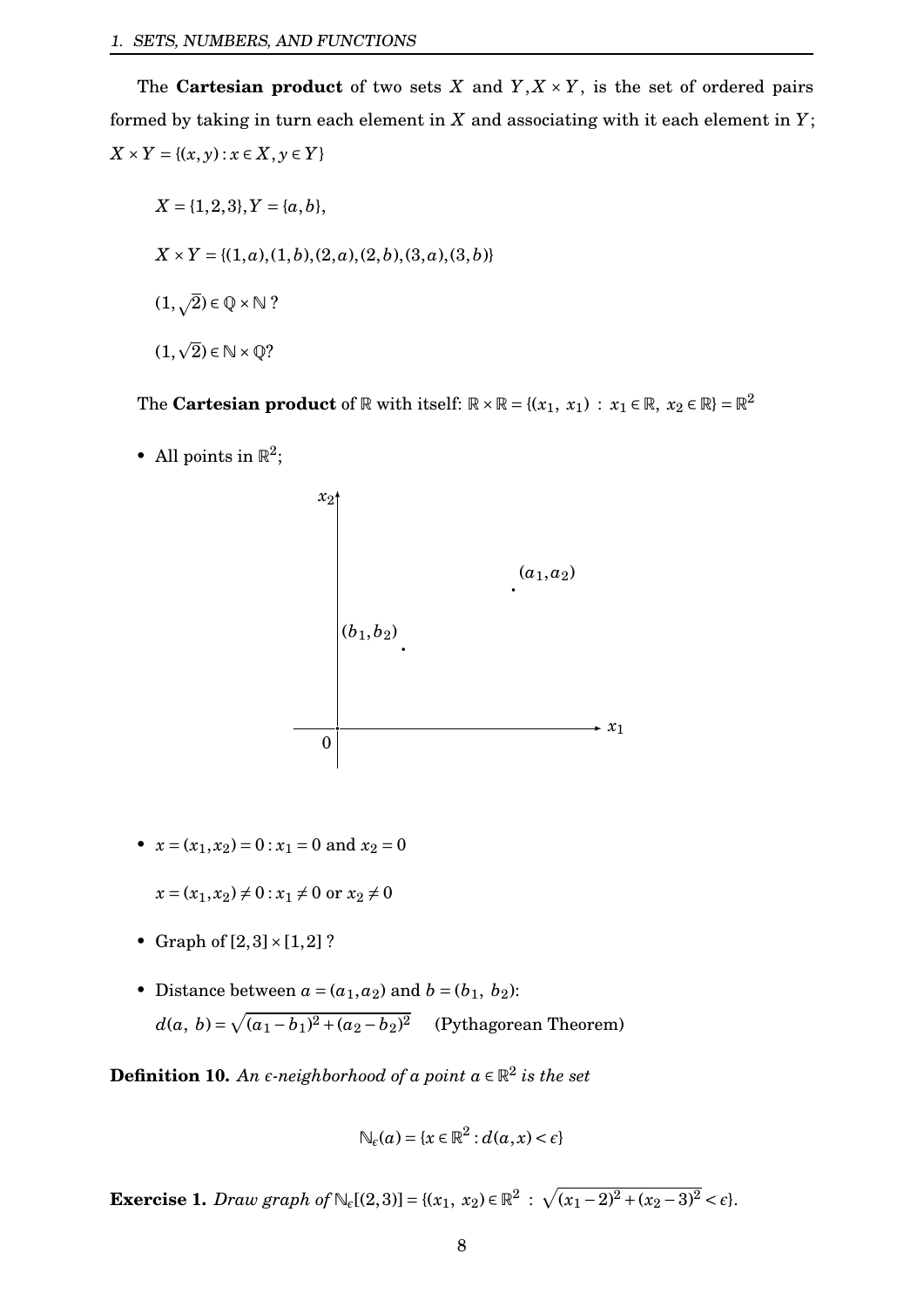**Definition 11.** *Given two points*  $x = (x_1, x_2), x' = (x_1')$  $x'_{1}, x'_{2}$  $\mathbf{Z}_2^{\prime}$ )  $\in \mathbb{R}^2$  a convex combination of x *and x* 0 *is*

$$
\lambda x + (1 - \lambda)x' = (\lambda x_1 + (1 - \lambda)x'_1, \lambda x_2 + (1 - \lambda)x'_2)
$$
  
=  $(x'_1 + \lambda(x_1 - x'_1), x'_2 + \lambda(x_2 - x'_2)),$ 

*for some*  $\lambda \in [0,1]$ *. (point on line segment between x and x'.)* 

**Definition 12.** *Given two points*  $x = (x_1, x_2), x' = (x_1')$  $x'_{1}, x'_{2}$  $\mathbf{Z}_2^{\prime}$ )  $\in \mathbb{R}^2$  a **convex** combination of  $x$  $and$  *x'* is  $A$  set  $X \subset \mathbb{R}^2$  is convex if for any two points  $x, x' \in X, \lambda x + (1 - \lambda)x' \in X$  for all  $\lambda \in [0,1]$ .

*(A set is convex if any convex combination of any two points in the set is in the set.)*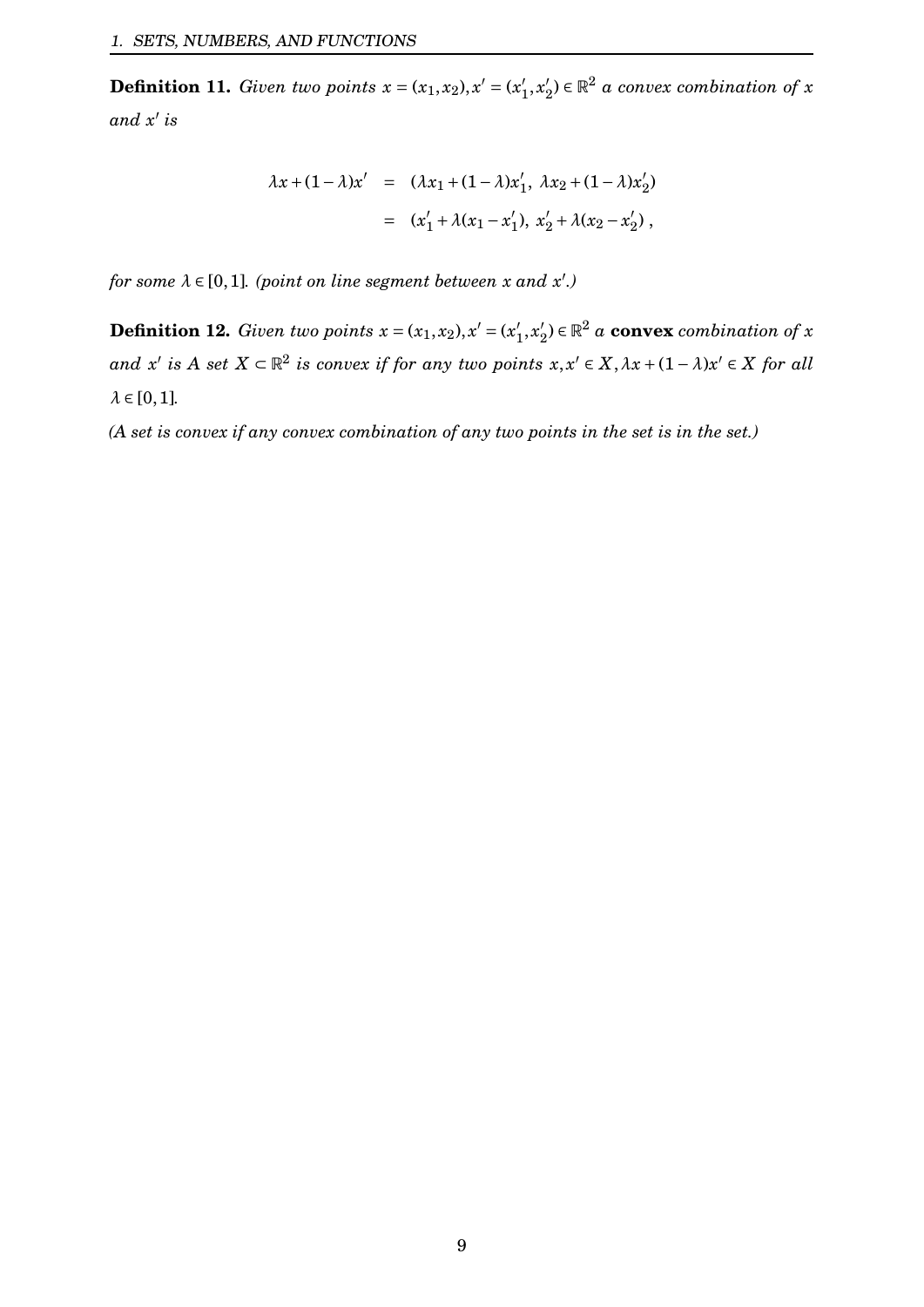## <span id="page-10-0"></span>**1.4 Function**

**Definition 13.** Given two sets  $X$  and  $Y$ , a **function (mapping)**  $f$  *from*  $X$  *to*  $Y$ *,*  $f: X \rightarrow Y$ *, it is a rule that associates each element of X with one and only one element of Y.*

("element of *X* you pick *determines* the element of *Y* you get.")

( Consumption is a function of income.")

#### • *X*: **Domain**

For each  $x \in X$ ,  $y = f(x) \in Y$  is the **image** of *x* (value of *f* at *x*).

 $\bullet$   $f(X)$ : **Range** 

$$
f(X) = \{ y \in Y : y = f(x), x \in X \}
$$

#### **Example 6.**

*1. X: set of countries,*  $Y \subset \mathbb{R}$ *, f: "the GDP of"* 

 $f(UK) = 21,000$ 

2. 
$$
X = \mathbb{R}, Y = \mathbb{R}, y = f(x) = 2x + 3
$$

- *3.*  $y^2 = 2x + 3$ *: association of*  $x \in X$  *and*  $y \in Y$ *, but y is not a function of x*
- Different  $x \in X$  may have the same image e.g.,  $y = f(x) = x^2$
- If each x has a different image: the function is **one-to-one** can be **inverted**:  $x =$  $f^{-1}(y)$

# *f* −1 (*y*) : **inverse function**

(the rule that associates the image of  $x$  with  $x$ )

e.g,

$$
y = f(x) = 2x + 3 \Rightarrow x = f^{-1}(y) = \frac{y - 3}{2}
$$

**Definition 14.** *The* **Composite function** of two functions  $f : X \to Y$  and  $g : Y \to Z$  is

$$
g \circ f : X \to Z
$$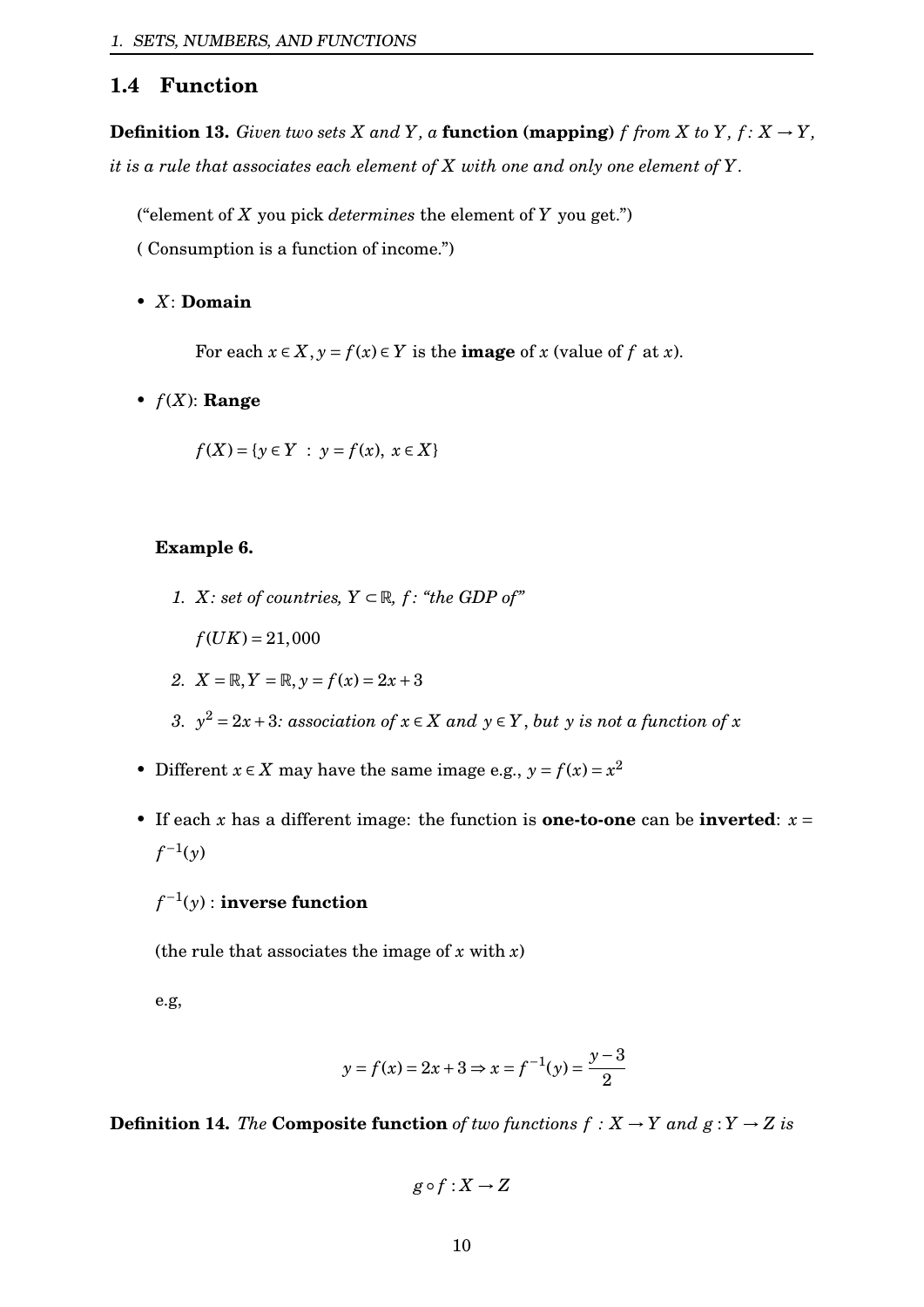*or*

$$
z=g(f(x))
$$

*The range of f must be a subset of the domain of g.*

## **Example 7.**

*1. "Consumption is a function of income."*

*"income is a function of age."*

*"Consumption is a function of age."*

*2.*

$$
y = f(x) = 2x + 3, z = g(y) = y2
$$
  

$$
z = g(f(x)) = g \circ f(x) = (2x + 3)2
$$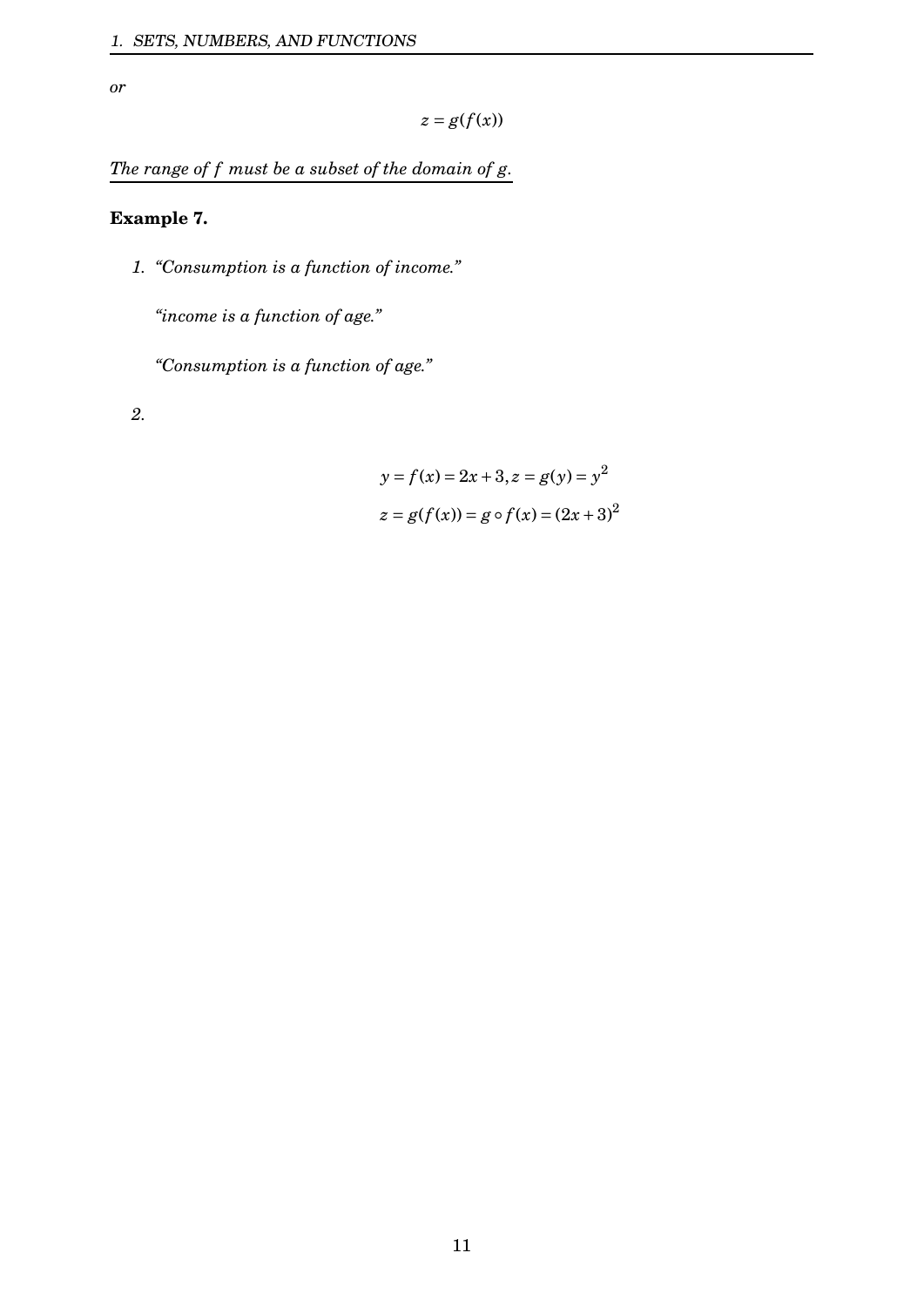# <span id="page-12-0"></span>**1.5 Types of**  $\mathbb{R} \to \mathbb{R}$  **Functions**

## $f : \mathbb{R} \to \mathbb{R} \subset \mathbb{R} \times \mathbb{R}$

Graph of  $f: \{(x, f(x)) : x \in \mathbb{R}, f(x) \in \mathbb{R}\}\subset \mathbb{R}^2$ 

- Identity function:  $f(x) = x$
- Constant functions:  $f(x) = a$
- Linear functions:  $f(x) = ax + b$
- Quadratic functions:  $f(x) = ax^2 + bx + c$
- Power functions:  $f(x) = ax^b$
- Exponential functions:  $f(x) = b^x, b$ : base

If  $b = e \approx 2.718$  (Napier's constant)  $f(x) = e^x = \exp(x)$ 

- If  $y = b^x$ , *x*: the logarithm of *y* to base  $b : x = \log_b y$
- Logarithmic functions:  $f(x) = \log_b x$

If  $b = e, f(x) = \ln x$ : natural logarithm

• Absolute Value:  $f(x) = |x| = x$  if  $x \ge 0$ 

$$
=-x \text{ if } x < 0
$$

**Definition 15.** *X* ⊆ *mathbbR or mathbbR*<sup>2</sup> *and convex, Y* ⊆ *mathbbR, The function*  $f: X \to Y$  *is* **concave** *if for any*  $x, x' \in X, \lambda \in [0,1]$ 

$$
f(\lambda x + (1 - \lambda)x') \ge \lambda f(x) + (1 - \lambda)f(x')
$$

*It is* **strictly concave** *if the inequality holds when*  $\lambda \in (0,1)$ .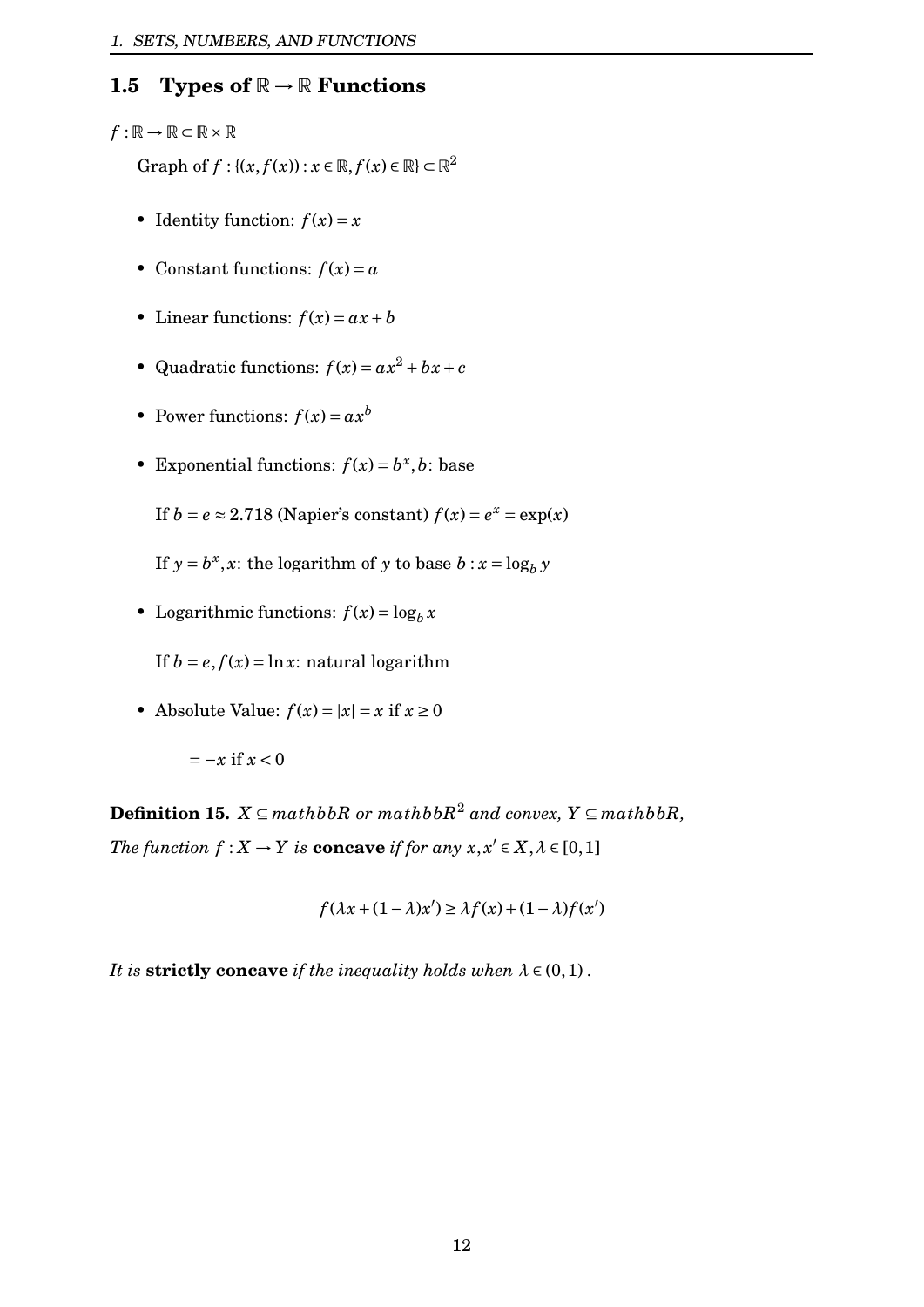

**Definition 16.** *The function*  $f: X \to Y$  *is* **convex** *if for any*  $x, x' \in x, \lambda \in [0,1]$ 

$$
(\lambda x + (1 - \lambda)x') \le \lambda f(x) + (1 - \lambda)f(x')
$$

*It is* **strictly convex** *if the inequality holds when*  $\lambda \in (0,1)$ .

**Definition 17.**  $y = f(x): \mathbb{R} \to \mathbb{R}$  is

- **increasing**  $if \bar{x} > \hat{x} \Rightarrow f(\bar{x}) \ge f(\hat{x})$ .
- **strictly increasing**  $if \bar{x} > \hat{x} \Rightarrow f(\bar{x}) > f(\hat{x})$ .
- **decreasing**  $if \overline{x} > \hat{x} \Rightarrow f(\overline{x}) \le f(\hat{x})$ .
- **strictly decreasing**  $if \overline{x} > \hat{x} \Rightarrow f(\overline{x}) < f(\hat{x})$ .
- *•* **monotonic** *if it is strictly increasing or strictly decreasing*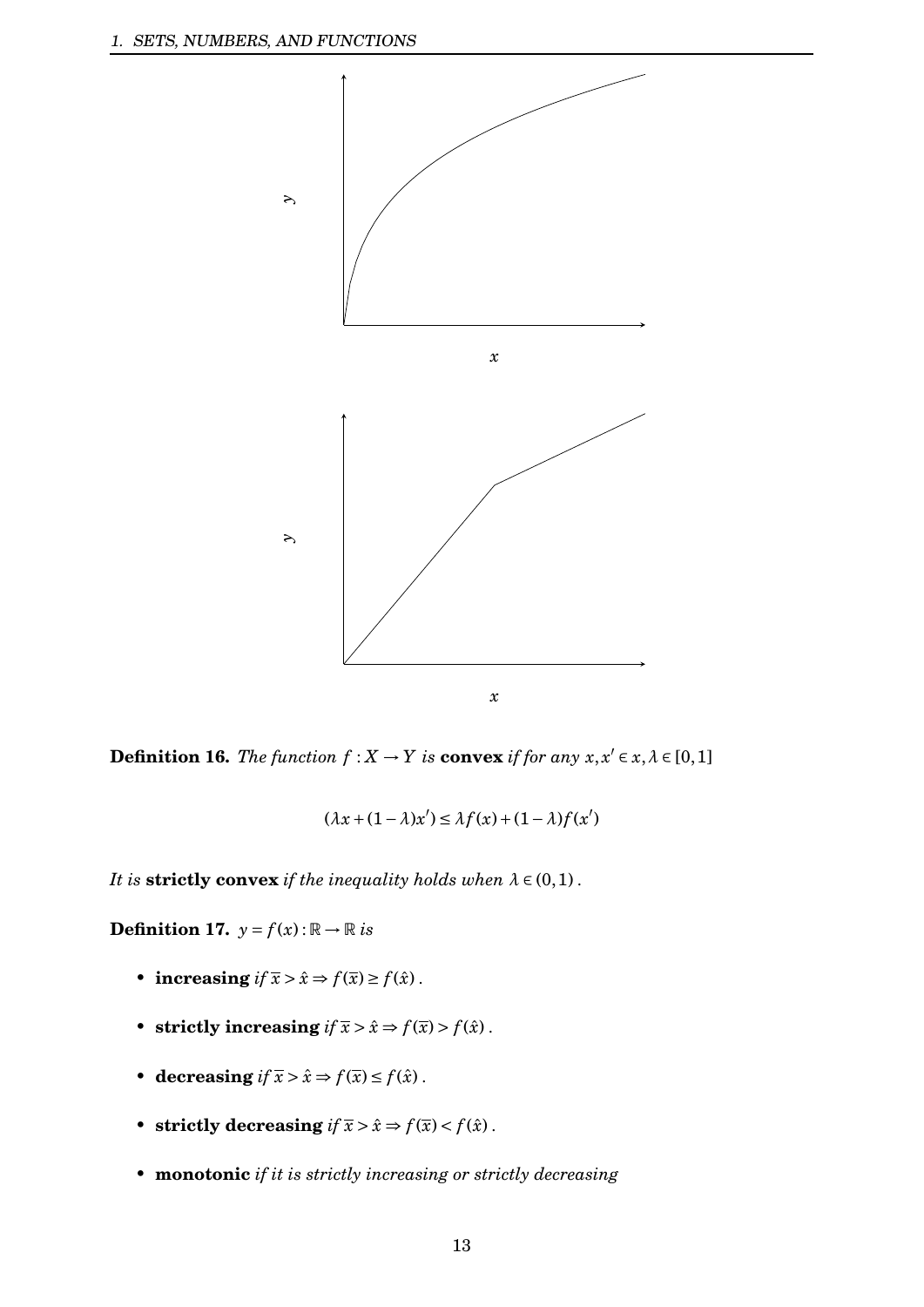**Example 8.** *GDP is growing: GDP* = *f* (*time) is increasing.*  $y = f(x) = 2x + 3, y = f(x) = x^2 - 2x$ 

Definition 17

**Definition 18.**  $y = f(x_1, x_2)$  :  $\mathbb{R}^2 \to \mathbb{R}$  *it is* **increasing** 

- **in**  $x_1$  *if*  $\bar{x}_1 > \hat{x}_1 \Rightarrow f(\bar{x}_1, \bar{x}_1) \ge f(\hat{x}_1, \bar{x}_2)$
- **in**  $x_2$  *if*  $\overline{x}_2 > \hat{x}_2 \Rightarrow f(\overline{x}_1, \overline{x}_1) \ge f(\overline{x}_1, \hat{x}_2)$

**Example 9.**

$$
y = f(x_1, x_2) = 2x_1 + \frac{1}{x_2}
$$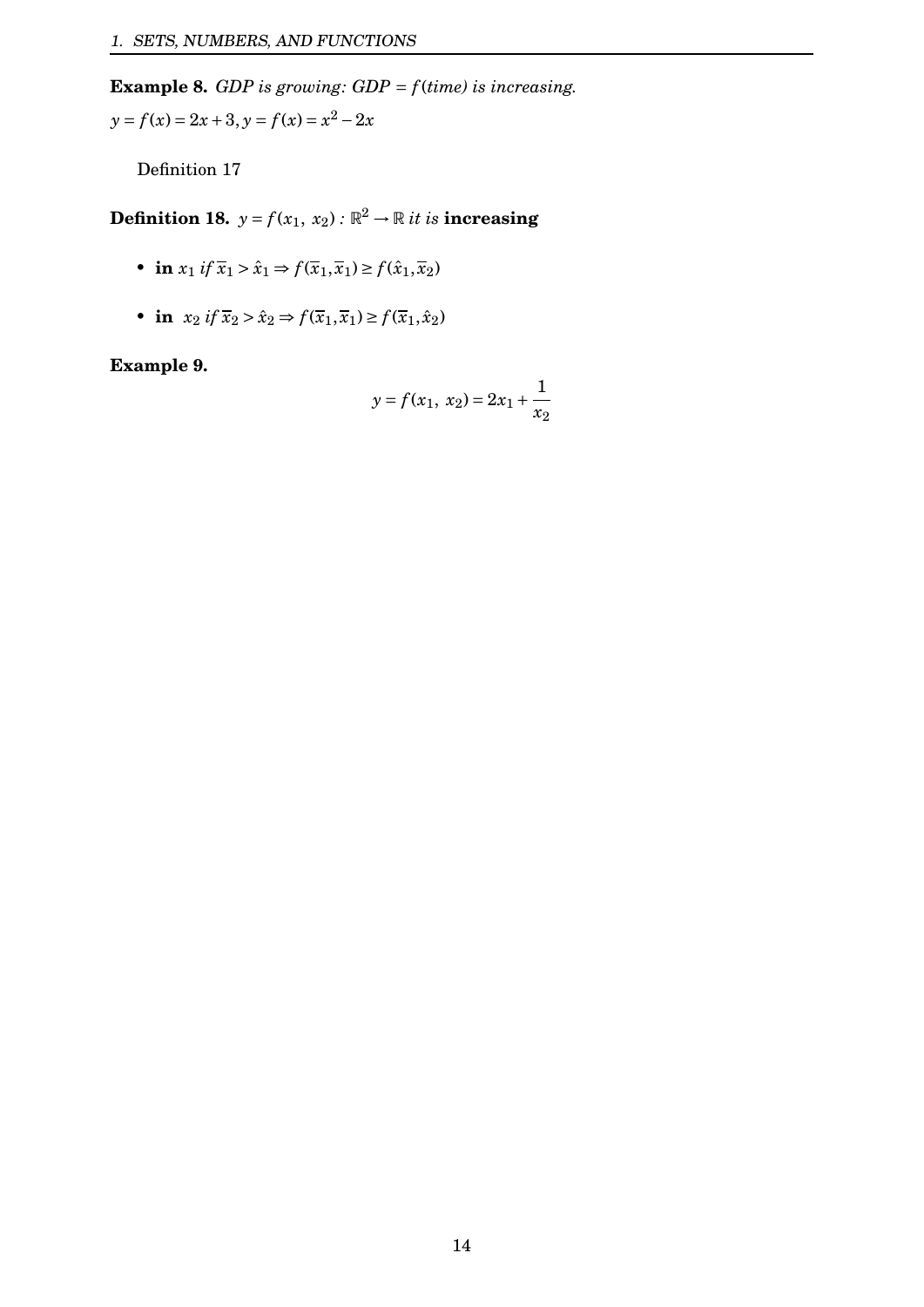# <span id="page-15-0"></span>**1.6 Implicit Functions**

 $y = f(x) = 3x^2$ : an *explicit function*.

*y*−3*x* <sup>2</sup> = 0: its equivalent *implicit function*

General form :  $F(x, y) = 0$  e.g., utility function:  $U(x, y)$ 

 $\Rightarrow$  *U*(*x*, *y*) = *c* (constant): an indifference curve

Not all equations of the form  $F(x, y) = 0$  are implicit functions.

 $F(x, y) = x^2 + y^2 = 9$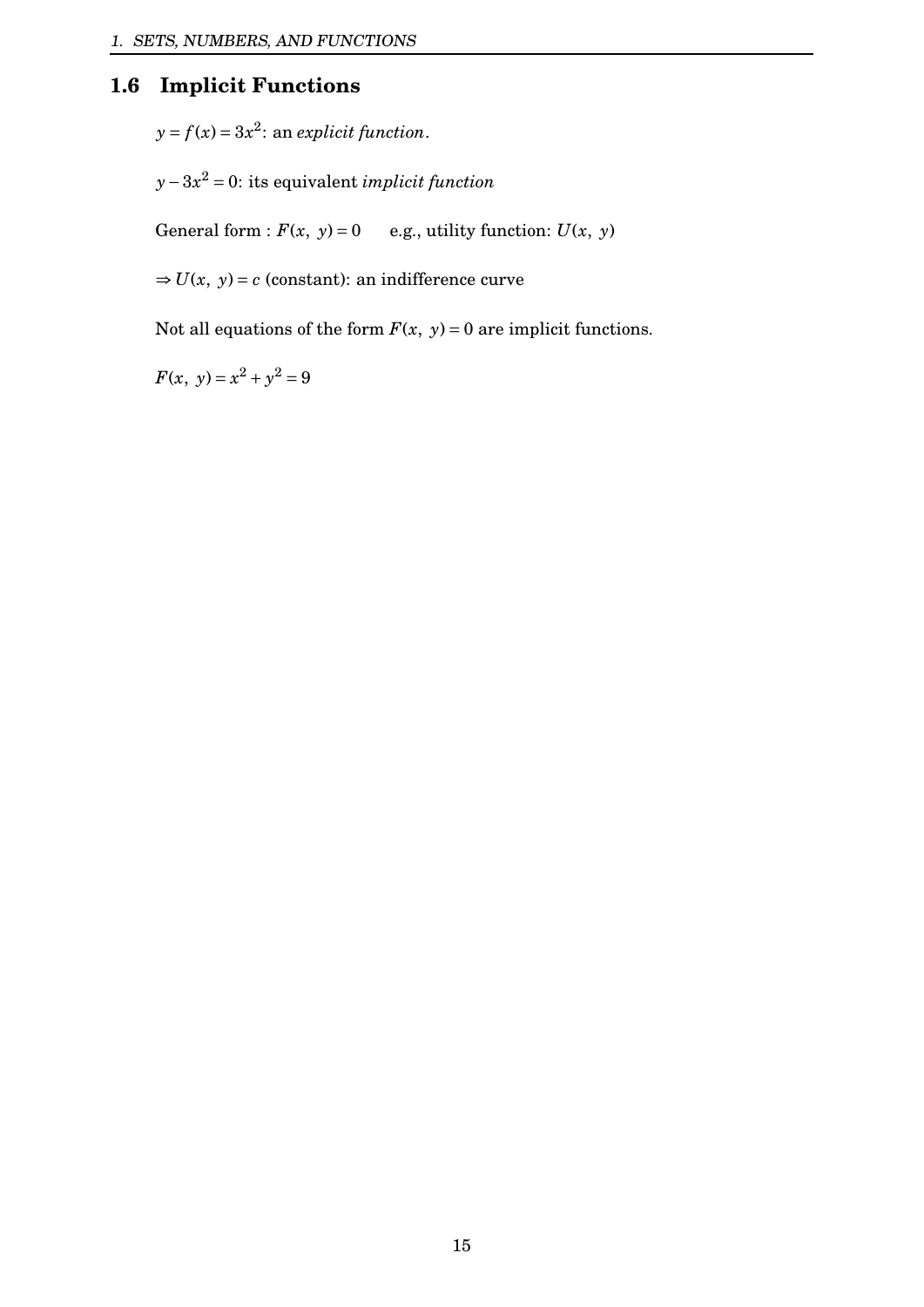## <span id="page-16-0"></span>**1.7 Problem Set 1**

1. Define the relationships ( $\subseteq$ ,  $\subseteq$ ,  $=$ ), if any, among the following sets:

$$
A = \{x : 0 \le x \le 1\}
$$
  
\n
$$
B = \{x : 0 \le x \le 1\}
$$
  
\n
$$
C = \{x : 0 \le x < 1\}
$$
  
\n
$$
D = \{x : 0 \le x^2 \le 1\}
$$
  
\n
$$
E = \{x : 0 \le x < 1/2 \text{ and } 1/2 \le x \le 1\}
$$

- (a) Is  $x \in C$  a necessary condition for  $x \in D$ ? Is it sufficient?
- (b) Is  $x \in E$  a sufficient condition for  $x \in D$ ?

#### 2. Let

$$
X = \{x \in N : x \le 20 \text{ and } x/2 \in N\}
$$
  

$$
Y = \{x \in N : 10 \le x \le 24 \text{ and } x/2 \in N\}
$$

What are  $X \cap Y$ ,  $X \cup Y$ ,  $X - Y$ ,  $Y - X$ ,  $(X \cup Y) - (X \cap Y)$ , and  $(X \cap Y) - (X \cup Y)$ ?

3. The overall effect of a change in the price of a good on the demand for it is the sum of two separate effects: the *substitution effect* (demand for the good will increase when price falls because it becomes cheaper relative to is substitutes); and the *income effect* (a fall in the price of a good increases the consumer's real income, leading to an increase in demand if the good is a *normal good* and a fall in demand if the good is an *inferior good*).

In a Venn diagram, illustrate the relationship among the following four sets

- (i) the set of goods for which demand increases when prices fall.
- (ii) the set of goods for which demand falls when prices fall.
- (iii) the set of normal goods.
- (iv) the set of inferior goods.
- 4. Describe  $X \times Y$  algebraically and graphically for
	- (i)  $X = [-1,1], Y = (-1,1)$ .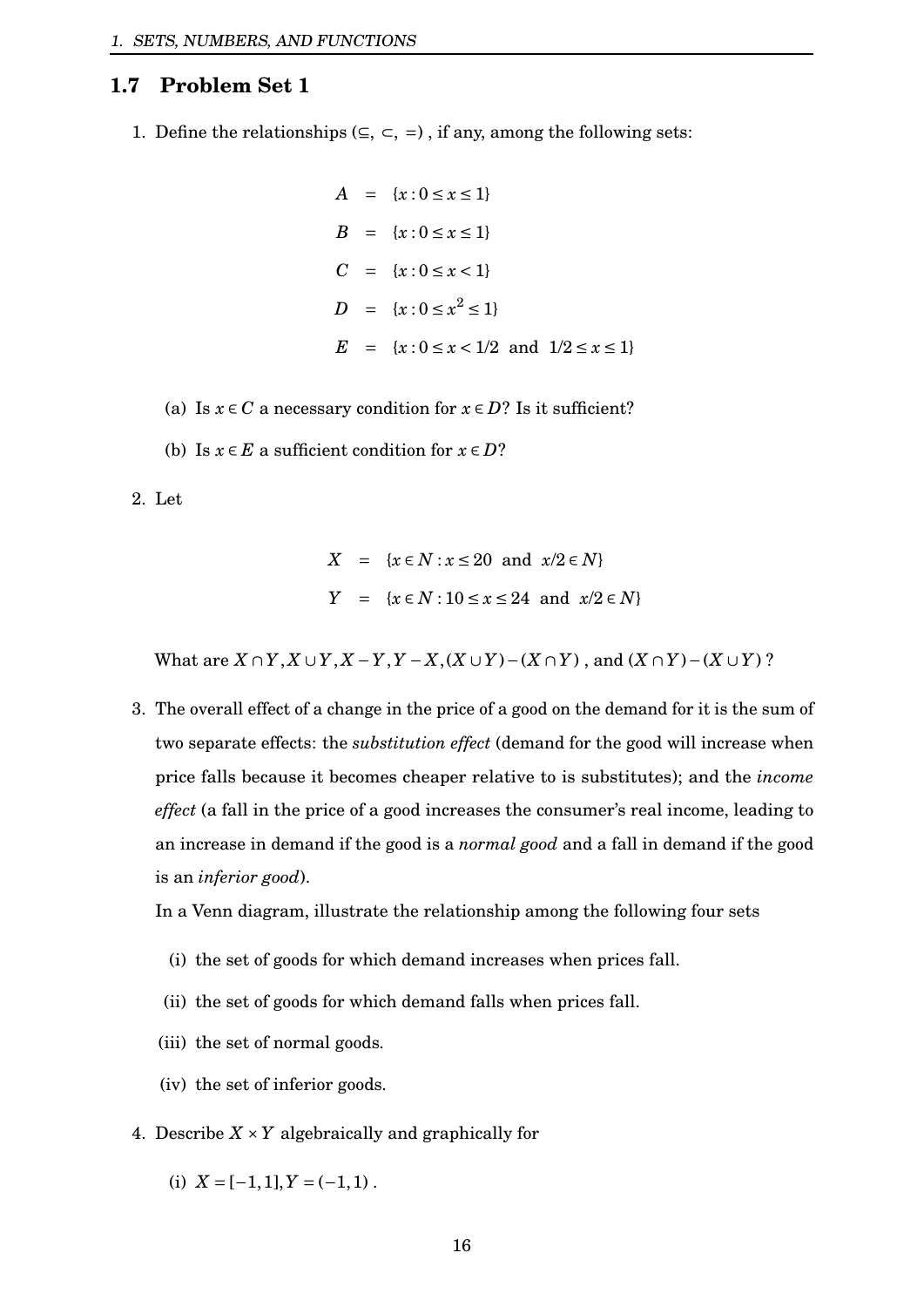- (ii)  $X = \{x \in \mathbb{N} : x > 3\}, Y = \{x \in \mathbb{N} : x < -1\}.$
- (iii)  $X = \{x : x \le 4, x/2 \in N\}, Y = \{x : x < 9, x/3 \in N\}.$
- 5. A consumer's budget set is

$$
B = \{(x, y) \in \mathbb{R}^2 : p_1x + p_2y \le m, x \ge 0, y \ge 0\}
$$

where  $p_1, p_2 > 0$  are prices and  $m > 0$  is income. Is the set convex?.

What about the set

$$
\{(x, y) \in \mathbb{R}^2 : 2x + y \le 4, x \ge 0, y \ge 0\} \cup \{(x, y) \in \mathbb{R}^2 : x + 2y \le 4, x \ge 0, y \ge 0\}
$$

- 6. For  $\epsilon = 0.1$ , describe the  $\epsilon$ -neighborhood  $\mathbb{N}\epsilon[(-1,1)]$ .
- 7. What is the range of the function  $f(x) = x^2 + 4$  if the domain

(i) 
$$
x = [1, 4]
$$
.

- $(ii)$  R
- 8. Suppose quantity demanded *q* as a function of price *p* is given by *q* = 8−2*p*. Is total revenue as a function of price concave or convex?. Can the demand function and the revenue function be inverted?
- 9. Let *X* be the set of countries and *Y* the set of positive real numbers. Define the function  $f: X \to Y$  to be *y* is the GDP of *x*" Is *f* one-to-one?
- 10. Which of the following implicitly defines *y* as a function of *x*:
	- (i)  $F(x, y) = e^x + 1/y = 0$
	- (ii)  $F(x, y) = 2|x+2y| = 0$
	- (iii)  $F(x, y) = |x| 2|y| = 0$
- 11. Is  $g \circ f$  *(a)* concave or convex *(b)* increasing or decreasing if

(a) 
$$
f: R^2 \to R : f(x_1, x_2) = 2x_1 - 3x_2
$$
  
\n $g: R \to R : g(y) = \frac{y}{\sqrt{2}}$ ?  
\n(b)  $f: R \to R : f(x) = \frac{x^4}{4}$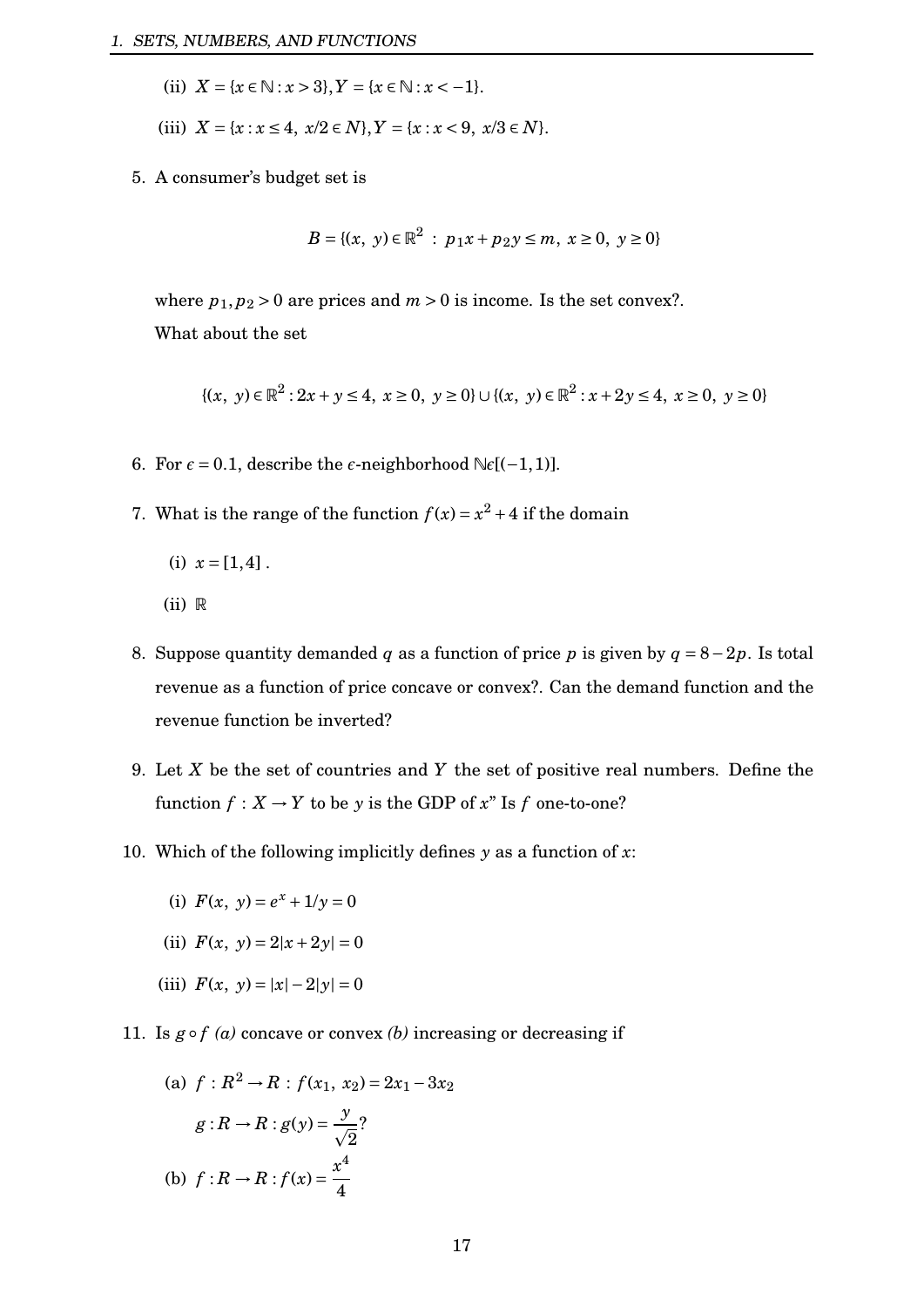$$
g: R \to R : g(y) = 4 - 2\sqrt{y}?
$$
  
(c)  $f: R \to R : f(x) = \frac{x^4}{9} - 3$   
 $g: R \to R : g(y) = 3\sqrt{y + 3}?$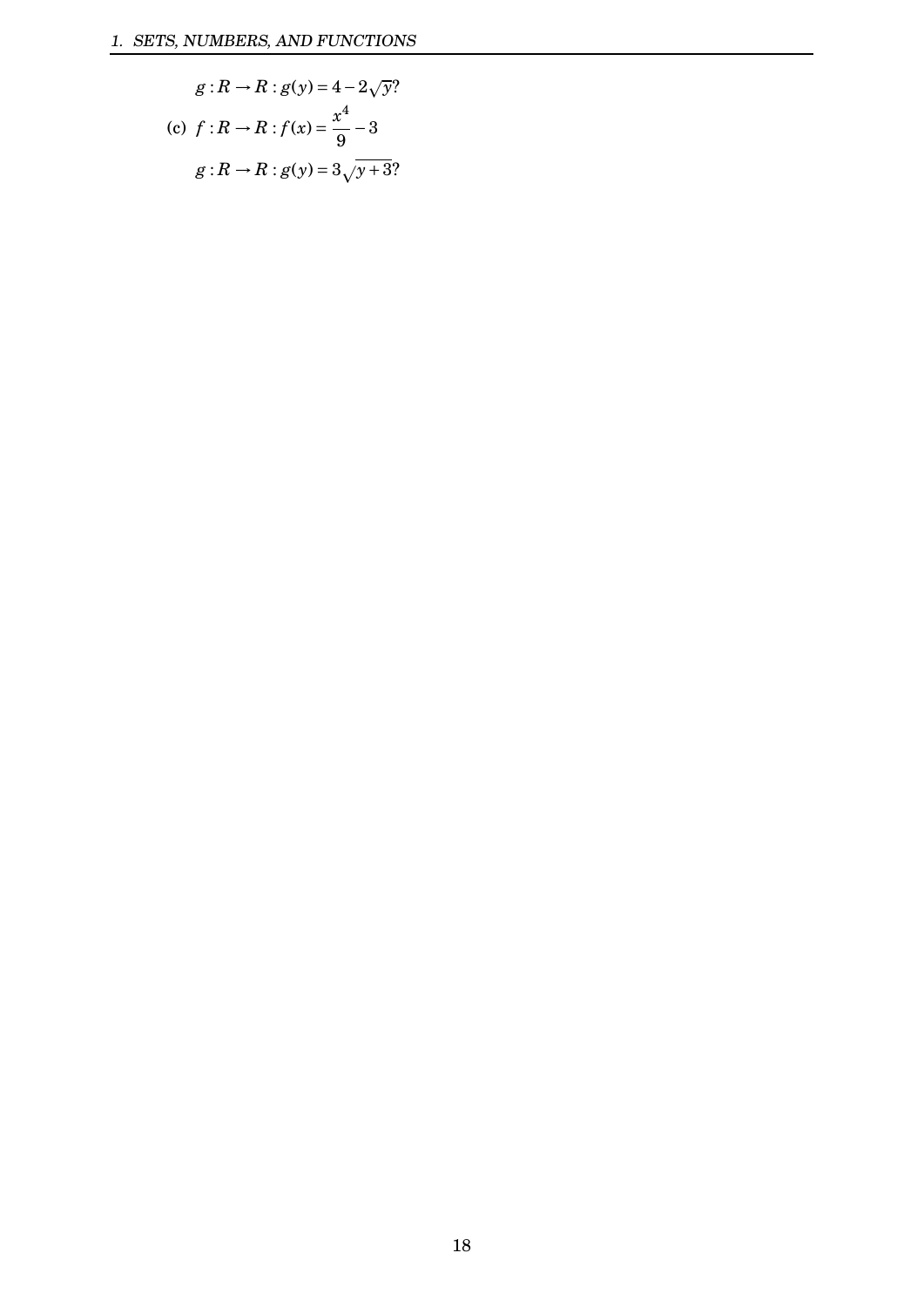# <span id="page-19-0"></span>**2 UNIVARIATE CALCULUS AND OPTIMIZATION**

# <span id="page-19-1"></span>**2.1 Continuity**

The idea: will a small change in *x* cause a drastic change in *y*

**Definition 19.** Suppose f is well-defined to the left of the point  $x = a$ . The **left-hand limit** *of a function*  $f(x)$  *it at the point*  $x$  *=*  $a$  *exists and is equal to*  $L^L$ 

$$
\lim_{x \to a^{-}} f(x) = L^{L}
$$

 $i$  *f* for any  $\epsilon > 0$ , however small, there exists some  $\delta > 0$ , such that  $|f(x) - L^L| < \epsilon$  for all  $x \in (a - \delta, a)$ .

**Example 10.**  $f(x) = \ln x$ *: not defined to the left of*  $x = 0$ *.* 

**Exercise 2.** *Left-hand limit exists at x* = 2 *for*

$$
f(x) = \begin{cases} x & x < 2 \\ 2x & x \ge 2 \end{cases}
$$

**Definition 20.** Suppose f is well-defined to the right of the point  $x = a$ . The **right-hand**  ${\bf limit}$  *of a function*  $f(x)$  *at the point*  $x$  *=*  $a$  *exists and is equal to*  $L^R$ 

$$
\lim_{x \to a^+} f(x) = L^R
$$

 $i$  *f* for any  $\epsilon > 0$ , however small, there exists some  $\delta > 0$ , such that  $|f(x) - L^R| < \epsilon$  for all  $x \in (a, a + \delta)$ .

**Definition 21.** *Suppose*  $f(x)$  *is well-defined on an open interval containing the point*  $x = a$ *. The* **limit** *of*  $f(x)$  *at the point*  $x = a$  *exists and is equal to*  $L$ 

$$
\lim_{x \to a} f(x) = L
$$

*if for any*  $\epsilon > 0$ , however small, there exists some  $\delta > 0$ , such that  $|f(x) - L| < \epsilon$  *for all*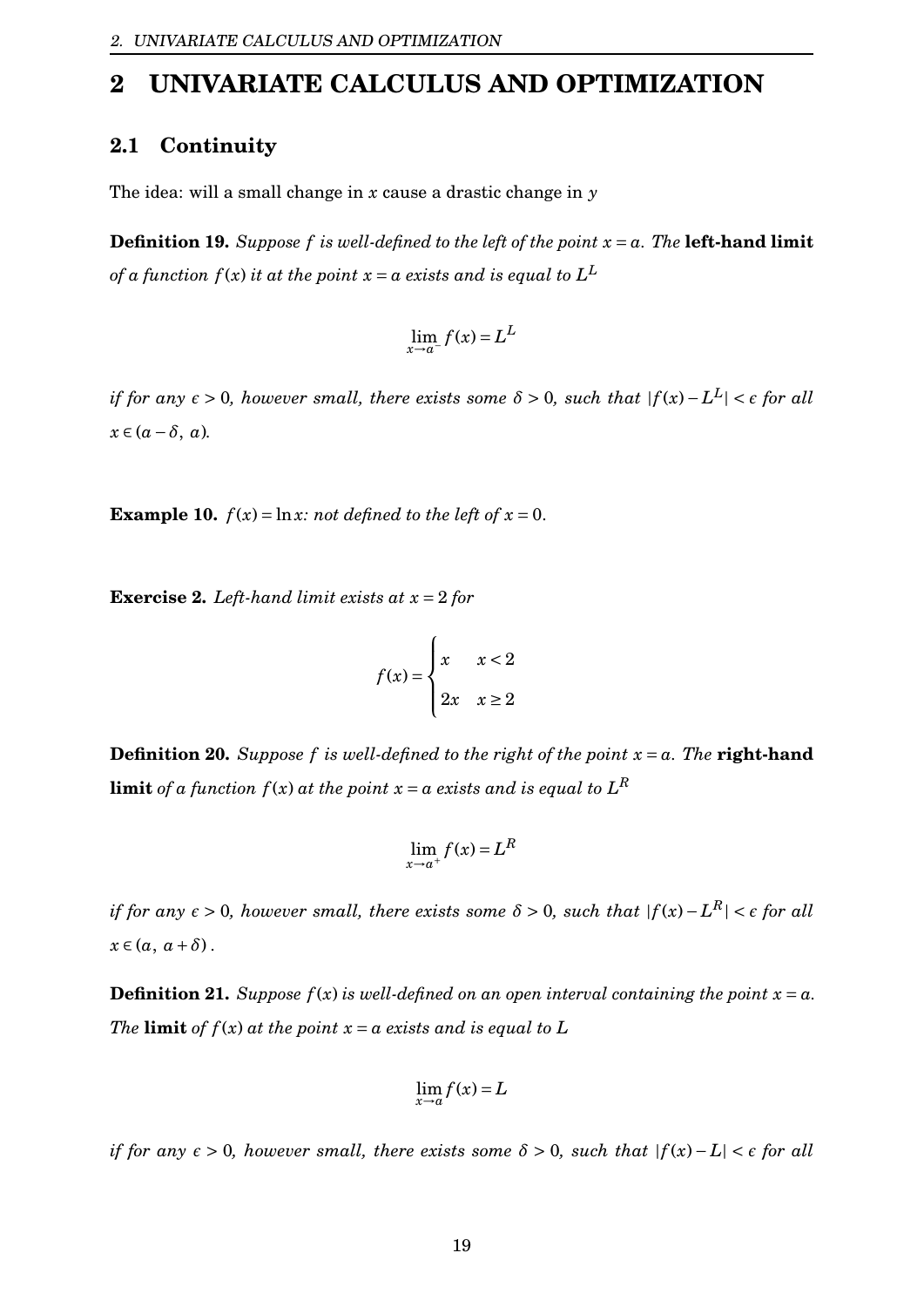$x \in (a - \delta, a + \delta)$  *except possibly*  $a$ *.* 

$$
\lim_{x \to a} f(x) \quad exists \quad \Leftrightarrow \lim_{x \to a^{-}} f(x) = \lim_{x \to a^{+}} f(x)
$$

**Definition 22.** *Suppose*  $f(x)$  *is well-defined on an open interval containing the point*  $x = a$ *.*  $f(x)$  *is continuous at*  $x = a$  *if:* 

$$
\lim_{x \to a} f(x) \text{ exists, and } \lim_{x \to a} f(x) = f(a)
$$

**Definition 23.** *Suppose*  $f(x)$  *is well-defined on an open interval containing the point*  $x = a$ *.*  $f(x)$  *is continuous at*  $x = a$  *if for any*  $\epsilon > 0$  *however small, there exists some*  $\delta > 0$  *such that*  $if |x-a| < \delta$ , then  $|f(x) - f(a)| < \epsilon$ .

#### **Example 11.**

$$
f(x) = 2x
$$
  
\n
$$
f(x) = \frac{1}{x}
$$
  
\n
$$
f(x) = \begin{cases} +1, & x \le 0 \\ -1 & x > 0 \end{cases}
$$
  
\n
$$
f(x) = |x|
$$

#### **Bertrand competition**

**Exercise 3.** *Two firms, firms 1 and 2, produce an identical product and compete in prices. Each firm sets a price and then meet whatever demand exists for its product at that price. If one firm charges a lower price, then all consumers will purchase from that firm. If the two firms charge the same price, consumers' purchases will be split evenly between the two firms. The demand function is given by y* = 20−2*p and the cost function for both firms is*  $C(y) = 4y$ *. Suppose firm 2 charges a price*  $p_2 = 7$ *. Derive firm 1's profit as a function of its price.*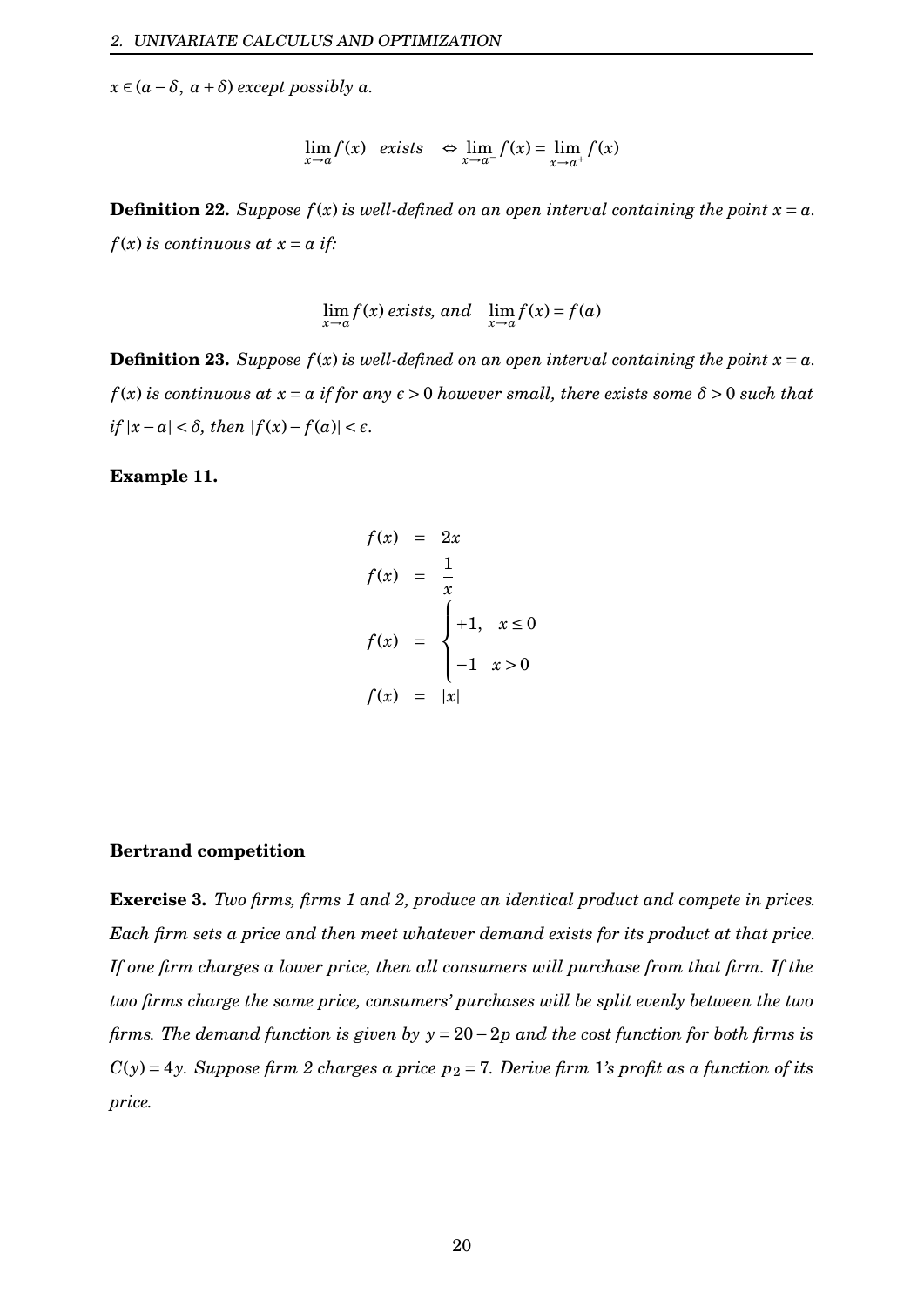## <span id="page-21-0"></span>**2.2 Derivatives and Differentials**

How *y* changes in response to a (small) change in *x*?

Rate of change? e.g., "marginal cost", "marginal tax rate"

**Definition 24.** *Given two points*  $P = (x_1, f(x_1))$  *and*  $Q = (x_2, f(x_2))$  *on the graph of a function*  $f(x)$  *where*  $x_2 = x_1 + \Delta x$ *, the secant line is the straight line joining the two points. The slope of the secant line is*

$$
\frac{f(x_2) - f(x_1)}{x_2 - x_1} = \frac{f(x_1 + \Delta x) - f(x_1)}{\Delta x}
$$

**Definition 25.**  $f(x)$  *is well-defined on an open interval containing*  $x = x_1$ *. The derivative of*  $f(x)$  *at the point*  $x_1$  *is* 

$$
\frac{dy}{dx} = f'(x_1) = \lim_{\Delta x \to 0} \frac{f(x_1 + \Delta x) - f(x_1)}{\Delta x}
$$

*f* is **differentiable** at  $x = x_1$  and  $f'(x_1)$  the slope of the graph of  $f(x)$  at the point  $(x_1, f(x_1))$ *if the derivative exists at*  $x = x_1$ *, i. e.,* 

$$
\lim_{\Delta x \to 0^-} \frac{f(x_1 + \Delta x) - f(x_1)}{\Delta x} = \lim_{\Delta x \to 0^+} \frac{f(x_1 + \Delta x) - f(x_1)}{\Delta x}
$$

("rate of change" when the change is "very small".)

## **Example 12.**

 $f(x) = x^2$ 

$$
f(x) = |x|
$$

*Income tax function*

$$
T(x) = \begin{cases} 0, & \text{if } 0 \le x < 5000 \\ 0.15(x - 5000), & \text{if } 5000 \le x < 15,000 \\ 0.15 \cdot 10,000 + 0.25(x - 15,000), & \text{if } x \ge 15,000 \end{cases}
$$

For *f* to be differentiable at  $x_1$ ,  $\lim_{\Delta x \to 0} f(x_1 + \Delta x)$  must exist and  $\lim_{\Delta x \to 0} f(x_1 + \Delta x) = f(x)$ **Theorem 1.** *If*  $f(x)$  *is differentiable, then*  $f(x)$  *must be continuous at*  $x = x_1$ *.*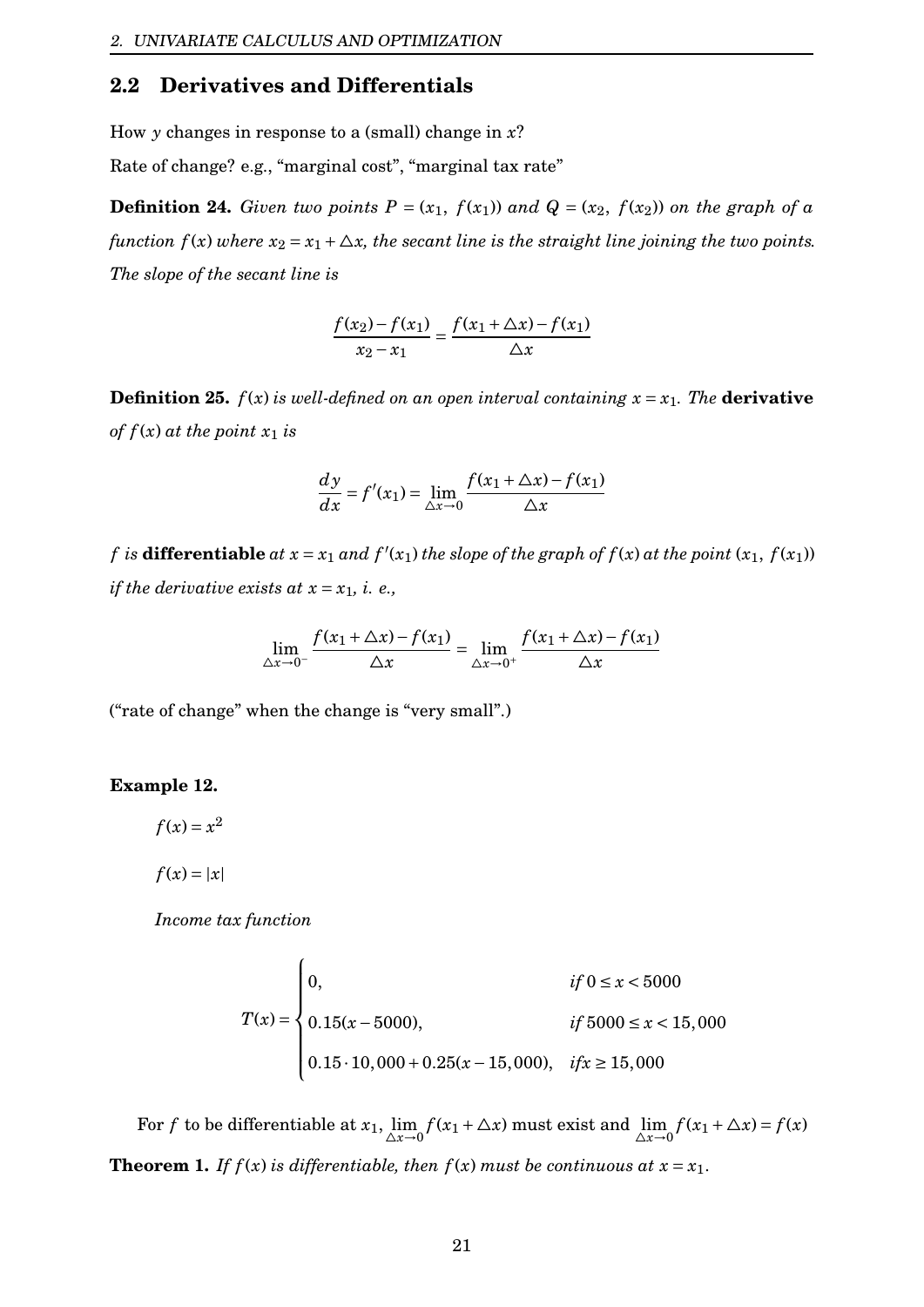## **Rules of Differentiation**

- $f(x) = c$ , a constant,  $\Rightarrow f'(x) = 0$
- $f(x) = ax + b \Rightarrow f'(x) = a$
- $f(x) = x^n \Rightarrow f'(x) = nx^{n-1}$

• 
$$
f(x) = cg(x) \Rightarrow f'(x) = cg'(x)
$$

- $f(x) = h(x) + g(x) \Rightarrow f'(x) = h'(x) + g'(x)$
- $f(x) = h(x) g(x) \Rightarrow f'(x) = h'(x) g'(x)$

$$
f(x) = g(x)h(x) \Rightarrow f'(x) = g'(x)h(x) + g(x)h'(x)
$$

• 
$$
y = f(u), u = g(x), y = f(g(x)) = h(x)
$$

$$
\Rightarrow h'(x) = f'(u)g'(x) \text{ or } \frac{dy}{dx} = \frac{dy}{du}\frac{du}{dx}
$$

• 
$$
f(x) = \frac{g(x)}{h(x)} \Rightarrow f'(x) = \frac{g'(x)h(x) - g(x)h'(x)}{[h(x)]^2}
$$

• 
$$
f(x) = e^x \Rightarrow f'(x) = e^x
$$

• 
$$
f(x) = \ln x \Rightarrow f'(x) = \frac{1}{x}
$$

### **Exercise 4.**

- (*i*)  $f(x) = 3x^5 + 6x^3 + 2$
- (*ii*)  $f(x) = \sqrt{\frac{x^2}{2(x+1)}}$  $\frac{2(x+1)}{2(x+1)}$
- (*iii*)  $f(x) = \ln(x^3 + \frac{1}{x})$  $\frac{1}{x}$
- (*iv*)  $f(x) = e^{\sqrt{x}}$

The derivative of a function  $y = f(x)$ ,

$$
dy/dx = f'(x) = \lim_{\Delta x \to 0} \frac{f(x + \Delta x) - f(x)}{\Delta x}
$$

is also a function of *x*. Can take its derivative

$$
\frac{d(dy/dx)}{dx} = \frac{df'(x)}{dx} = \frac{d^2y}{dx^2} = f''(x)
$$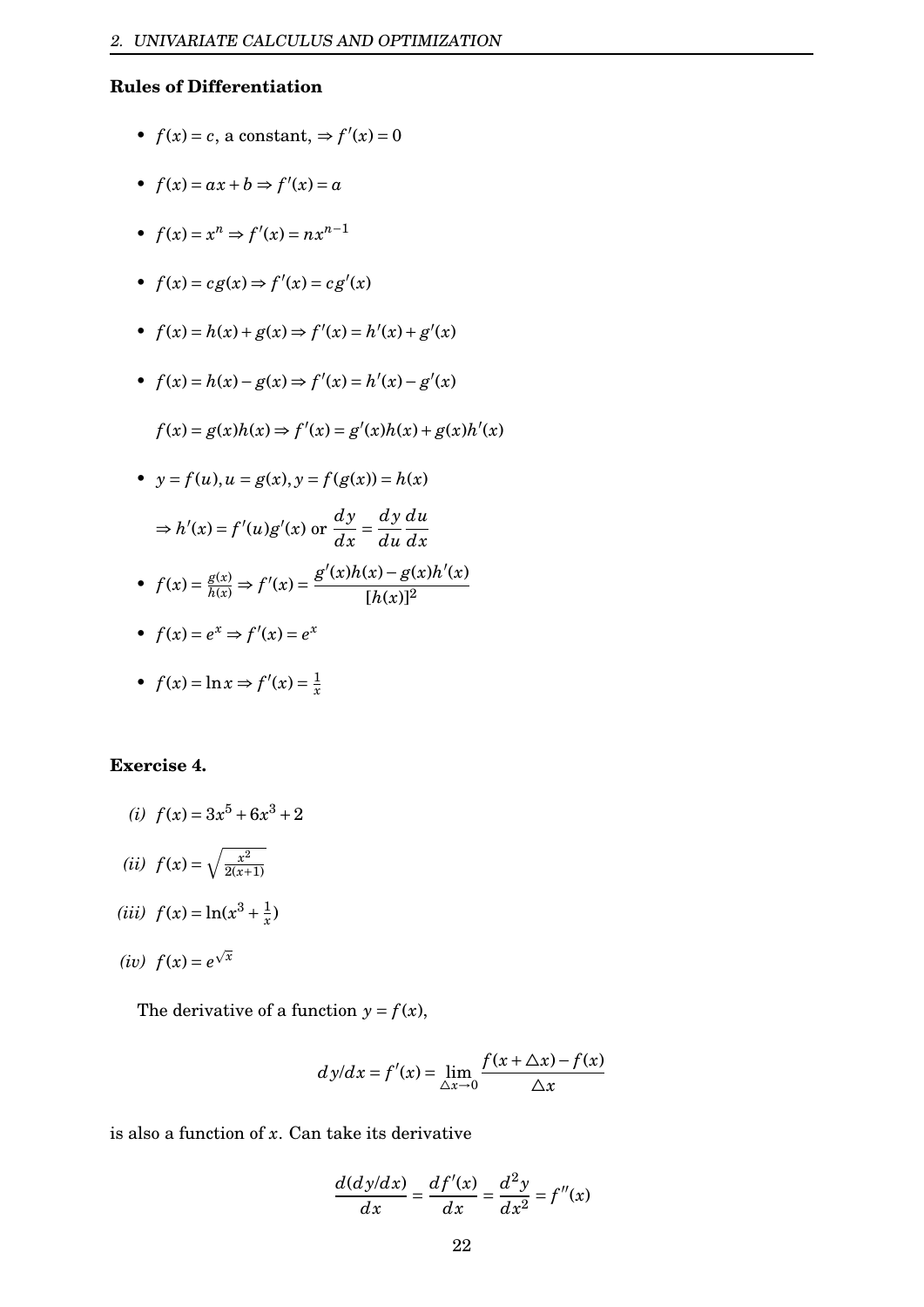$f'(x)$ : **first derivative**,  $f''(x)$ : **second derivative**.

**Definition 26.** *If the first two derivatives of a function exist, then the function is* **twice differentiable***.*

**Theorem 2.** *A twice differentiable function is* **convex** *iff, at all points on its domain,*  $f''(x) \ge 0$ .

(slope of the graph is increasing.)

**Theorem 3.** A twice differentiable function is **strictly convex** iff,  $f''(x) > 0$  except possibly *at a single point.*

e.g.  $f(x) = x^4$ .

**Theorem 4.** *A twice differentiable function is* **concave** *iff, at all points on its domain,*  $f''(x) \le 0$ .

**Theorem 5.** A twice differentiable function is **strictly concave** iff,  $f''(x) < 0$  except pos*sibly at a single point.*

**Exercise 5.** *Graphs and convexity/concavity of the following.*

(i) 
$$
f(x) = 2x^2 - 4x + 3
$$

- (*ii*)  $f(x) = x^3$
- $(iii) f(x) = -x^4$
- $(iv)$   $f(x) = \ln x$
- (*v*)  $f(x) = e^x$
- (*vi*)  $f(x) = \frac{1}{x}$ *x*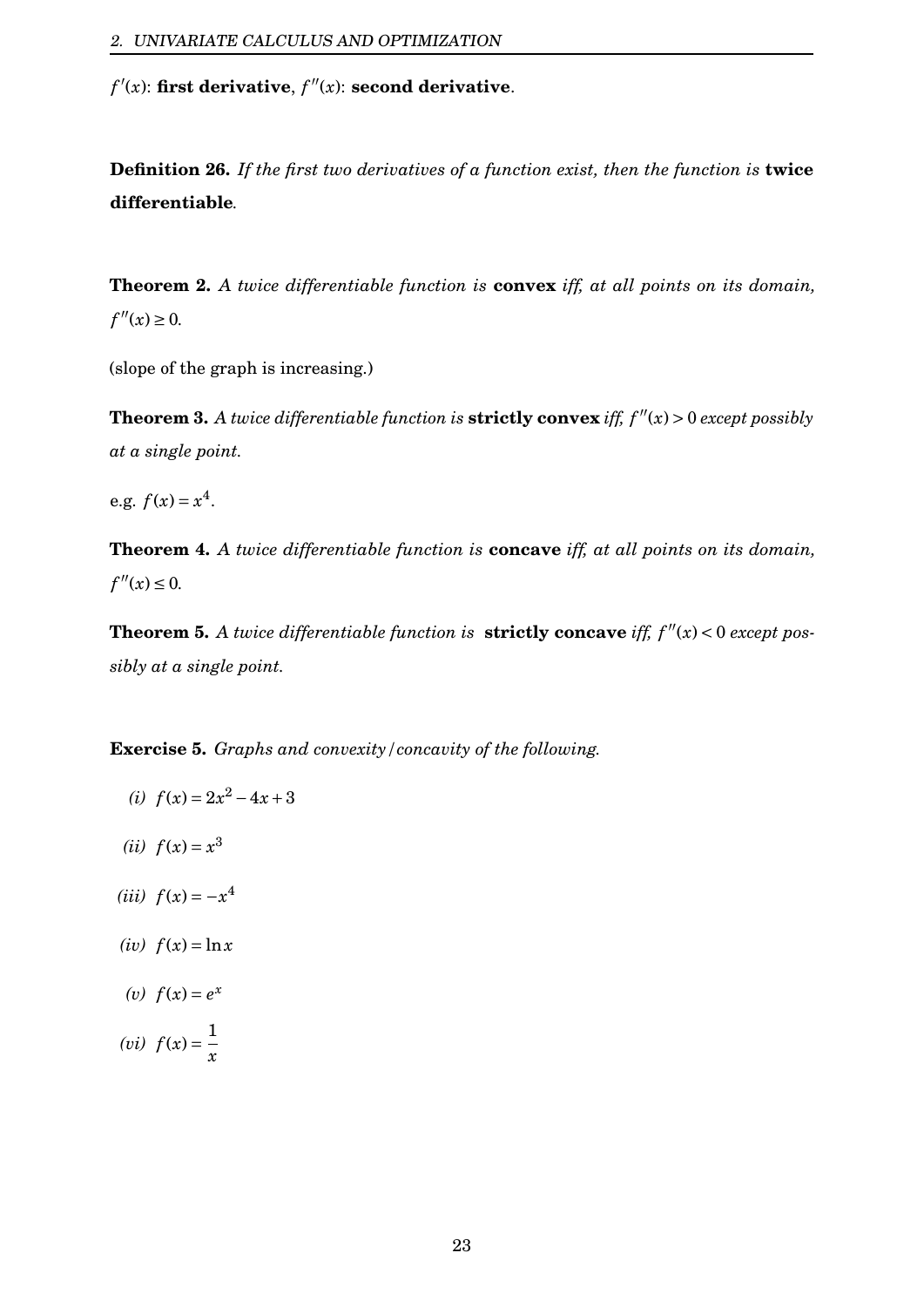#### **Marginal Revenue of a monopolist**

**Exercise 6.** *The market demand function is given by q*(*p*)*, which is decreasing in the market price p. Show that the marginal revenue of a monopolist in this market is lower than the market price at every level of output. If q*(*p*) = 20−1/2*p*, *graph the total revenue function and derive the monopolist's marginal revenue function.*

**Definition 27.** If  $f'(x_1)$  is the derivative of  $y = f(x)$  at  $x_1$ , then the total differential at  $x_1$  is

$$
dy = df(x_1, dx) = f'(x_1)dx
$$

*(a function of both x and dx).*

- $f'(x_1)$  is rate of change
- $dy = f'(x_1)dx$  is "magnitude" of change
- $\Delta y = f'(x_1) \Delta x$  is good approximation if  $\Delta x$  small

(*dy*,*dx* short−hand for  $\Delta y$ ,  $\Delta x$  very small.)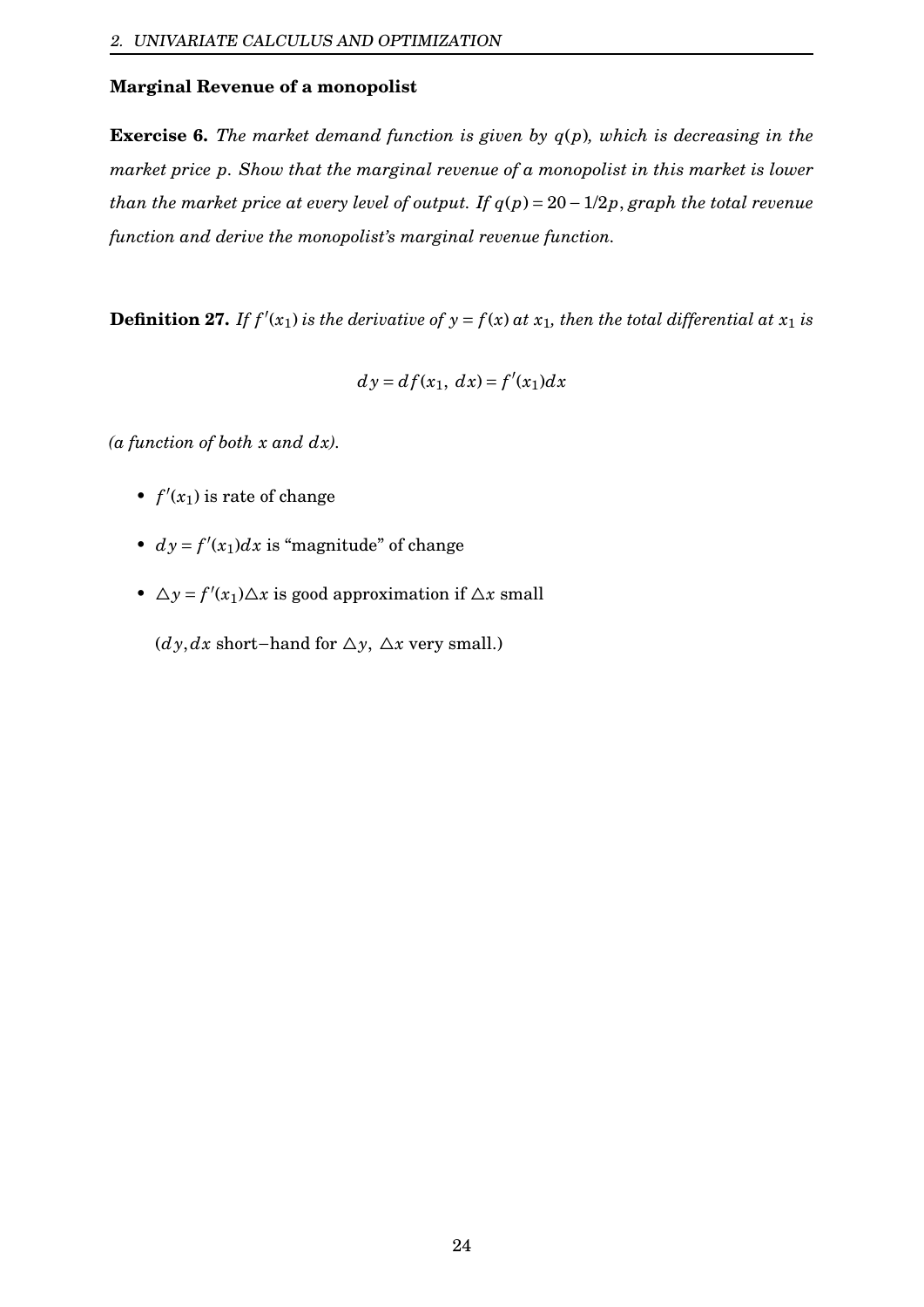## <span id="page-25-0"></span>**2.3 Unconstrained Optimization**

Given  $y = f(x)$ , we optimize it by finding a value of x at which it takes on a maximum or minimum value (extreme values).

Optimizing is an example of rational economic behavior (rational agents should not consistently choose suboptimal options).

- Unconstrained optimization: can choose any *x* ∈ R.
- Constrained optimization: can choose *x* ∈ subset of R.

**Definition 28.**  $x^*$  *is* global maximum *if*  $f(x^*) \ge f(x)$ , for all  $x$ *.*  $\hat{x}$  *is* a local maximum *if there exists*  $\epsilon > 0$ *, however small, such that*  $f(\hat{x}) \ge f(x)$ *, for all*  $x \in [\hat{x} - \epsilon, \hat{x} + \epsilon]$ *.* 

**Definition 29.**  $x^*$  *is*  $a$  **global minimum** *if*  $f(x^*) \leq f(x)$ *, for all*  $x.\hat{x}$  *is*  $a$  **local minimum** *if there exists*  $\epsilon > 0$ *, however small, such that*  $f(\hat{x}) \le f(x)$ *, for all*  $x \in [\hat{x} - \epsilon, \hat{x} + \epsilon]$ *.* 

 $x^*$  is a global max(min)  $\Rightarrow$   $x^*$  a local max(min).

**Theorem 6.** *If the differentiable function f takes a local extreme value ( maximum or minimum)* at a point  $x^*$ , then  $f'(x^*) = 0$ .

 $f'(x^*) = 0$ : first-order condition.

•  $f'(x^*) = 0$  is **Necessary** Condition:  $dy = f'(x^*)dx$ .

If  $f'(x^*) > 0$ , choose  $dx > 0 \Rightarrow dy > 0$ : *y* increases;  $f(x^*)$  not maximum.

- If  $f'(x^*)$  < 0, choose  $dx < 0 \Rightarrow dy > 0$ : *y* increases;  $f(x^*)$  not maximum.
- But not **Sufficient** Condition: e.g.,  $f(x) = x^3, f'(x) = 3x^2, f'(0) = 0$ 
	- *f* (0) not max or min:  $f(0) < f(x)$  for  $x > 0$ ,  $f(0) > f(x)$  for  $x < 0$ ;

 $f(x)$  is "stationary" at  $x = 0$ .

**Definition 30.**  $\bar{x}$  *is a* **stationary point** of a differentiable  $f(x)$  if  $f'(\bar{x}) = 0$ .

*{extreme values}* ⊂ *{stationary points}*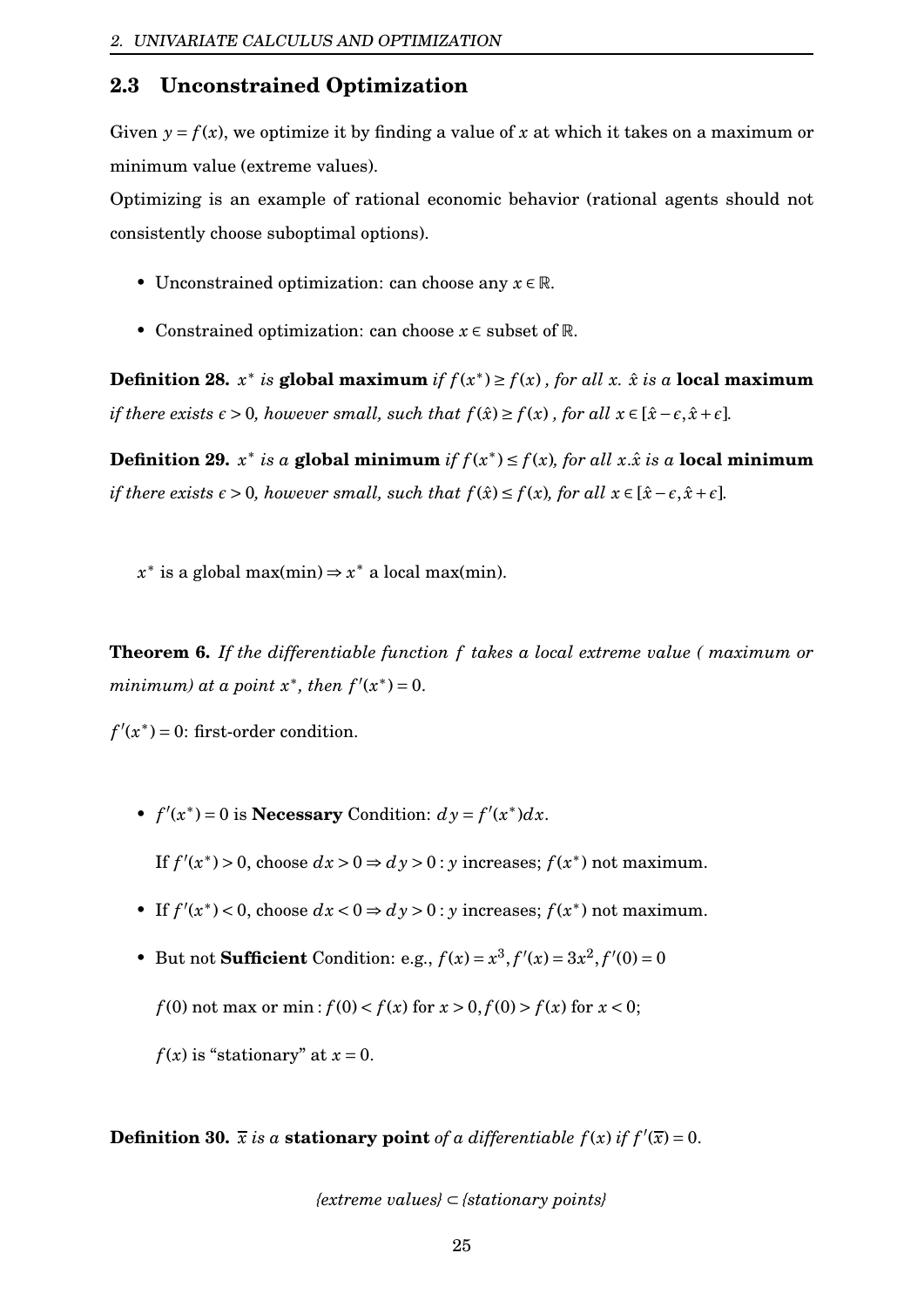Need second-order conditions to distinguish different stationary points.

#### **Theorem 7.**

- (*i*) If  $f'(x^*) = 0$  and  $f''(x^*) < 0$ , then f has a local maximum at  $x^*$
- (*ii*) If  $f'(x^*) = 0$  and  $f''(x^*) > 0$ , then f has a local minimum at  $x^*$ 
	- $f'(x^*) = 0$  and  $f''(x^*) < 0$  is sufficient but not necessary

e.g.,  $f(x) = -x^4 \le 0$  for all *x*, max at  $x = 0$ 

 $f'(x) = -4x^3$ ,  $f''(x) = -12x^2 \Rightarrow f'(0) = 0$ ,  $f''(0) = 0$ .

•  $f'(x^*) = 0$  and  $f''(x^*) \le 0$  not sufficient,

e.g.,  $f(x) = x^3$  at  $x = 0$ 

### **Exercise 7.**

$$
f(x) = 2x^3 - \frac{1}{2}x^2 + 2
$$
  
\n
$$
f(x) = \frac{1}{2}x^4 - 3x^3 + 2x^2
$$
  
\n
$$
f(x) = x \ln x - x, \text{ for } x > 0
$$

#### **Theorem 8.**

- *(i)* Suppose  $f(x)$  is concave. Then  $x^*$  is a global maximum of  $f(x)$  iff  $x^*$  is a stationary *point, i.e.,*  $f'(x^*) = 0$ .
- *(ii)* Suppose  $f(x)$  is convex. Then  $x^*$  is a global minimum of  $f(x)$  iff  $x^*$  is a stationary, *point, i.e,*  $f'(x^*) = 0$ .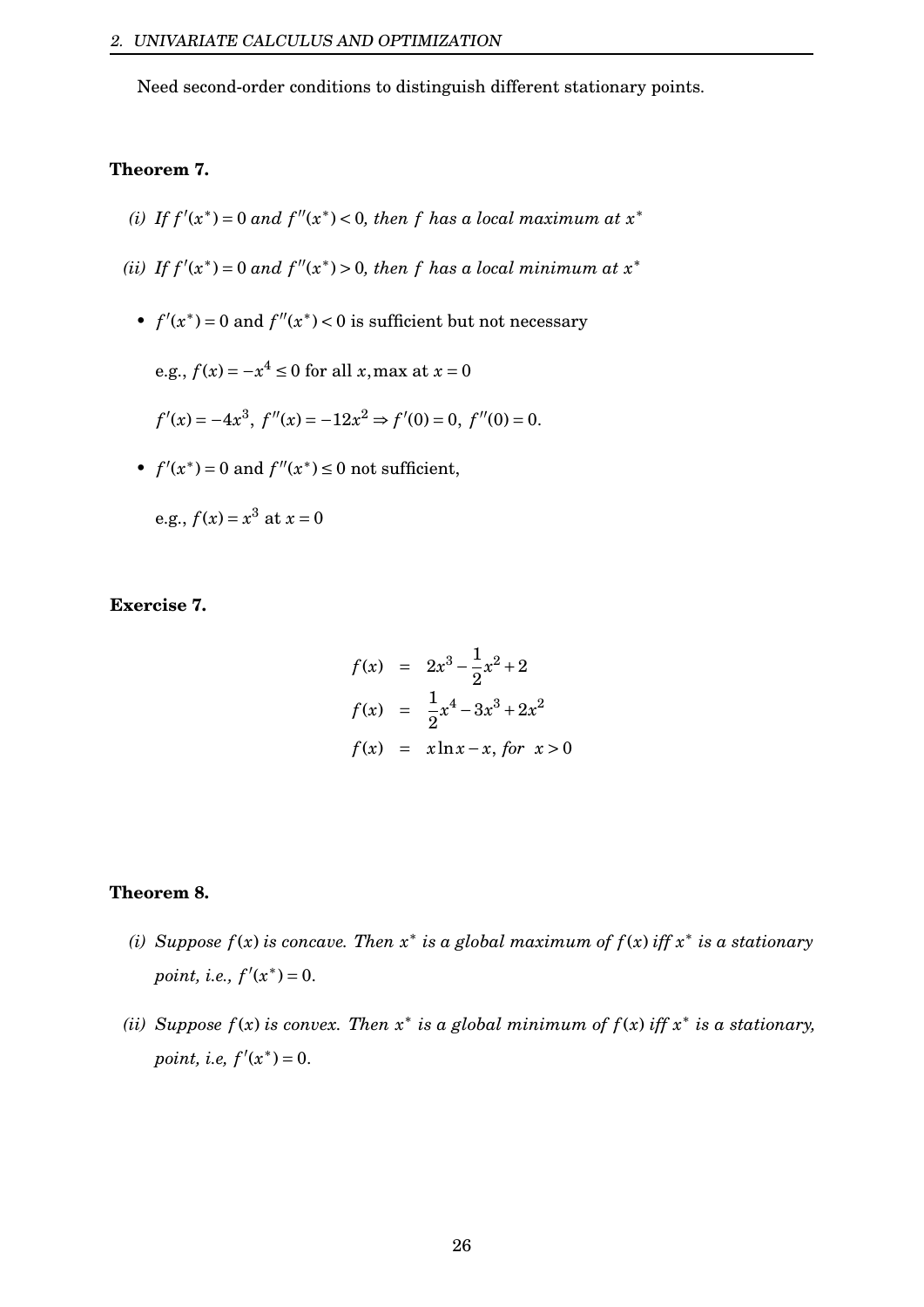## **Exercise 8.**

$$
f(x) = e^{3x^2 - 6x}
$$
  
\n
$$
f(x) = x + e^{-x}
$$
  
\n
$$
f(x) = \sqrt{x} - 2x(x \ge 0)
$$
  
\n
$$
f(x) = f(x) = \ln(x + 4)(x > -4)
$$

## **Profit-maximizing monopolist**

**Exercise 9.** *For a monopolist who faces a market demand function q* = 25−1/2*p and has*  $a$  cost function  $c(q)$  =  $20+2q+0.5q^2$ , what are the profit-maximizing price and output?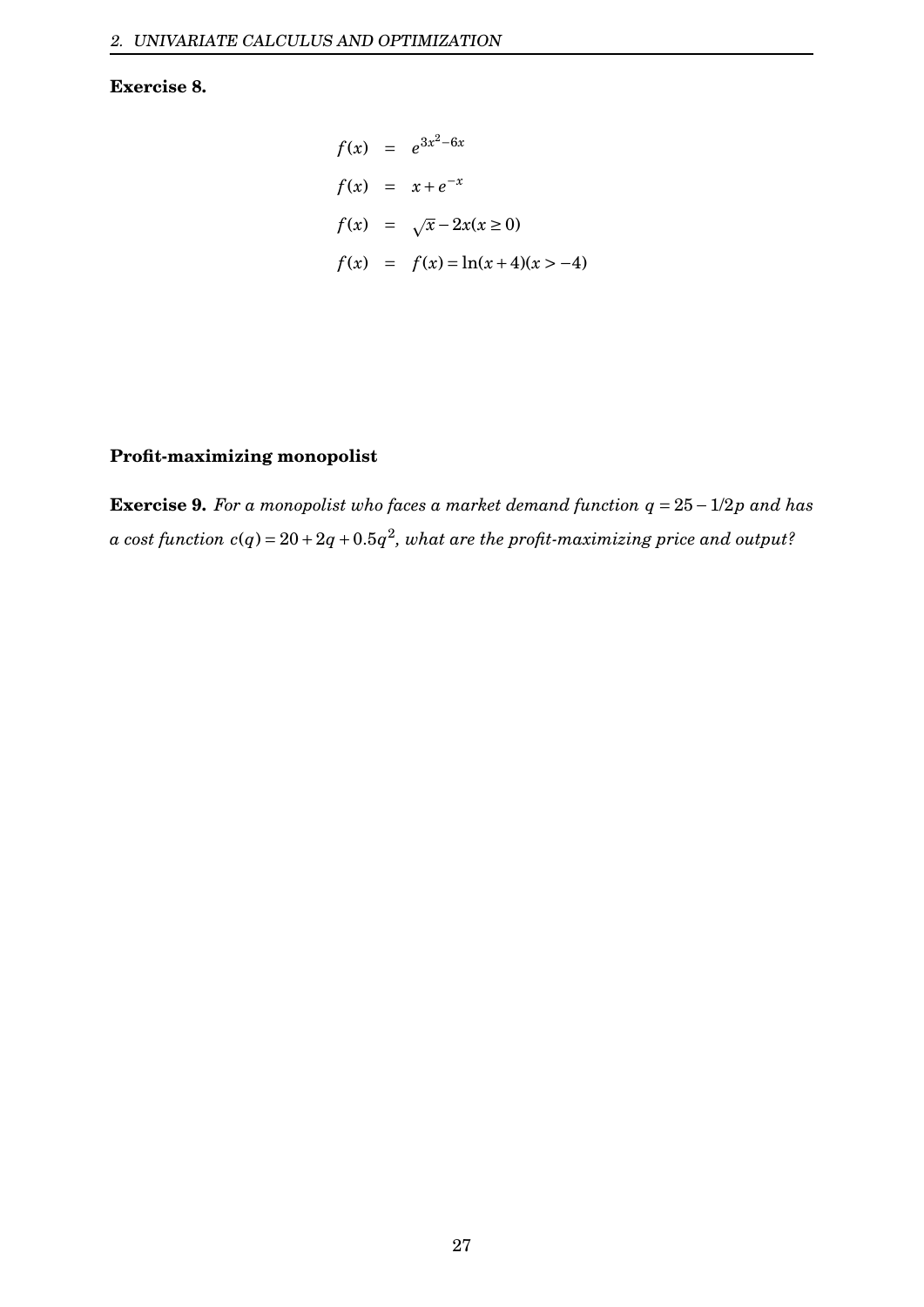# <span id="page-28-0"></span>**2.4 Constrained Optimization**

### **Upper bounds**

$$
\max_{x} f(x) \text{ s.t. } x \le a
$$

e.g. firm chooses production level to max profit subject to capacity.

There are possibilities:

- no max.
- the constraint is binding and solution  $x^* = a$ .
- the constraint is slack and the solution is a stationary point  $f'(x^*) = 0$ .

**Theorem 9.** If  $x^*$  maximizes  $f(x)$  subject to  $x \le a$ , then

- (*i*)  $f'(x^*)$  ≥ 0
- *(ii) x* <sup>∗</sup> ≤ *a*
- (*iii*) *either*  $f'(x^*) = 0$  *or*  $x^* = a$

*If*  $f(x)$  *is concave, then*  $(i) −(iii)$  *are necessary and sufficient.* 

### **Exercise 10.**

$$
\max_{x} f(x) = -x^2 + 2xs.t. x \le 2
$$
  

$$
\max_{x} f(x) = -x^2 + 6xs.t. x \le 2
$$

## **Lower bounds**

$$
\max_{x} f(x) \text{ s.t. } x \ge b
$$

e.g. minimum production level or non-negativity constraint.

There are possibilities:

- no max.
- the constraint is binding and solution  $x^* = b$ .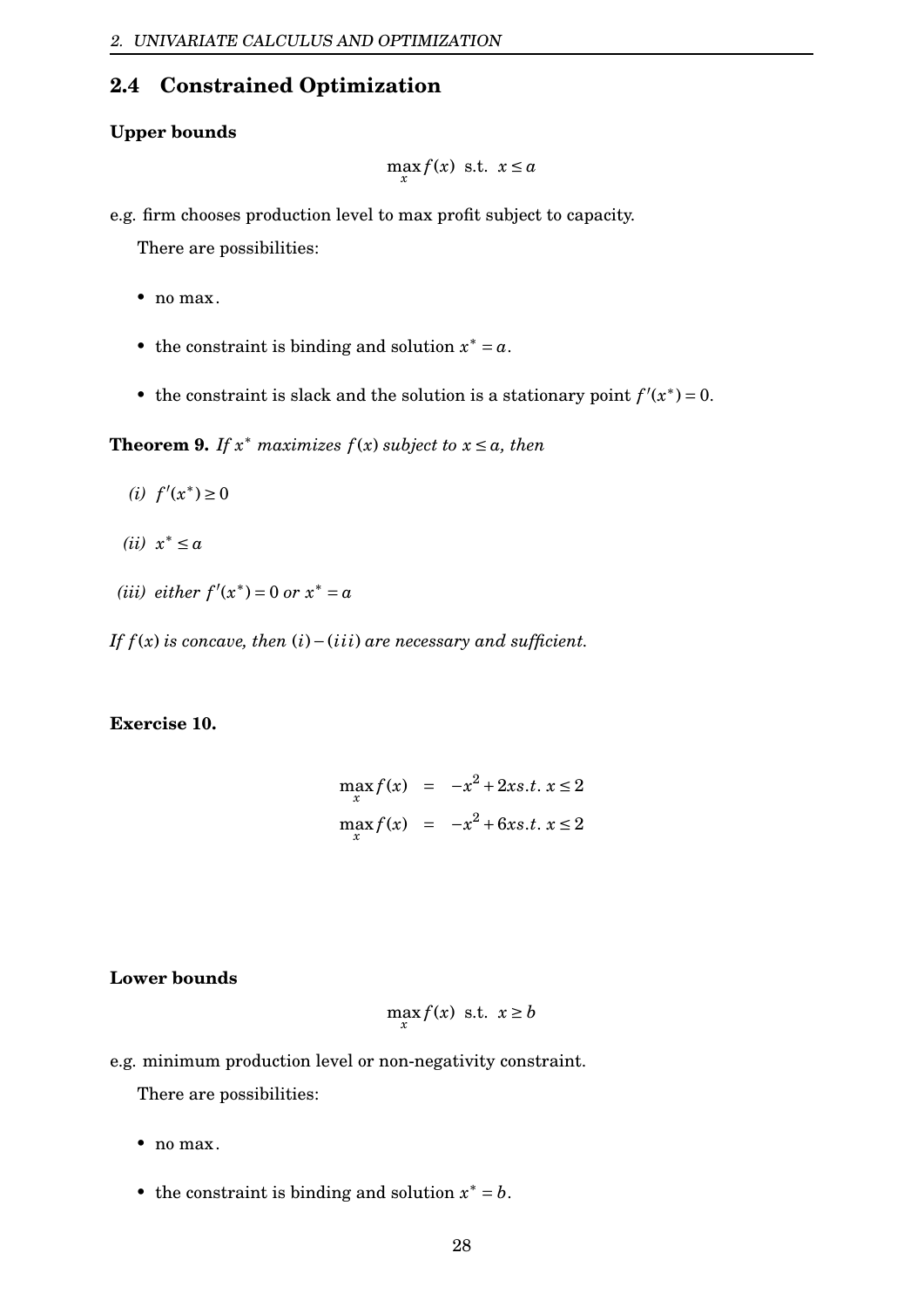• the constraint is slack and the solution is a stationary point  $f'(x^*) = 0$ .

**Theorem 10.** *If*  $x^*$  *maximizes*  $f(x)$  *subject* to  $x \ge b$ *, then* 

- (*i*)  $f'(x^*)$  ≤ 0
- $(ii)$  *x*<sup>\*</sup> ≥ *b*
- (*iii*) *either*  $f'(x^*) = 0$  *or*  $x^* = b$

*If*  $f(x)$  *is concave, then*  $(i) −(iii)$  *are necessary and sufficient.* 

#### **Exercise 11.**

$$
\max_{x} f(x) = -x^2 + 2xs.t. x \ge 2
$$
  

$$
\max_{x} f(x) = -x^2 + 6xs.t. x \ge 2
$$

#### **Lagrangian Method**

$$
\max_{x} f(x) \text{ s.t. } g(x) \ge 0
$$

- $L(x) = f(x) + \lambda g(x)$
- *λ*: Lagrange multiplier

**Theorem 11.** *If*  $x^*$  *maximizes*  $f(x)$  *subject to*  $g(x) \geq 0$ *, then* 

- (*i*)  $L'(x^*) = 0$  (*stationarity*)
- *(ii) g*(*x* ∗ ) ≥ 0 *(constraint)*
- $(iii)$   $\lambda \geq 0$  *(non-negativity)*
- *(iv) either*  $\lambda = 0$  *or*  $g(x^*) = 0$  *(complementary slackness).*
- *(either the constraint is not binding*  $(\lambda = 0)$  *or it is*  $g(x^*) = 0$  *If both*  $f(x)$  *and*  $g(x)$  *is concave, then* (*i*)−(*iv*) *are necessary and sufficient.*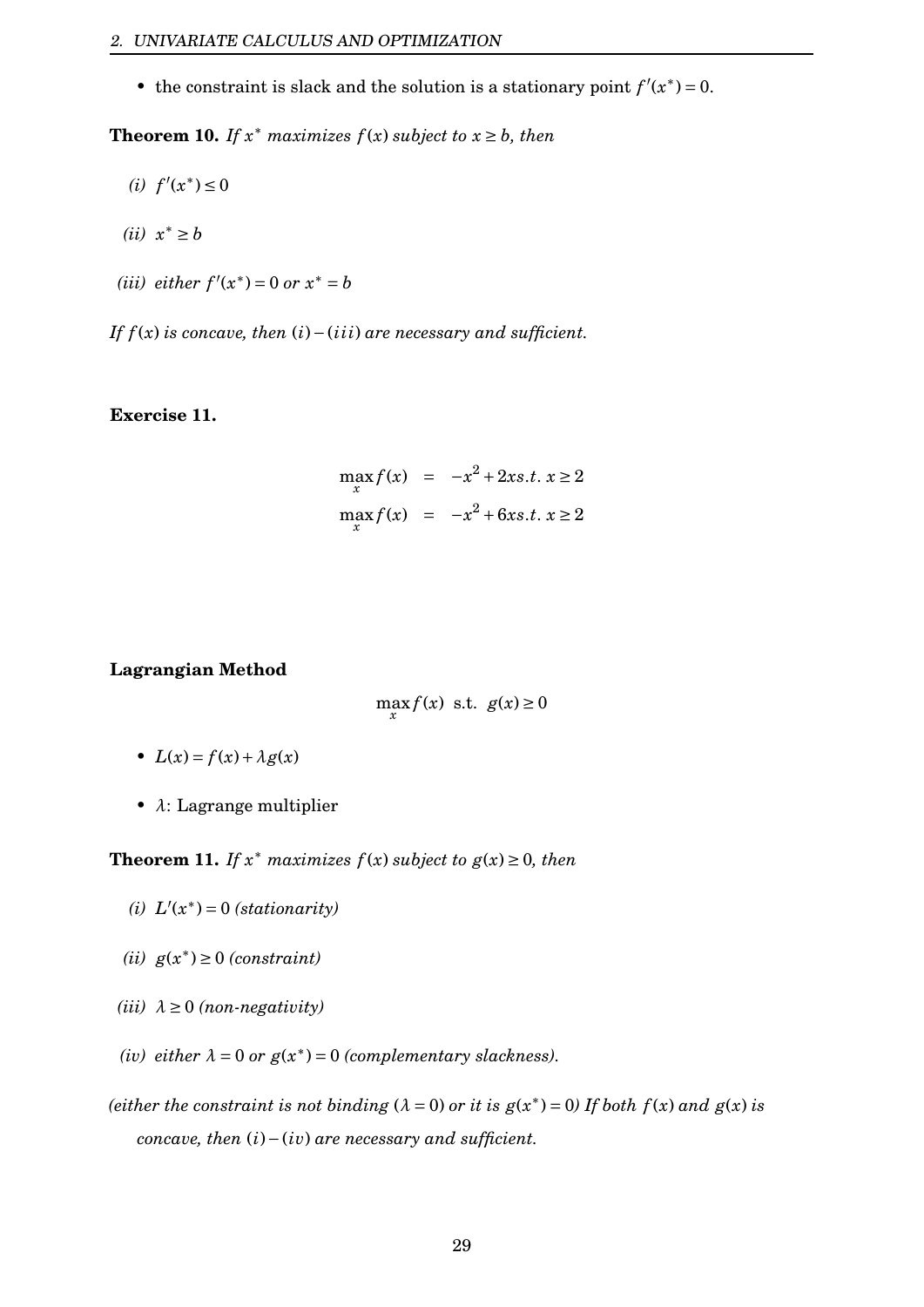## **Exercise 12.**

$$
\max_{x} [-x^2 + 2x] \text{ s.t. } x^2 \le 4
$$
  

$$
\max_{x} [6\ln x - 2x] \text{ s.t. } x^2 - 3x + 2 \le 0
$$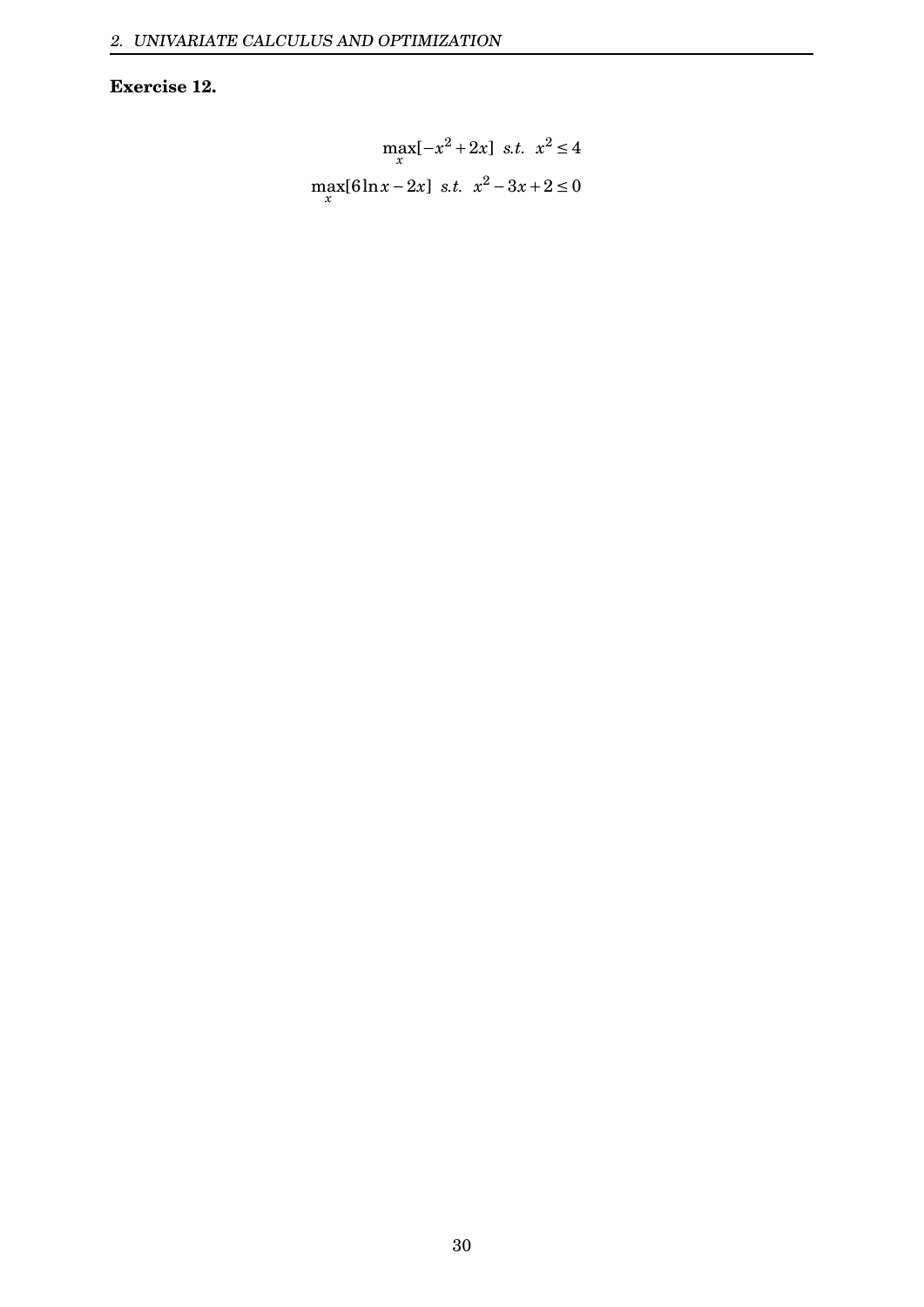# <span id="page-31-0"></span>**2.5 Constrained minimization**

$$
\max_{x} f(x)s.t. g(x) \ge 0 \Longleftrightarrow \min_{x} [-f(x)] \text{ s.t. } g(x) \ge 0
$$

**Exercise 13.**

$$
\min_{x} \left[e^{2x-4} - 2x\right] \text{ s.t. } x+3 \le 0
$$

### **Price-regulated monopolist**

**Exercise 14.** *A monopolist faces a demand function q* = 20−1/2*p and has a cost function c*(*q*) = 8*q. The monopolist however is not free to set the price as the industry is regulated and the regulator stipulates that the price cannot be higher than £20 or lower than £15. What are the monopolist's profit-maximizing price and output?*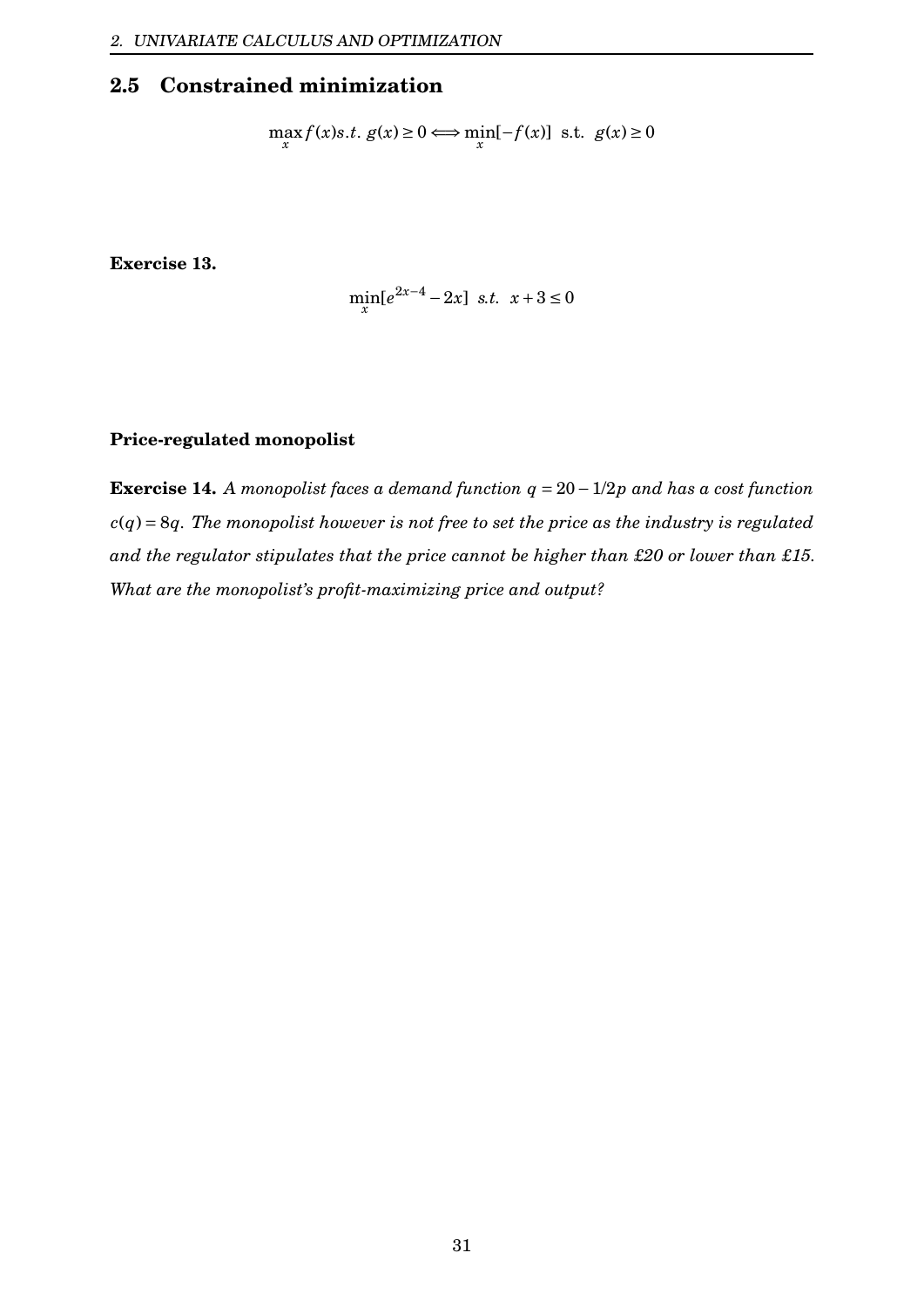## <span id="page-32-0"></span>**2.6 Problem Set 2**

- 1. Continuity is a necessary but not sufficient condition for differentiability. True or False?
- 2. For each of the following functions, (a) determine whether it is continuous, (b)determine whether it is differentiable, (c) sketch its graph.

(i) 
$$
f(x) = \frac{1}{x-2}
$$
  
\n(ii)  $f(x) = |3x-9|$   
\n(iii)  $f(x) = \begin{cases} 2, & x \le 3 \\ 1, & x > 3 \end{cases}$   
\n(iv)  $f(x) = \begin{cases} x, & x \le 3 \\ 3-x, & x > 3 \\ 8-x, & x \ge 2 \end{cases}$ 

- 3. For each of the following functions, (a) find the first and second derivatives where they exist, (b) determine whether it is convex or concave, (c) sketch its graph.
	- (i)  $f(x) = 2x^3 + 3x^2 + 2$ (ii)  $f(x) = \frac{1}{x}$ *x*+1 (for  $x \neq -1$ ) (iii)  $f(x) = \ln(\frac{2}{2})$  $\frac{2x+1}{2}$ )(for *x* > − $\frac{1}{2}$ 2 (iv)  $f(x) = e^{\sqrt{x}}$  (for  $x \ge 0$ )
- 4. Consider the following income tax structure:

The first f5,000 of income is not subject to any tax.

)

The next f15,000 is subject to a tax rate of 25%.

The next f30,000 is subject to a tax rate of 40%.

Any additional income is subject to a tax rate of 50%.

- (i) Find and graph the tax function  $T(y)$ , defined on  $y \ge 0$ .
- (ii) Determine the points of non-differentiability.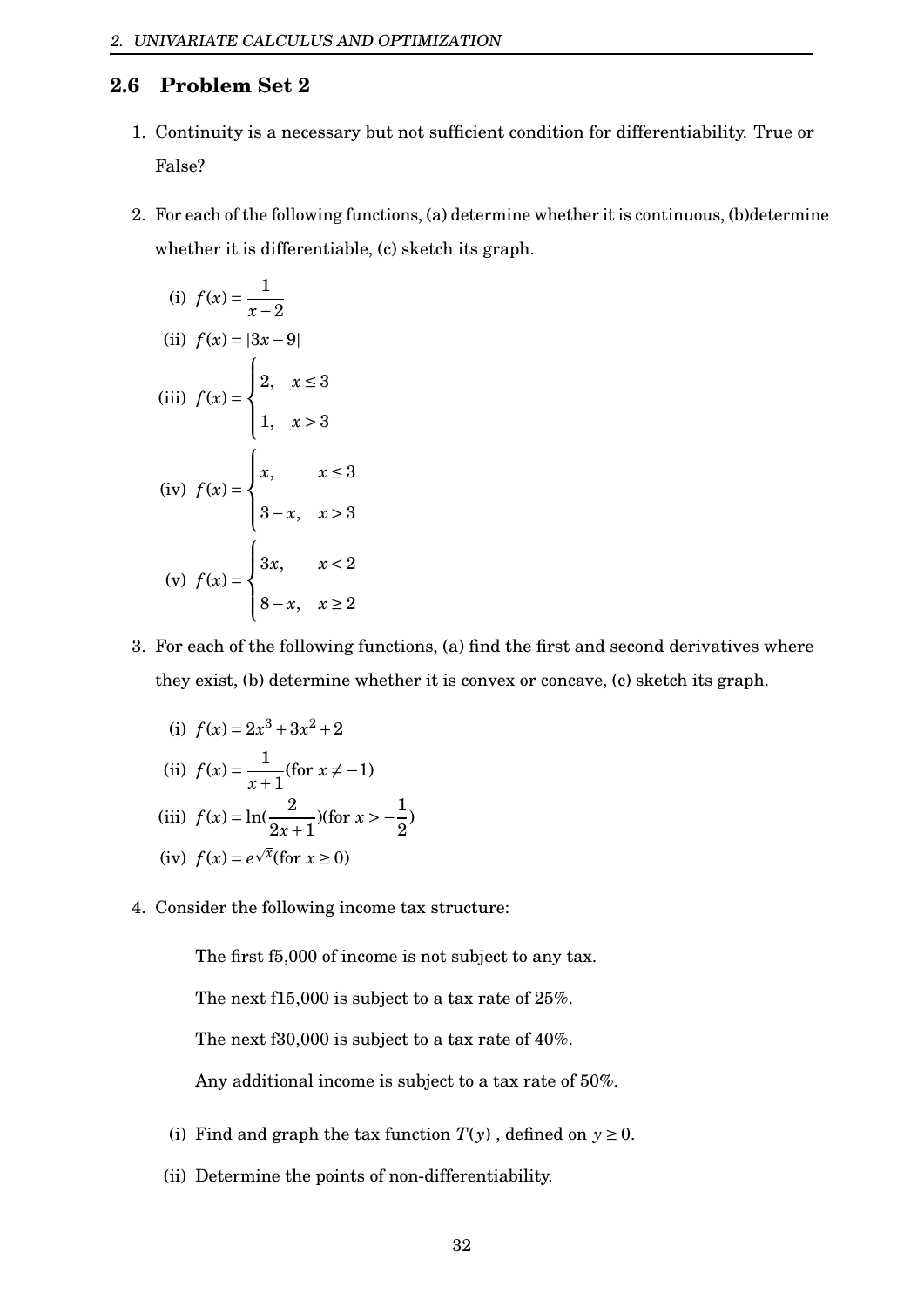- (iii) Graph the marginal tax function.
- 5. For each of the functions below, identify (a) stationary points, (b) any local maxima or minima, (c) any global maxima or minima.
	- (i)  $f(x) = -4x^3$ (ii)  $f(x) = 4x^3 - \frac{1}{2}$ 3  $x^2 + 9$ (iii)  $f(x) = x^4 - 8x^2$ (iv)  $f(x) = x^2 + x^{-2}$  where  $x \neq 0$ (v)  $f(x) = \ln(1 + x^2)$ (vi)  $f(x) = e^{-x^2}$
- 6. Consider a firm in a competitive industry which takes the market price  $p = X36$  as given and has a cost function  $c(q) = 3q^2 + 1$ . Find the profit maximizing output.
- 7. Solve the following problems.

(i) 
$$
\max_{x} f(x) = -x^2 + 8xs.t.x \le 2
$$

- (ii)  $\max_{x} f(x) = -x^2 + 8xs.t.x \le 6$
- (iii)  $\max_{x} f(x) = -\frac{1}{x}$ *x* −4*xs*.*t*.*x* ≥ 2
- (iv)  $\max_{x} f(x) = -\frac{1}{x}$ *x* − *x* 9  $s.t. x \geq 2$
- (v)  $\min_{x} [x^2 3x + 4]s.t. x^2 \le 4$
- (vi)  $\max_{x}$  [15 ln*x*−3*x*]*s*.*t*.*x*<sup>2</sup> − 8*x* + 7 ≤ 0
- (vii)  $\min_{x} [e^{3x-9} 3x]s.t.x 2 \le 0$
- 8. A monopolist faces a demand function  $q = 12 1/3p$  and has a cost function  $c(q) = 6q$ . The monopolist however is not free to set the price as the industry is regulated and the regulator stipulates that the price cannot be higher than £18 or lower than f12. What are the monopolist's profit-maximizing price and output?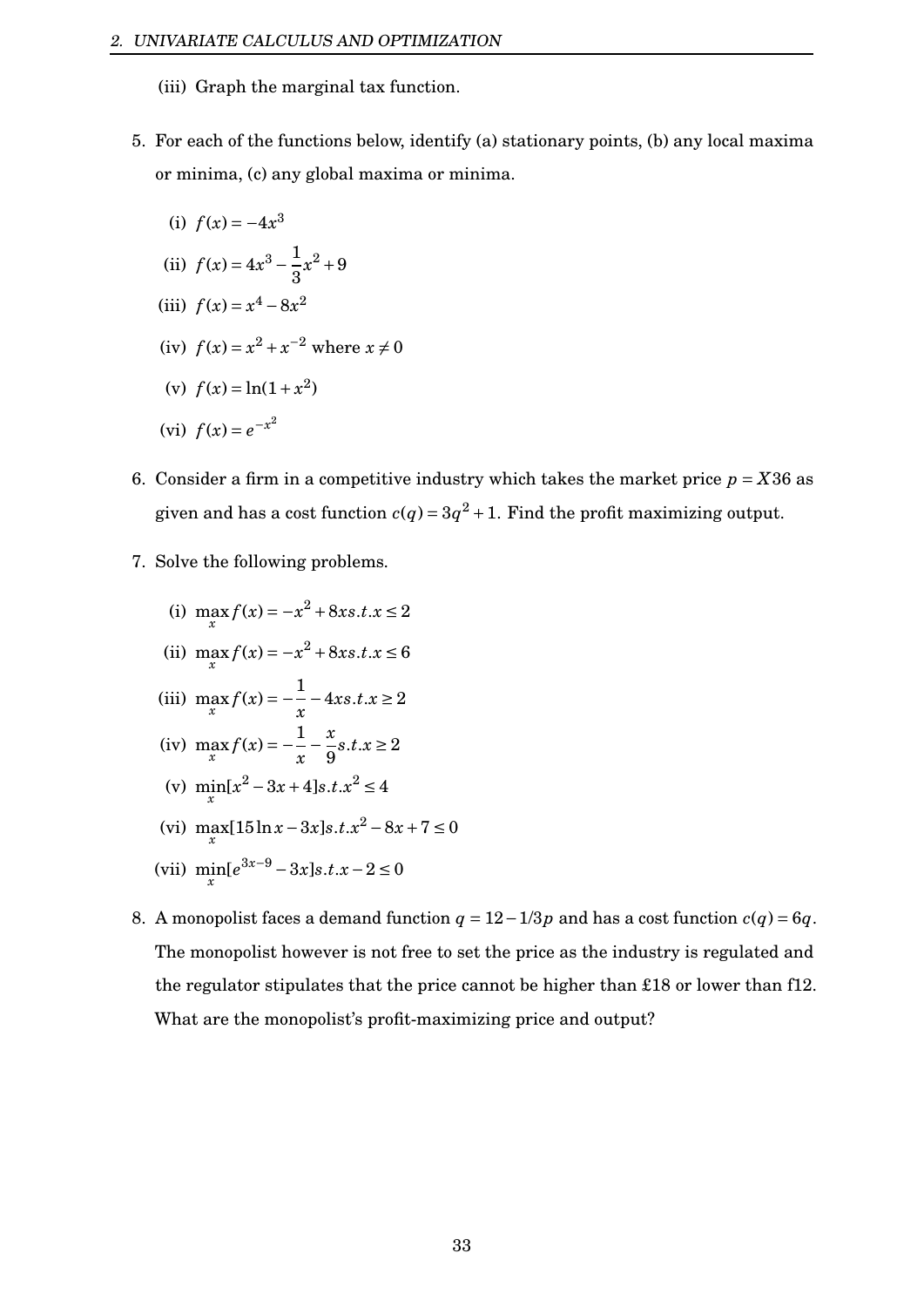# <span id="page-34-0"></span>**3 LINEAR ALGEBRA**

**Linear function (equation):**  $y = ax + b$ 

**Example 13.**

 $q^D = -2p + 10$ *q <sup>D</sup>: quantity demanded for milk, p: market price of milk Graph: all values of* (*q <sup>D</sup>*, *p*) *satisfying the equation: straight line (simple, could be a good approximation of reality)*  $q^s = 4p - 8$ *q s : quantity supplied of milk.*  $Equilibrium$   $q^D = q^s = q$ 

$$
q = -2p + 10
$$
  

$$
q = 4p - 8
$$

**Solution***: Values of* (*q*, *p*) *satisfying both equations, Graphically, the intersection. q*, *p: unknowns*

$$
q + 2p = 10
$$
  

$$
q - 4p = 8
$$

A system of 2 simultaneous equations in 2 unknowns

$$
a_{11}x_1 + a_{12}x_2 = b_1
$$
  

$$
a_{21}x_1 + a_{22}x_2 = b_2
$$

• Graph of  $a_{11}x_1 + a_{12}x_2 = b_1$ 

There may be one, none, or infinitely many solutions (intersections).

$$
x_1 + x_2 = 1
$$
  

$$
x_1 + x_2 = 2
$$
  

$$
\Rightarrow \text{No solution.}
$$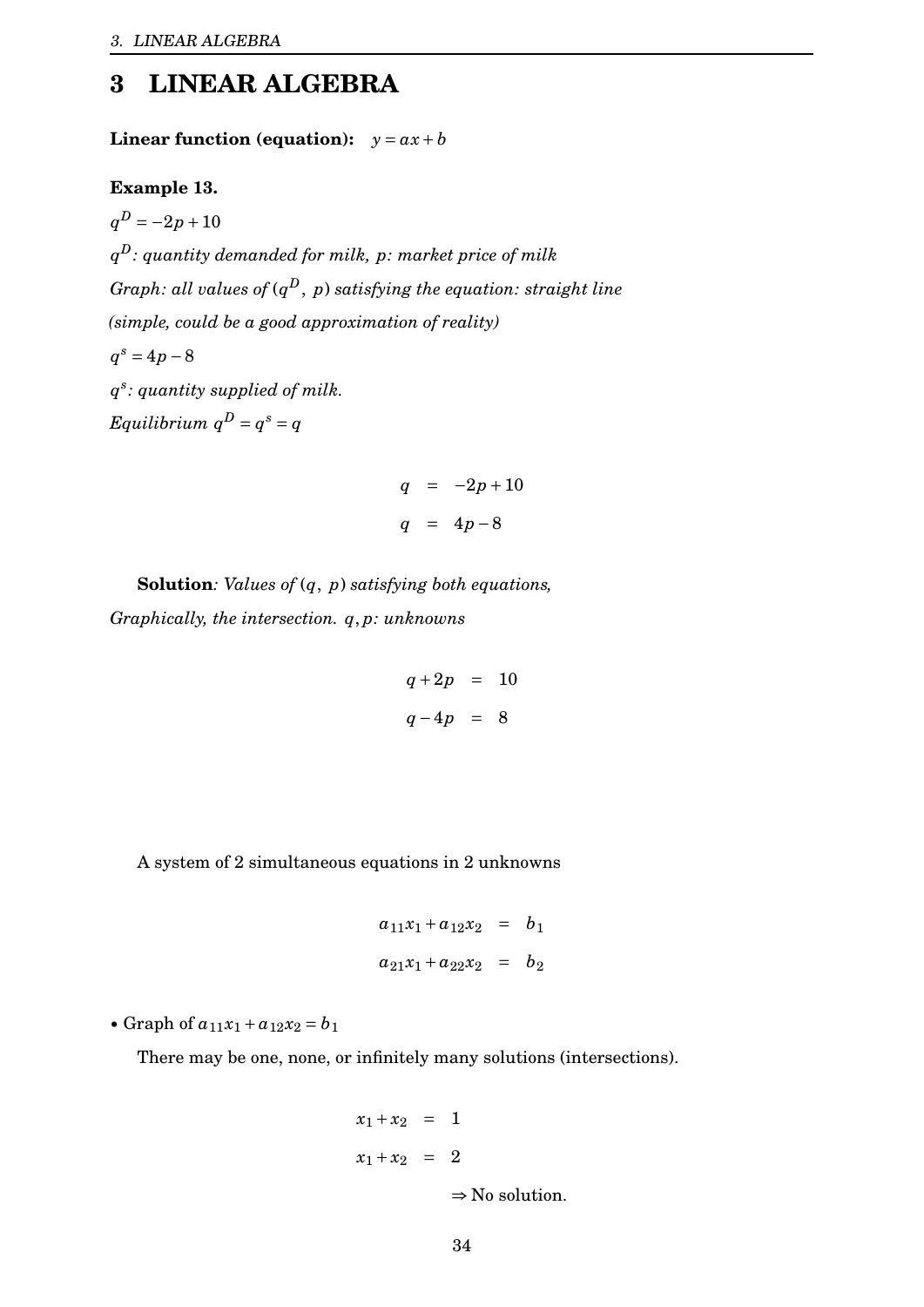$x_1 + x_2 = 1$  $2x_1 + 2x_2 = 2$  $\Rightarrow$  Infinitely many solutions.

General principles on finding solutions is **Systems of**  $n$  **simultaneous equations in**  $n$ **unknowns**.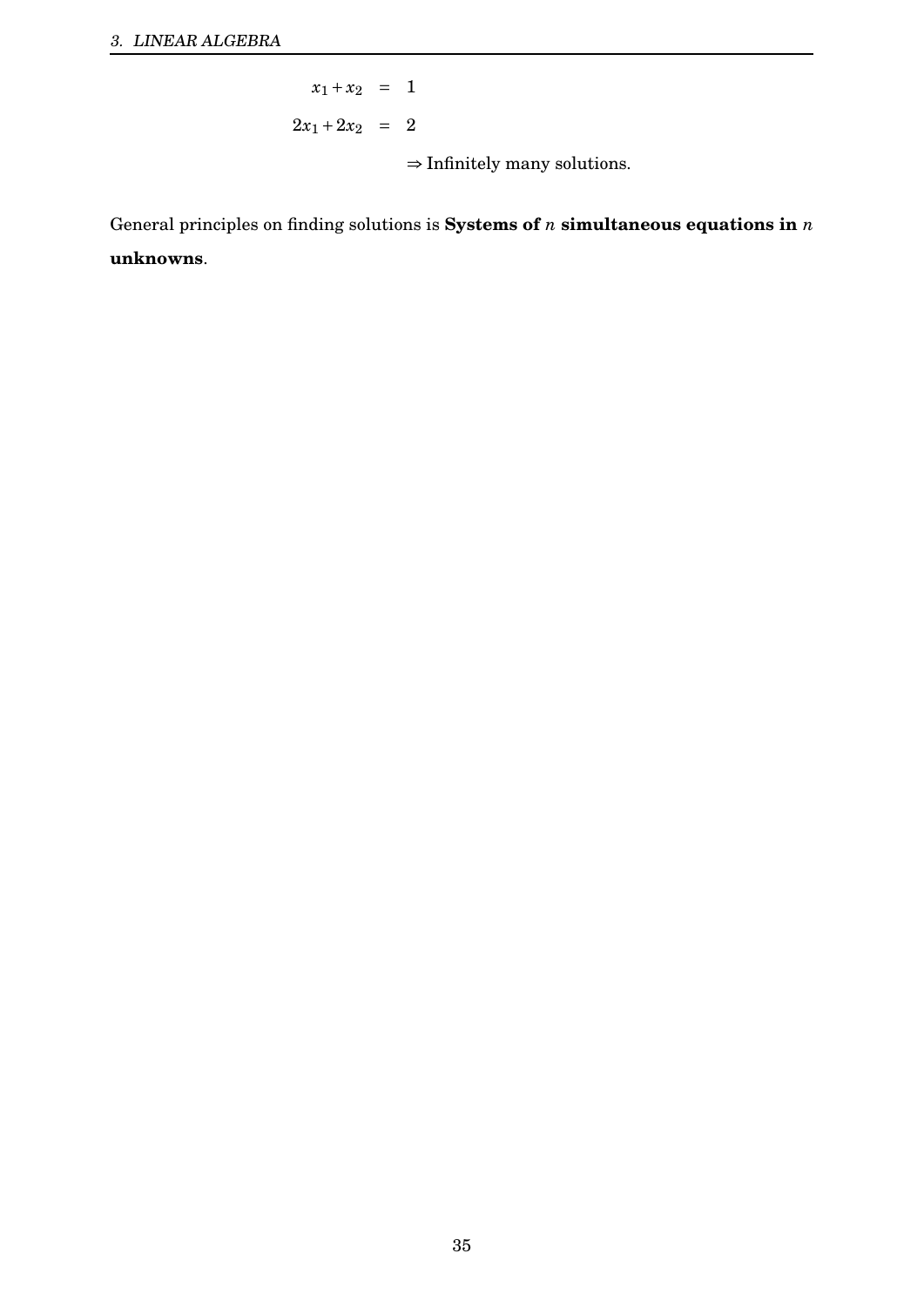# <span id="page-36-0"></span>**3.1 Matrix Algebra**

**Definition 31.** *A* **matrix** *is a rectangular array of numbers enclosed in parentheses, conventionally denoted by a capital letter. The number of rows (say m) and the number of columns (say n) determine the order of the matrix*  $(m \times n)$ *.* 

$$
P = \begin{bmatrix} 2 & 3 & 4 \\ 3 & 1 & 5 \end{bmatrix}, \ \ Q = \begin{bmatrix} 2 & 3 \\ 4 & 3 \\ 1 & 5 \end{bmatrix}
$$

A general  $2 \times 2$  matrix.

$$
A = \begin{bmatrix} a_{11} & a_{12} \\ a_{21} & a_{22} \end{bmatrix}
$$

**Definition 32.** *An array that consists of only one row or column is known as a* **vector***.*

$$
\begin{bmatrix} 2 & 3 & 5 \end{bmatrix}, \begin{bmatrix} 2 \\ 3 \\ 5 \end{bmatrix}
$$

**Definition 33.** *A matrix that has the same number of rows and columns is a* **square** *matrix.*

**Definition 34.** *A Square are matrix that has only nonzero entries on the main diagonal and zero everywhere else is a* **diagonal matrix***.*

$$
A = \begin{bmatrix} 2 & 0 & 0 \\ 0 & 1 & 0 \\ 0 & 0 & 7 \end{bmatrix}
$$

**Definition 35.** *A diagonal matrix whose diagonal elements are one is the* **identity matrix***, denoted by*  $I_n$  *where n is the order of the matrix.*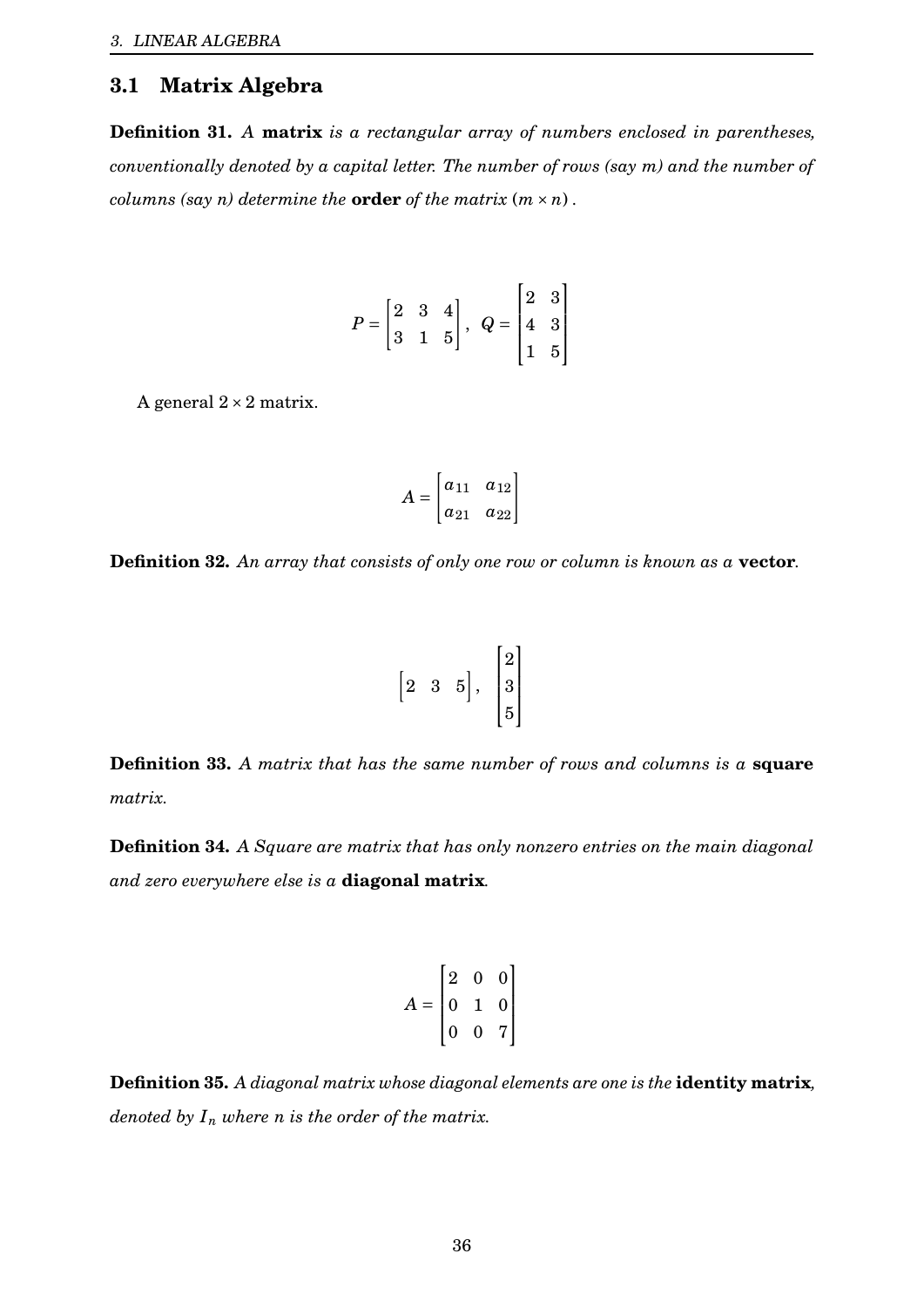| $\mathbf{1}$                     | $\overline{0}$ |                                           |
|----------------------------------|----------------|-------------------------------------------|
| $\blacksquare$<br>$\overline{0}$ | ı              | $\begin{bmatrix} 0 \ 0 \ 1 \end{bmatrix}$ |
| $\overline{0}$                   | 0              | $\overline{1}$                            |

**Definition 36.** *A Square matrix with all its entries being zero if the* **null matrix***.*

|                                           | 0 |                                             |  |
|-------------------------------------------|---|---------------------------------------------|--|
| $\begin{bmatrix} 0 \ 0 \ 0 \end{bmatrix}$ | 0 | $\begin{bmatrix} 0 \\ 0 \\ 0 \end{bmatrix}$ |  |
|                                           | 0 |                                             |  |

**Definition 37.** *The* **sum** *of two matrices is a matrix, the elements of which are the sums of the corresponding elements of the matrices. Two matrices are conformable for addition or substraction if they are of the same order.*

$$
\begin{bmatrix} a_{11} & a_{12} & a_{13} \ a_{21} & a_{22} & a_{23} \end{bmatrix} + \begin{bmatrix} b_{11} & b_{12} & b_{13} \ b_{21} & b_{22} & b_{23} \end{bmatrix} = \begin{bmatrix} a_{11} + b_{11} & a_{12} + b_{12} & a_{13} + b_{13} \ a_{21} + b_{21} & a_{22} + b_{22} & a_{23} + b_{33} \end{bmatrix}
$$

#### **Car production**

**Exercise 15.** *A car manufacturer who produces 3 different models in 3 different plants* A,B*, and* C *in the first half and second half of the year as follows*

| First Half  |         |         |         |  |  |
|-------------|---------|---------|---------|--|--|
|             | Model 1 | Model 2 | Model 3 |  |  |
| Plant A     | 27      | 44      | 51      |  |  |
| Plant B     | 35      | 39      | 62      |  |  |
| Plant C     | 33      | 50      | 47      |  |  |
| Second Half |         |         |         |  |  |
|             | Model 1 | Model 2 | Model 3 |  |  |
| Plant A     | 25      | 42      | 48      |  |  |
| Plant B     | 33      | 40      | 66      |  |  |
| Plant C     | 35      | 48      | 50      |  |  |

*Summarize the total production for the whole year.*

**Definition 38. Scalar multiplication** *is carried out by multiplying each element of the matrix by the scalar.*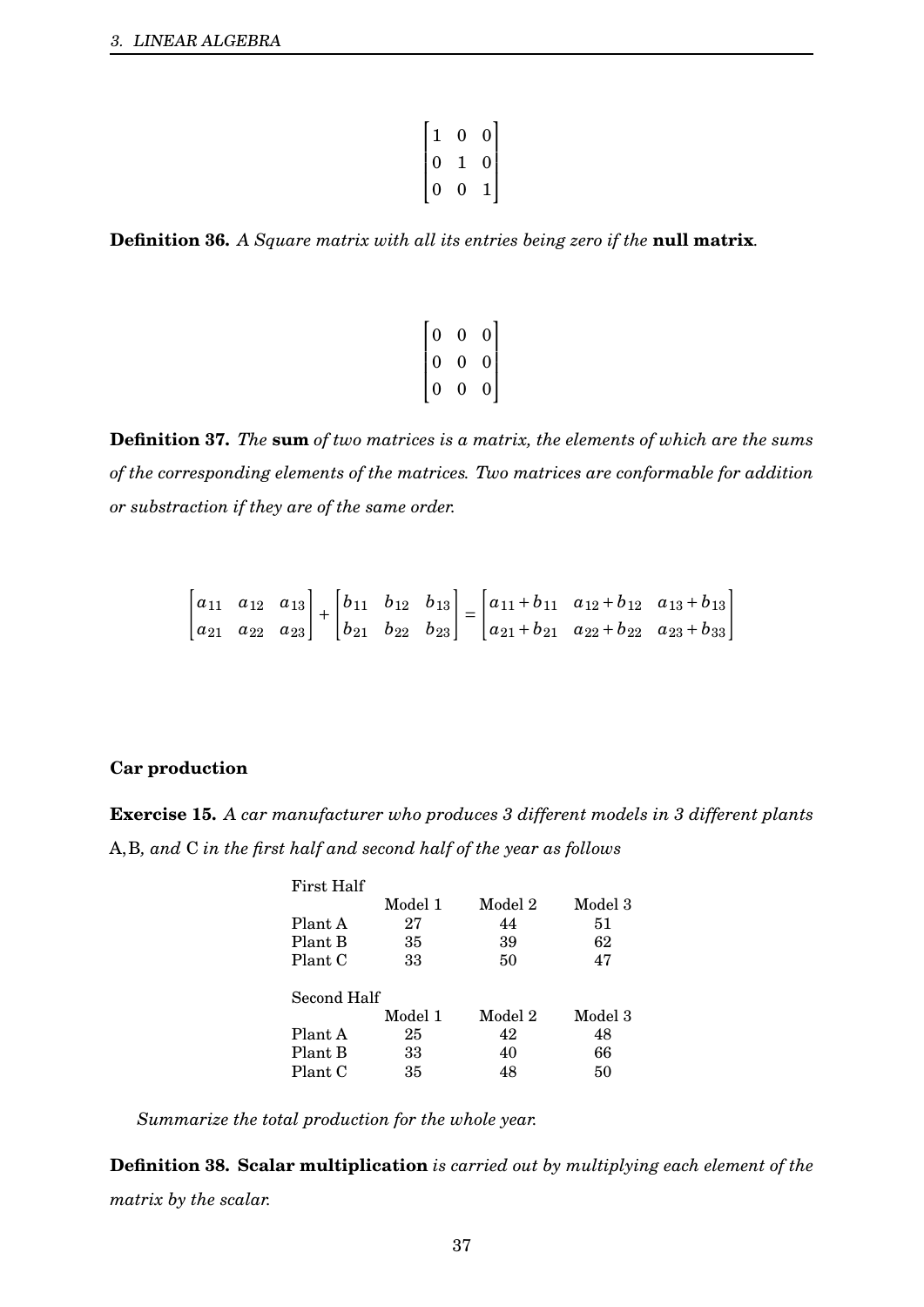$$
P = \begin{bmatrix} 2 & 3 & 4 \\ 3 & 1 & 5 \end{bmatrix} \Rightarrow 3P = \begin{bmatrix} 6 & 9 & 12 \\ 9 & 3 & 15 \end{bmatrix}
$$

$$
3P = P + P + P
$$

**Definition 39.** *(i) Two matrices A and B of dimensions*  $m \times n$  *and*  $n \times l$  *respectively are* **conformable** *to form the product matrix C* = *AB, since the number of columns of A is equal to the number of rows of B. (ii) The product matrix AB is of dimension m* × *l and its ij*−*th* element,  $c_i$  *j is obtained by multiplying the elements of the <i>i*-*th row of A by the corresponding elements of the j-th column of B and adding the resulting products.*

$$
A = \begin{bmatrix} a_{11} & a_{12} \\ a_{21} & a_{22} \end{bmatrix}, \quad x \begin{bmatrix} x_1 \\ x_2 \end{bmatrix} \quad \Rightarrow Ax = \begin{bmatrix} a_{11}x_1 + a_{12}x_2 \\ a_{21}x_1 + a_{22}x_2 \end{bmatrix}
$$

The product of any matrix *A* and a conformable identity matrix *I* is equal to the original matrix *A*.

$$
\begin{bmatrix} a_{11} & a_{12} & a_{13} \ a_{21} & a_{22} & a_{23} \end{bmatrix} \begin{bmatrix} 1 & 0 & 0 \ 0 & 1 & 0 \ 0 & 0 & 1 \end{bmatrix} = \begin{bmatrix} a_{11} & a_{12} & a_{13} \ a_{21} & a_{22} & a_{23} \end{bmatrix}
$$

**Exercise 16.** *Determine the revenue of a car park on a given Monday, Tuesday, and Wednesdays- day based on the following data.*

|           |    | Number of Cars Number of Buses |
|-----------|----|--------------------------------|
| Monday    | 30 | 5                              |
| Tuesday   | 25 | 5                              |
| Wednesday | 35 | 15                             |

*The parking charge is £4 per car and £8 per bus.*

**Definition 40.** *The* **transpose matrix***, A T is the original matrix A with its rows and columns interchanged.*

$$
P = \begin{bmatrix} 2 & 3 & 4 \\ 3 & 1 & 5 \end{bmatrix} , P^{T} = \begin{bmatrix} 2 & 3 \\ 3 & 1 \\ 4 & 5 \end{bmatrix}
$$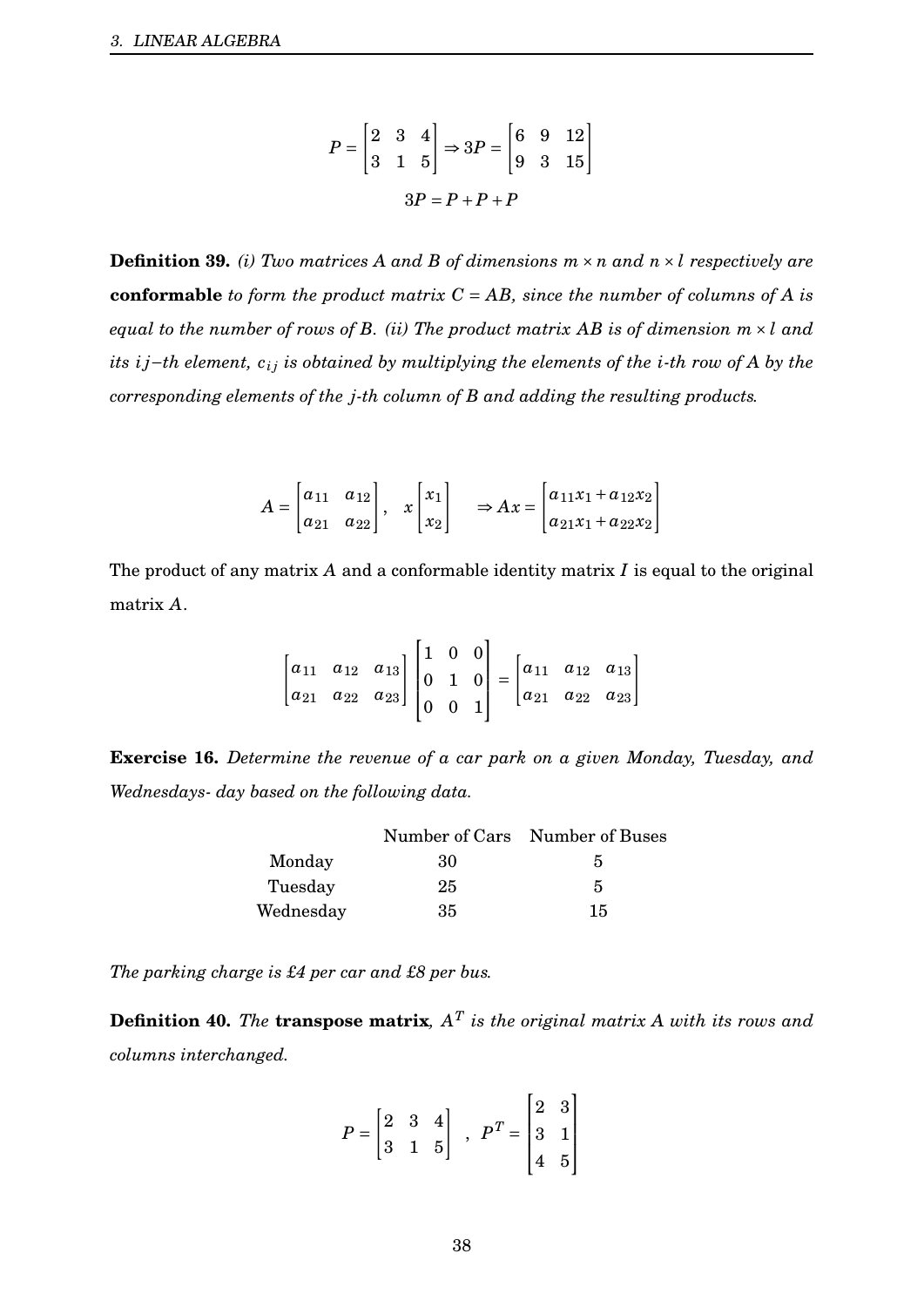**Definition 41.** A matrix A that is equal to its transpose  $A^T$  is a **symmetric matrix.** 

$$
\begin{bmatrix} 1 & 5 & 6 \ 5 & 2 & 0 \ 6 & 0 & 4 \end{bmatrix}
$$

**Definition 42.** *The* **inverse matrix**  $A^{-1}$  of a square matrix A of order *n* is the **matrix**

$$
AA^{-1} = A^{-1}A = I_n
$$

**Definition 43.** Any matrix A for which  $A^{-1}$  does not exist is **singular**.

 $A$  matrix  $A$  for which  $A^{-1}$  exists is **non-singular**.

Let *A* be  $n \times n$ , *x* and *b* be  $n \times 1$ 

$$
Ax = b
$$

is a **(linear) matrix equation** and defines a system of *n* simultaneous equations in *n* unknown, *x*.

If *A* is nonsingular,

$$
A^{-1}Ax = A^{-1}b \Rightarrow I_nx = A^{-1}b \Rightarrow x = A^{-1}b
$$

**Definition 44.** *The determinant of a* 2×2 *matrix*

$$
\begin{bmatrix} a_{11} & a_{12} \\ a_{21} & a_{22} \end{bmatrix}
$$

*is given by*  $(a_{11}a_{22} - a_{21}a_{12})$  *and is denoted by*  $|A|$  *or* det *A.* 

**The inverse of a** 2×2 **matrix**:

$$
A = \begin{bmatrix} a_{11} & a_{12} \\ a_{21} & a_{22} \end{bmatrix} \Longrightarrow A^{-1} = \frac{1}{|A|} \begin{bmatrix} a_{22} & -a_{12} \\ -a_{21} & a_{11} \end{bmatrix}
$$

**Theorem 12.** *A is singular iff*  $|A| = 0$ .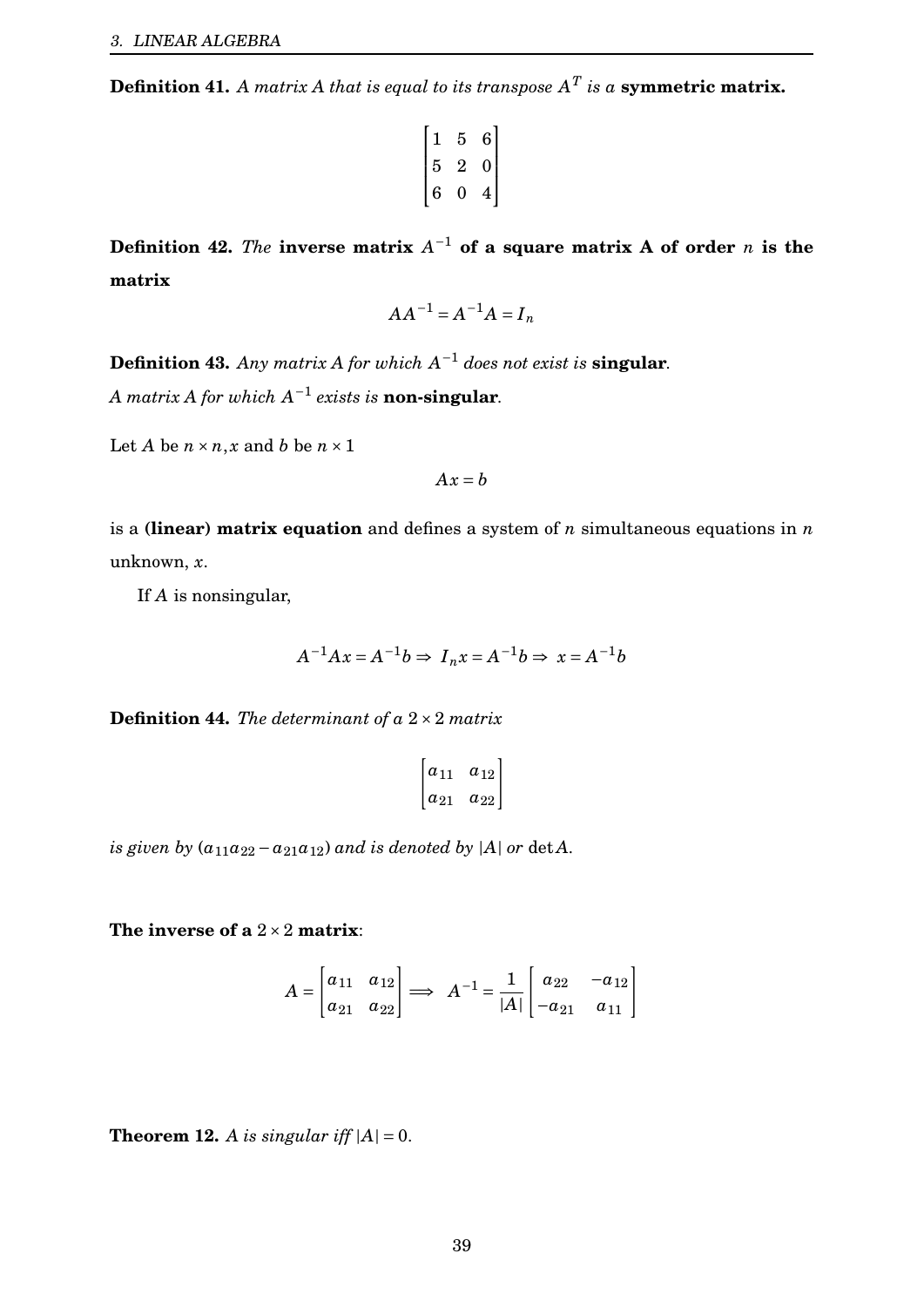#### **System Of** 2 **Simultaneous Equations In** 2 **Unknowns**

$$
a_{11}x_1 + a_{12}x_2 = b_1
$$
  

$$
a_{21}x_1 + a_{22}x_2 = b_2
$$

Let

$$
A = \begin{bmatrix} a_{11} & a_{12} \\ a_{21} & a_{22} \end{bmatrix} , x = \begin{bmatrix} x_1 \\ x_2 \end{bmatrix} , b = \begin{bmatrix} b_1 \\ b_2 \end{bmatrix}
$$

$$
\implies Ax = b \implies x = A^{-1}b
$$

$$
\begin{bmatrix} x_1 \\ x_2 \end{bmatrix} = \frac{1}{a_{11}a_{22} - a_{21}a_{12}} \begin{bmatrix} a_{22} & -a_{12} \\ -a_{21} & a_{11} \end{bmatrix} \begin{bmatrix} b_1 \\ b_2 \end{bmatrix}
$$

**Exercise 17.**

$$
\begin{cases}\n2x + 3y = 5 \\
4x - 7y = 8\n\end{cases}
$$
\n
$$
\begin{cases}\n2x + 3y = 1 \\
10x + 15y = 12\n\end{cases}
$$

#### **Linear Production Technology**

**Exercise 18.** *A firm produces two outputs,*  $y_1$  *and*  $y_2$ *, with two inputs,*  $x_1$  *and*  $x_2.a_{ij}$  *denote the amount of input i required to produce 1 unit of output j.*

$$
\begin{bmatrix} a_{11} & a_{12} \\ a_{21} & a_{22} \end{bmatrix} = \begin{bmatrix} 3 & 1 \\ 2 & 5 \end{bmatrix}
$$

*Find the quantities of*  $x_1$  *and*  $x_2$  *needed to produce 20 units of*  $y_1$  *and 15 units of*  $y_2$ . *Suppose we are given the quantities of the inputs:*  $x_1 = 10$ ,  $x_2 = 20$ *. Find the quantities of*  $y_1$ *and y*<sup>2</sup> *that can be produced.*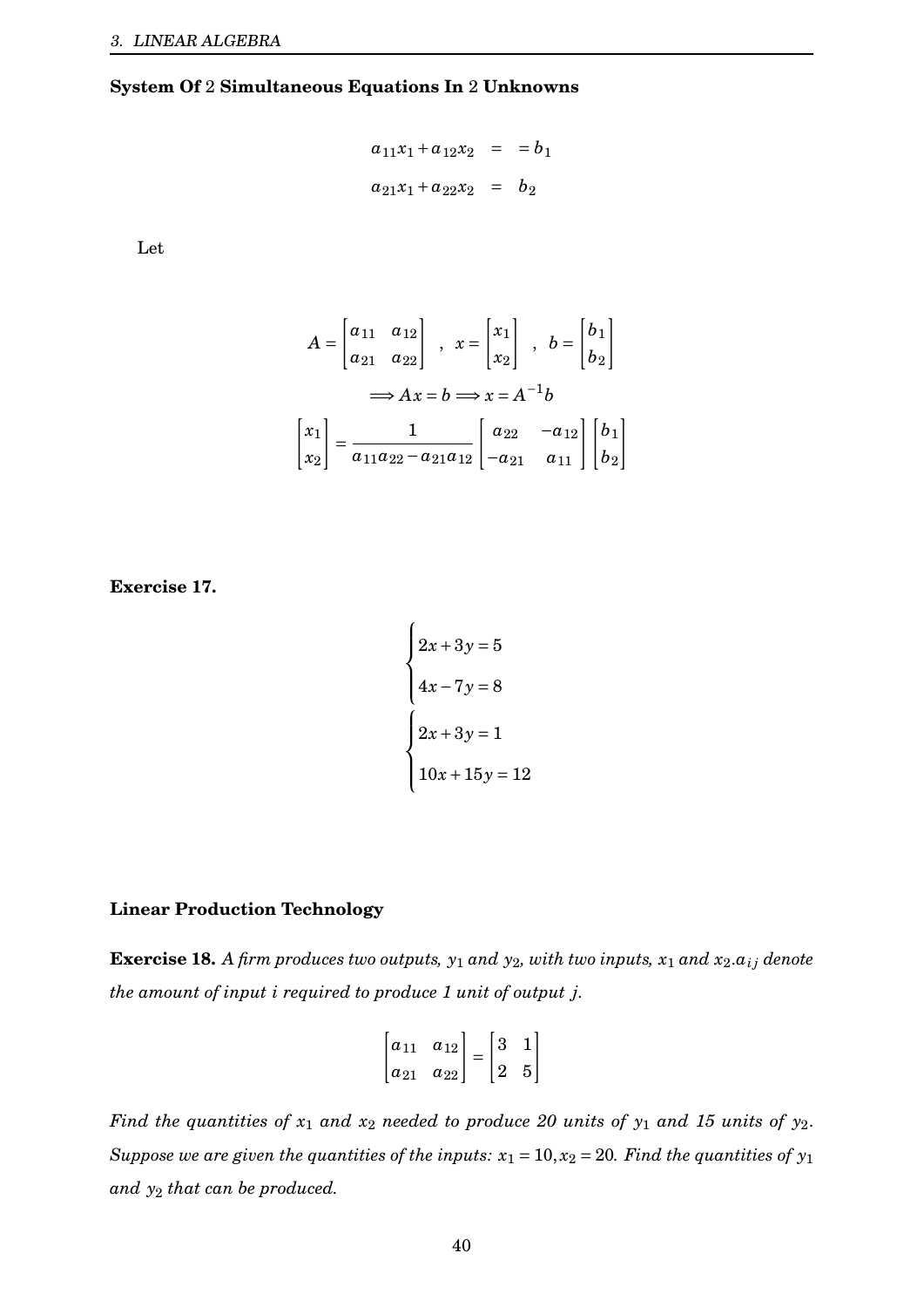### **Quadratic Forms**

**Definition 45.** *Given a*  $2 \times 2$  *matrix A and a*  $2 \times 1$  *vector x,* 

$$
A = \begin{bmatrix} a_{11} & a_{12} \\ a_{21} & a_{22} \end{bmatrix} \quad , \quad x = \begin{bmatrix} x_1 \\ x_2 \end{bmatrix}
$$

*the* **quadratic form** *is*

$$
q(x) = x^{T} A x = x = \begin{bmatrix} x_{1} & x_{2} \end{bmatrix} \begin{bmatrix} a_{11} & a_{12} \\ a_{21} & a_{22} \end{bmatrix} \begin{bmatrix} x_{1} \\ x_{2} \end{bmatrix}
$$

$$
= a_{11}x_{1}^{2} + (a_{12} + a_{21})x_{1}x_{2} + a_{22}x_{2}^{2}
$$

#### **Definition 46.**

- *(i)*  $q(x)$  and A are **positive definite** if  $q(x) = x^T A x > 0$ , for all  $x \neq 0$ .
- *(ii)*  $q(x)$  *and A are* **positive semi-definite** *if*  $q(x) = x^T A x \ge 0$ *, for all*  $x \ne 0$ *.*
- *(iii)*  $q(x)$  *and A are* **negative definite** *if*  $q(x) = x^T A x < 0$ *, for all*  $x \neq 0$ *.*
- *(iv)*  $q(x)$  *and A are* **negative semi-definite** *if*  $q(x) = x^T A x \le 0$ *, for all*  $x \ne 0$ *.*

**Theorem 13.** *Suppose A is symmetric,*

*A is* **positive definite** *iff*  $a_{11} > 0$ ,  $a_{22} > 0$  *and*  $|A| > 0$ .

*A is* **negative definite** *iff*  $a_{11} < 0$ ,  $a_{22} < 0$  *and*  $|A| > 0$ .

*A is* **positive semi-definite** *iff*  $a_{11} \ge 0$ ,  $a_{22} \ge 0$ , and  $|A| \ge 0$ .

*A is* **negative semi-definite** *iff*  $a_{11} \le 0$ ,  $a_{22} \le 0$ , and  $|A| \ge 0$ .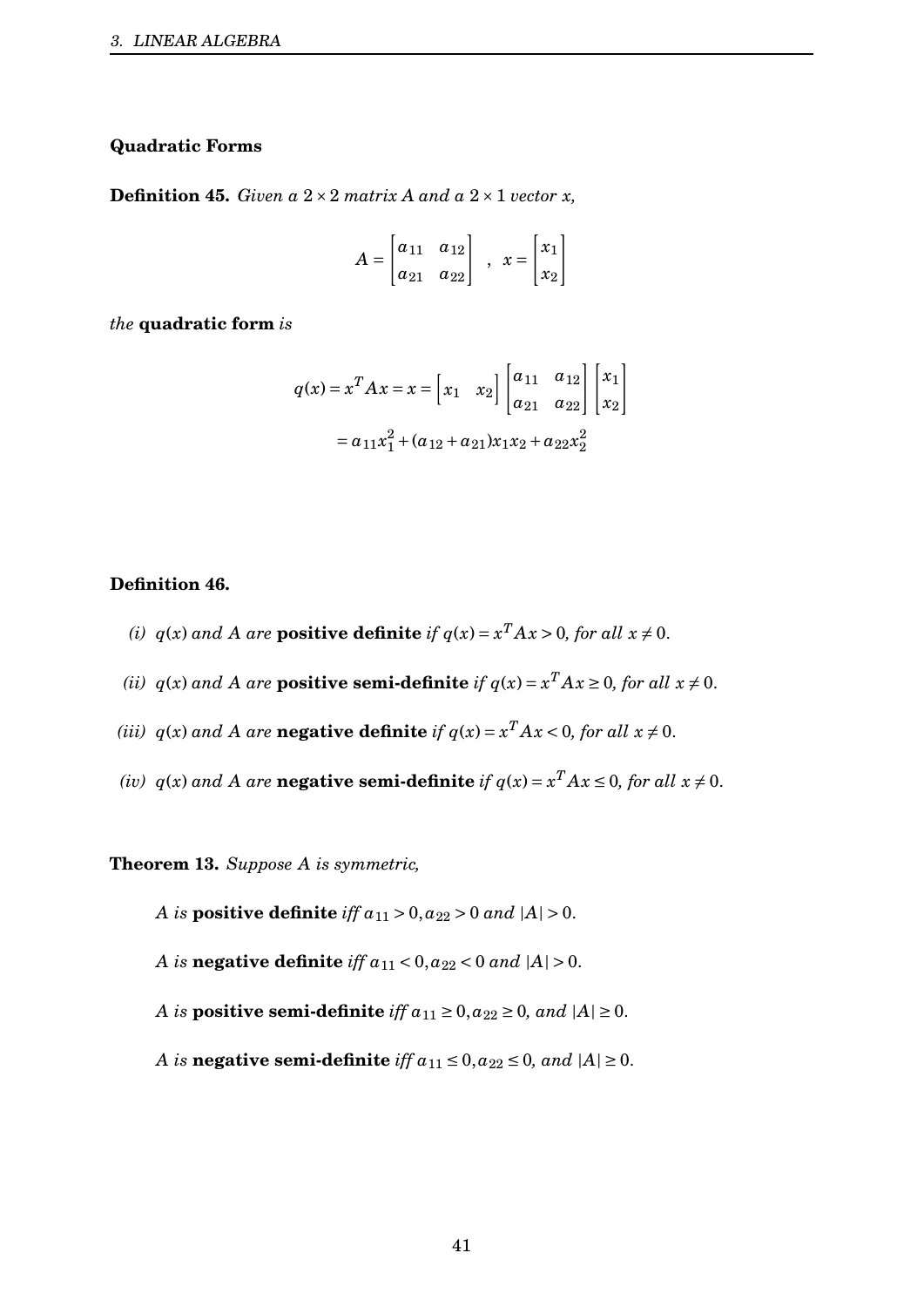**Definition 47.** *Matrix A is symmetric*  $\Rightarrow a_{12} = a_{21}$ 

$$
q(x) = a_{11}x_1^2 + 2a_{12}x_1x_2 + a_{22}x_2^2
$$
  
=  $a_{11}(x_1^2 + \frac{2a_{12}}{a_{11}}x_1x_2 + \frac{a_{12}^2}{a_{11}^2}x_2^2) - \frac{a_{12}^2}{a_{11}}x_2^2 + a_{22}x_2^2$   
=  $a_{11}(x_1 + \frac{a_{12}}{a_{11}}x_2)^2 + \frac{a_{11}a_{22} - a_{12}^2}{a_{11}}x_2^2$ 

**Exercise 19.** *The quadratic forms and "definiteness" of*

$$
\begin{bmatrix} 4 & 2 \\ 2 & 1 \end{bmatrix} \begin{bmatrix} -1 & 0 \\ 0 & -1 \end{bmatrix} \begin{bmatrix} -1 & 1 \\ 1 & -1 \end{bmatrix}
$$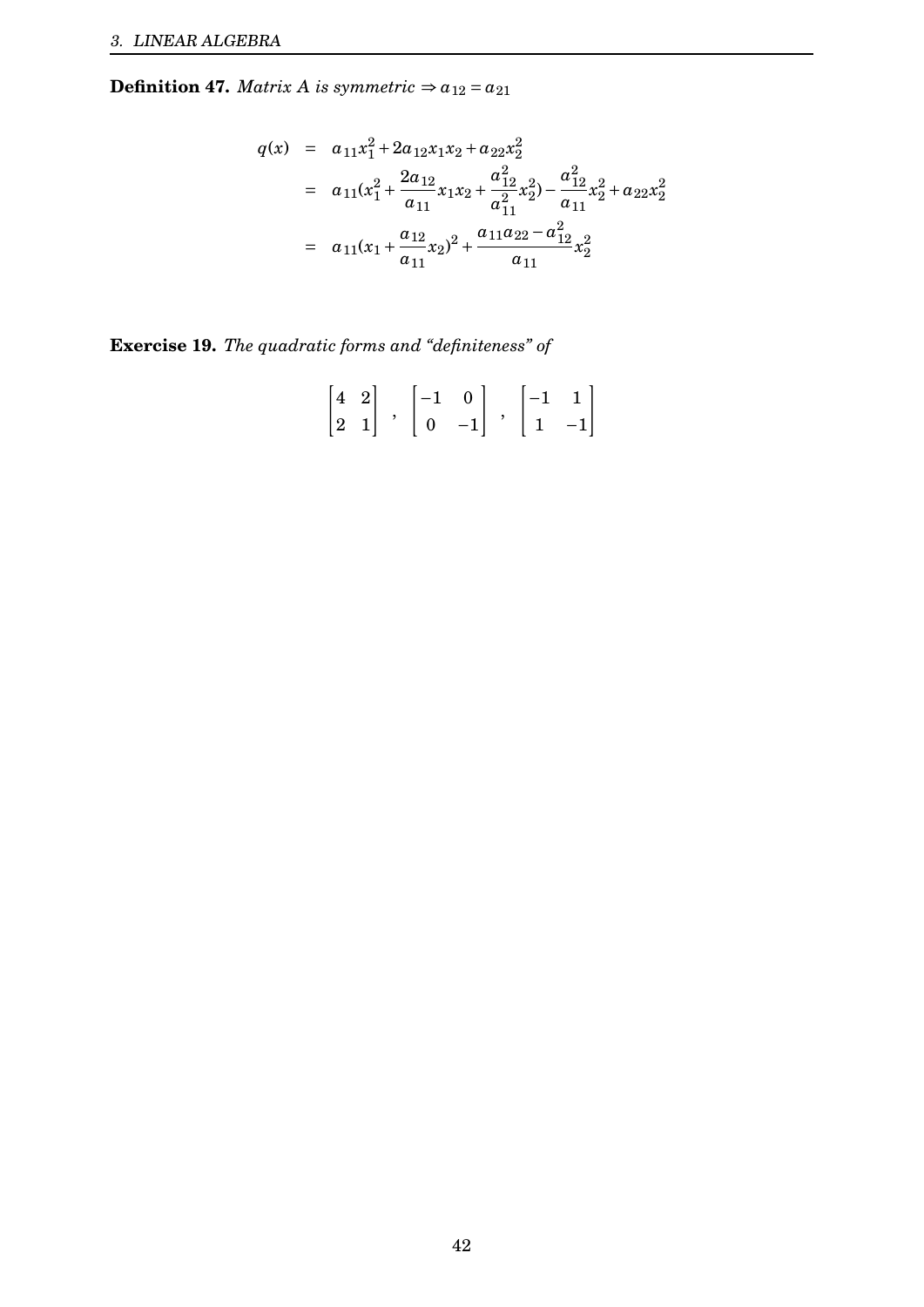# <span id="page-43-0"></span>**3.2 Problem Set 3**

1. Find the value of  $x, y$  and  $z$ .

$$
\begin{bmatrix} 3 & 2 \ x+y & 1 \end{bmatrix} = \begin{bmatrix} 3 & 2y \ 2 & y-z \end{bmatrix}
$$
  

$$
3 \begin{bmatrix} 3 & y \ 2 & 1 \end{bmatrix} - 2 \begin{bmatrix} 4 & 2 \ x & 1 \end{bmatrix} = \begin{bmatrix} z & 0 \ 2 & 1 \end{bmatrix}
$$
  

$$
\begin{bmatrix} 3 & y \ 2 & 1 \end{bmatrix} \begin{bmatrix} x & 2 \ 1 & 3 \end{bmatrix} = \begin{bmatrix} z & 0 \ 2 & 7 \end{bmatrix}
$$
  

$$
\begin{bmatrix} 3 & 0 & 2 \ 0 & y & 1 \ 0 & z & 10 \end{bmatrix} \begin{bmatrix} x \ 1 \ 0 \end{bmatrix} + 3 \begin{bmatrix} 2 \ -1 \ -3 \end{bmatrix} = \begin{bmatrix} 4 \ 1 \ 0 \end{bmatrix}
$$

- 2. Solve the matrix equation  $Ax = b$  for the following pairs of matrix A and column vector *b*.
	- (i)

$$
A = \begin{bmatrix} 3 & -1 \\ 2 & 4 \end{bmatrix}, \ b = \begin{bmatrix} 1 \\ 2 \end{bmatrix}
$$

(ii)

$$
A = \begin{bmatrix} 4 & 2 \\ 2 & 1 \end{bmatrix}, b = \begin{bmatrix} 3 \\ 2 \end{bmatrix}
$$

(iii)

$$
A = \begin{bmatrix} 2 & 3 \\ 1 & 2 \end{bmatrix}, \ b = \begin{bmatrix} 1 \\ 2 \end{bmatrix}
$$

3. A firm produces two outputs,  $y_1$  and  $y_2$ , with two inputs,  $x_1$  and  $x_2.a_{ij}$  denote the amount of input *i* required to produce 1 unit of output *j*.

$$
\begin{bmatrix} a_{11} & a_{12} \\ a_{21} & a_{22} \end{bmatrix} = \begin{bmatrix} 2 & 3 \\ 1 & 2 \end{bmatrix}
$$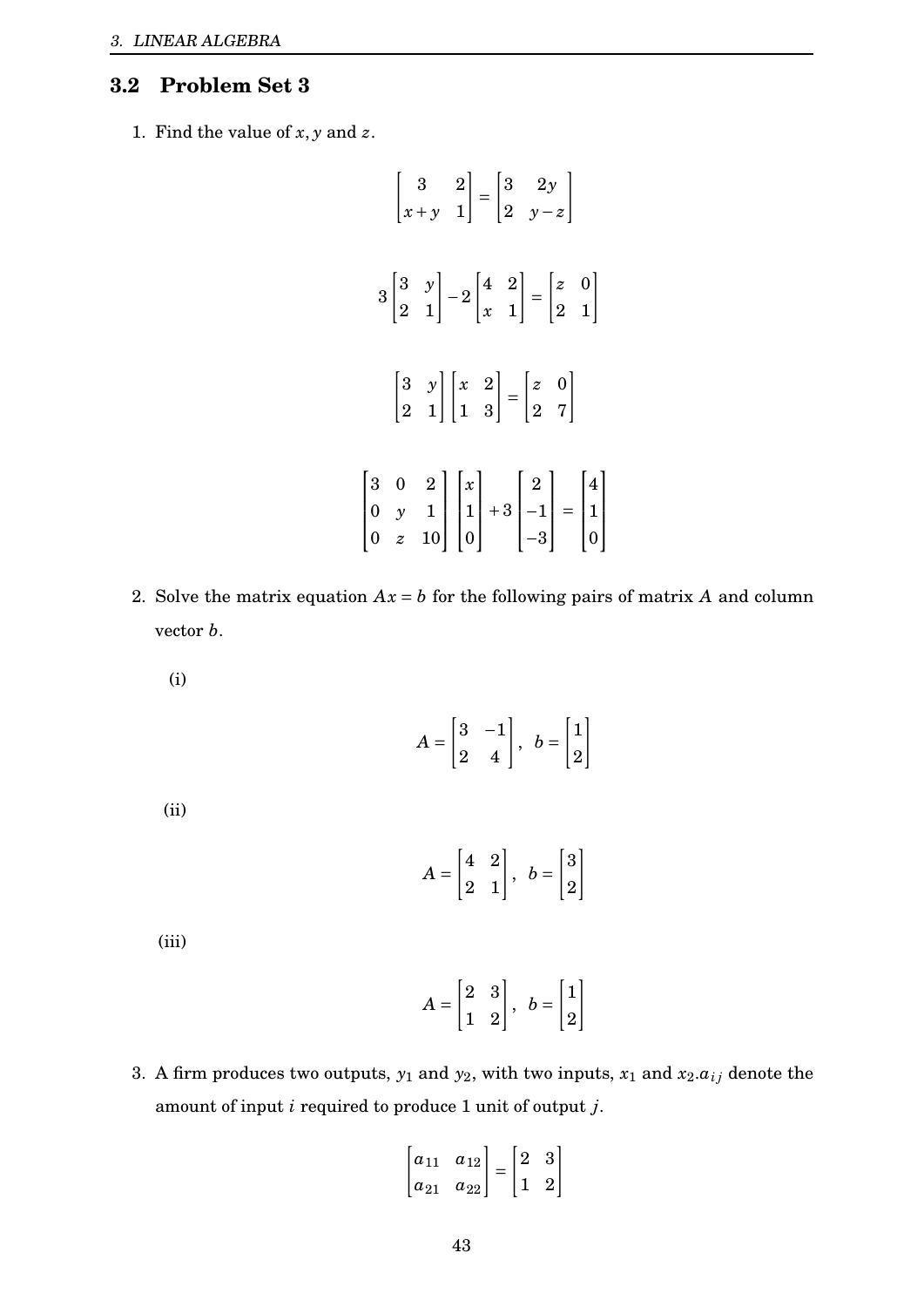- (a) Find the quantities of  $x_1$  and  $x_2$  needed to produce 20 units of  $y_1$  and 15 units of *y*2.
- (b) Suppose we are given the quantities of the inputs:  $x_1 = 20, x_2 = 12$ . Find the quantities of  $y_1$  and  $y_2$  that can be produced.
- 4. Fine the quadratic forms and "definiteness" of the following.

$$
\begin{bmatrix} 4 & 0 \\ 0 & 3 \end{bmatrix} \quad , \quad \begin{bmatrix} 3 & -2 \\ -2 & 7 \end{bmatrix} \quad , \quad \begin{bmatrix} -1 & 2 \\ 2 & -1 \end{bmatrix}
$$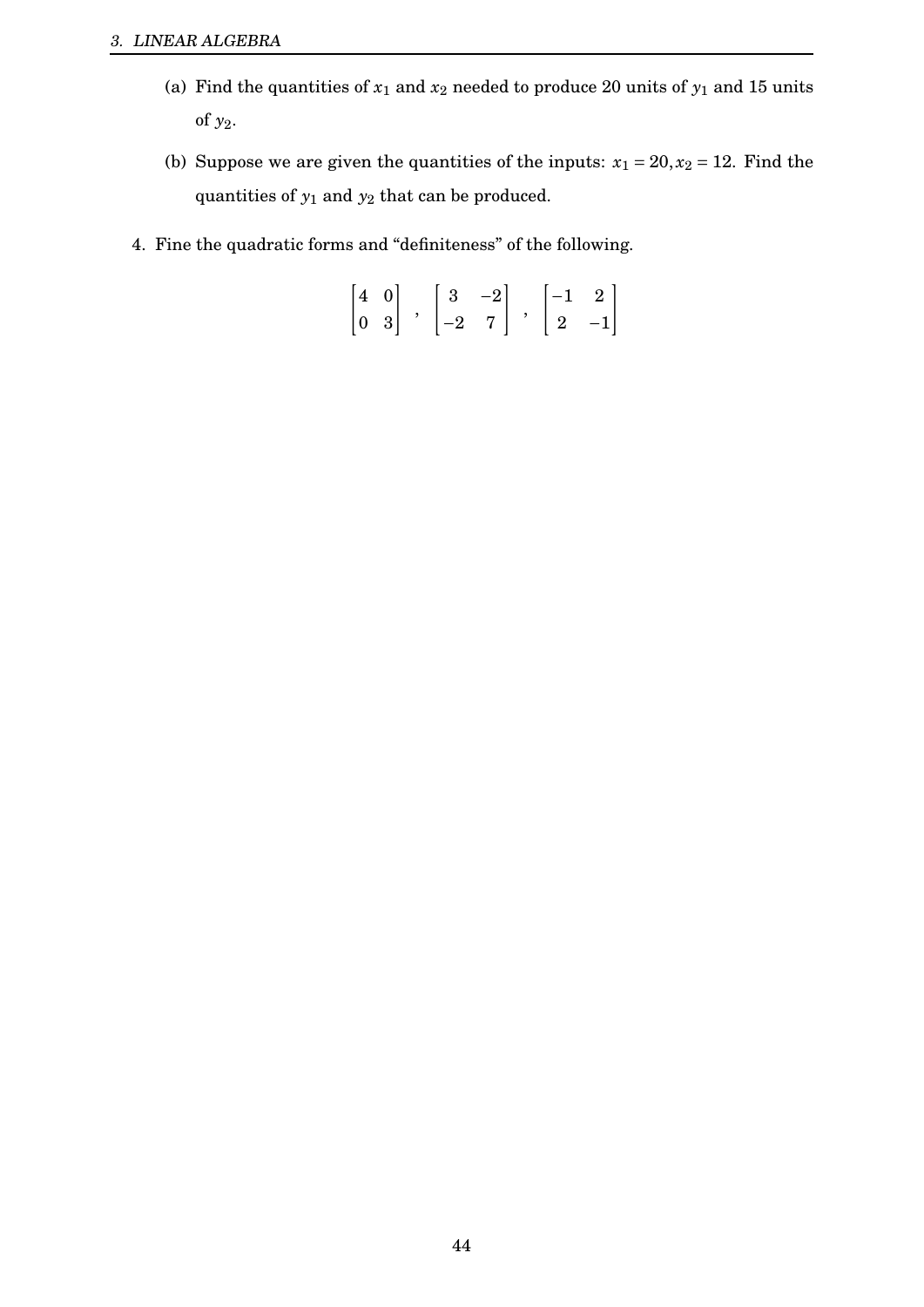# <span id="page-45-0"></span>**4 MULTIVARIATE CALCULUS AND OPTIMIZATION**

 $f: \mathbb{R}^2 \to \mathbb{R}y = f(x_1,x_2)$ 

## <span id="page-45-1"></span>**4.1 Partial Derivatives**

**Definition 48.** The partial derivatives of  $y = f(x_1, x_2)$  with respect to  $x_1$  and  $x_2$  are

$$
f_1(x_1, x_2) = \frac{\partial y}{\partial x_1} = \frac{\partial f(x_1, x_2)}{\partial x_1} = \Delta x \to 0 \lim_{1} \frac{f(x_1 + \Delta x_1, x_2) - f(x_1, x_2)}{\Delta x_1}
$$
  

$$
f_2(x_1, x_2) = \frac{\partial y}{\partial x_2} = \frac{\partial f(x_1, x_2)}{\partial x_2} = \lim_{\Delta x_2 \to 0} \frac{f(x_1, x_2 + \Delta x_2) - f(x_1, x_2)}{\Delta x_2}
$$

#### **Example 14.**

 $U(x_1, x_2)$ : *utility function,*  $U_1(x_1, x_2)$ : *marginal utility. F*(*K*, *L*) *: production function, FL*(*K*, *L*) *: marginal product of labor.*

- $f_1(x_1, x_2), f_2(x_1, x_2)$  are functions of  $x_1, x_2$ .
- Taking partial derivatives of the partial derivatives:

$$
f_{11}(x_1, x_2) = \frac{\partial f_1(x_1, x_2)}{\partial x_1}, f_{12}(x_1, x_2) = \frac{\partial f_1(x_1, x_2)}{\partial x_2}
$$
  

$$
f_{21}(x_1, x_2) = \frac{\partial f_2(x_1, x_2)}{\partial x_1}, f_{22}(x_1, x_2) = \frac{\partial f_2(x_1, x_2)}{\partial x_2}
$$

- $f_{11}(x_1, x_2), f_{22}(x_1, x_2)$ : second partial derivatives
- $f_{12}(x_1, x_2), f_{21}(x_1, x_2)$ : cross partial derivatives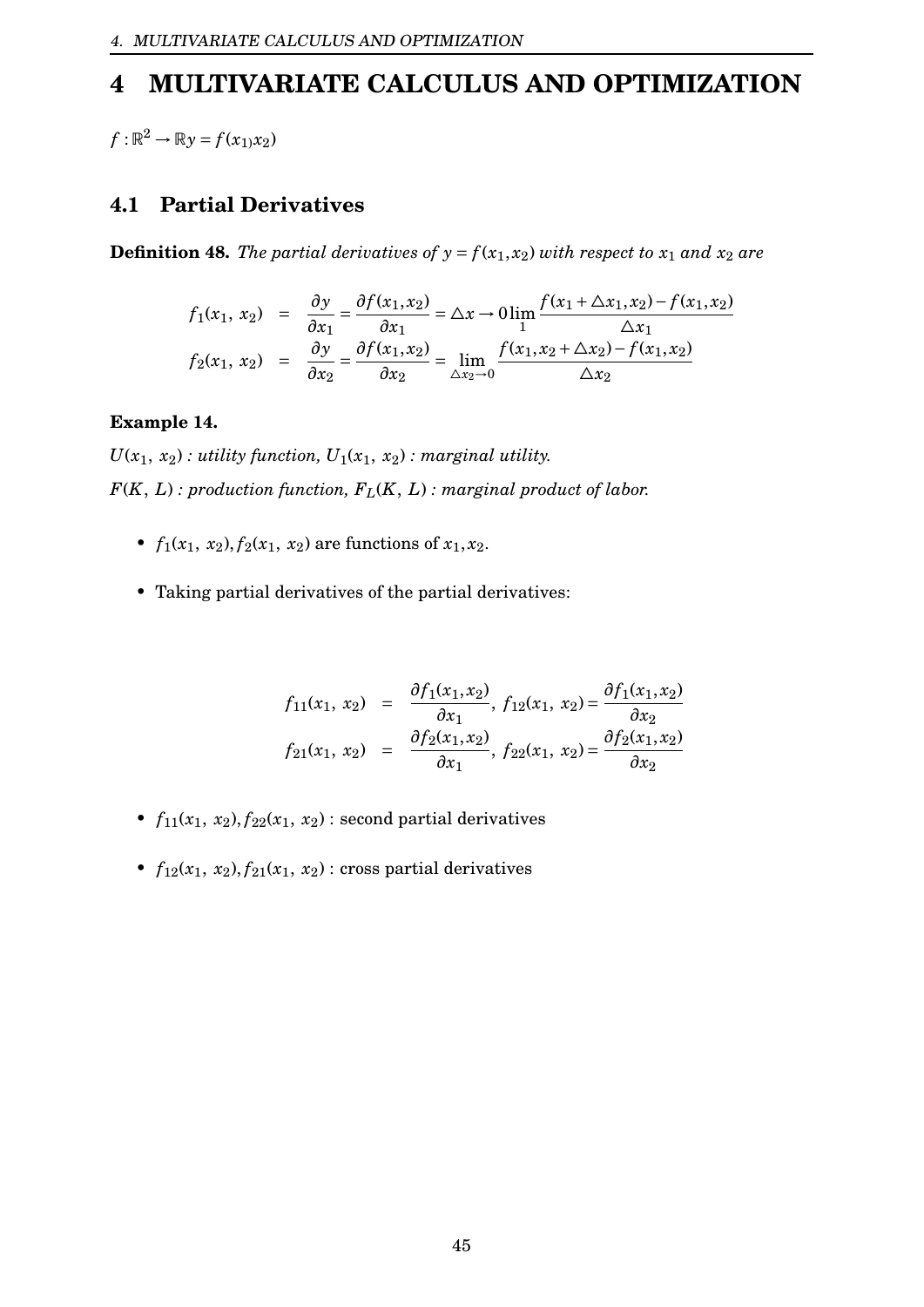# <span id="page-46-0"></span>**4.2 Hessian Matrix**

$$
H(x_1, x_2) = \begin{bmatrix} f_{11}(x_1, x_2) & f_{12}(x_1, x_2) \\ f_{21}(x_1, x_2) & f_{22}(x_1, x_2) \end{bmatrix}
$$

**Theorem 14. (Young's Theorem)** *If f* (*x*1, *x*2) *has continuous first and second partial derivatives, then*  $f_{12}(x_1, x_2) = f_{21}(x_1, x_2)$ *.* 

The Hessian matrix is symmetric.

**Exercise 20.** *Hessian matrices of*

$$
f(x_1, x_2) = 5x_1^2x_2^4
$$
  

$$
f(x_1, x_2) = \ln x_1x_2
$$
  

$$
f(x_1, x_2) = e^{5x_1+x_2^4}
$$

**Definition 49.** *The* **first-order total differential** *for*  $y = f(x_1, x_2)$  *is* 

$$
dy = f_1(x_1, x_2)dx_1 + f_2(x_1, x_2)dx_2
$$

*Allowing both x*1, *x*<sup>2</sup> *to change (i.e., change in all "directions")*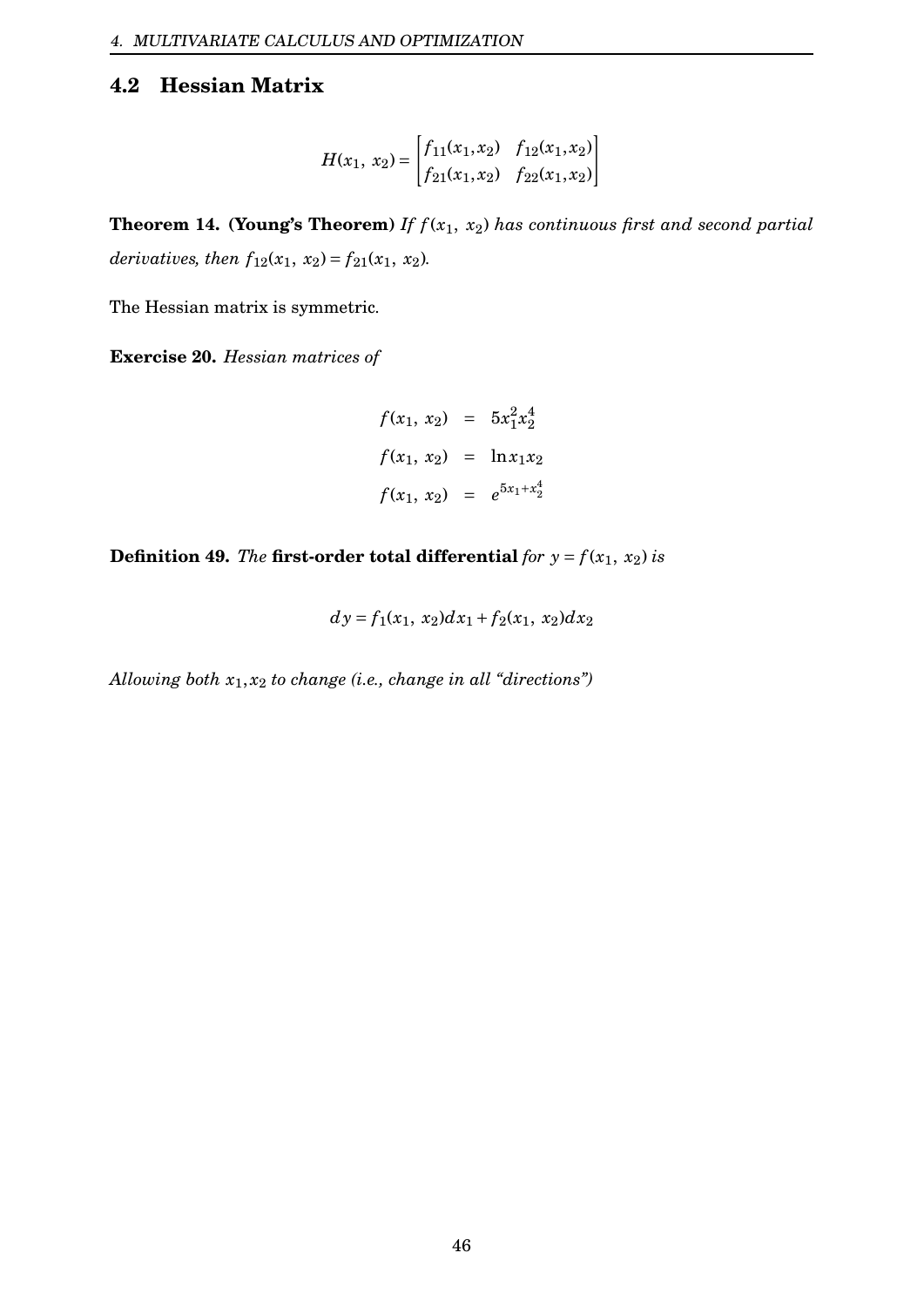# <span id="page-47-0"></span>**4.3 Implicit function**

$$
F(x, y) = 0
$$
  

$$
F_x dx + F_y dy = 0
$$
  

$$
\frac{dy}{dx} = -\frac{F_x}{F_y}
$$

**Example 15.** *Utility function U*(*x*, *y*) *. Slope of indifference curve (MRS)? Indifference curve:*

$$
U(x, y) = c
$$
  

$$
U_x dx + U_y dy = 0
$$
  

$$
\frac{dy}{dx} = -\frac{U_x}{U_y}
$$

*Indifference curves are downward-sloping if marginal utilities positive.*

**Exercise 21.** *Total differentials and slopes of indifference curves of*

$$
u = U(x_1, x_2) = 5x_1^{2/3}x_2^{1/3}
$$
  

$$
u = U(x_1, x_2) = \ln(2x_1 + 3x_2)^2
$$

**Second-order total differential**

$$
dy = f_1(x_1, x_2)dx_1 + f_2(x_1, x_2)dx_2
$$

function of  $(x_1, x_2, dx_1, dx_2)$ 

$$
d[dy] = \frac{\partial [dy]}{\partial x_1} dx_1 + \frac{\partial [dy]}{\partial x_2} dx_2
$$
  
\n
$$
= \frac{\partial [f_1 dx_1 + f_2 dx_2]}{\partial x_1} dx_1 + \frac{\partial [f_1 dx_1 + f_2 dx_2]}{\partial x_2} dx_2
$$
  
\n
$$
= [f_{11} dx_1 + f_{21} dx_2] dx_1 + [f_{12} dx_1 + f_{22} dx_2] dx_2
$$
  
\n
$$
= f_{11} dx_1^2 + 2f_{12} dx_1 dx_2 + f_{22} dx_2^2
$$

*∂*[*d y*]

**Theorem 15.**  $y = f(x_1, x_2)$  *is twice differentiable.* 

*It is strictly convex if for all*  $(x_1, x_2) \in \mathbb{R}^2$  *and*  $(dx_1, dx_2) \neq 0$ *,* 

$$
d^2y = f_{11}dx_1^2 + 2f_{12}dx_1dx_2 + f_{22}dx_2^2 > 0
$$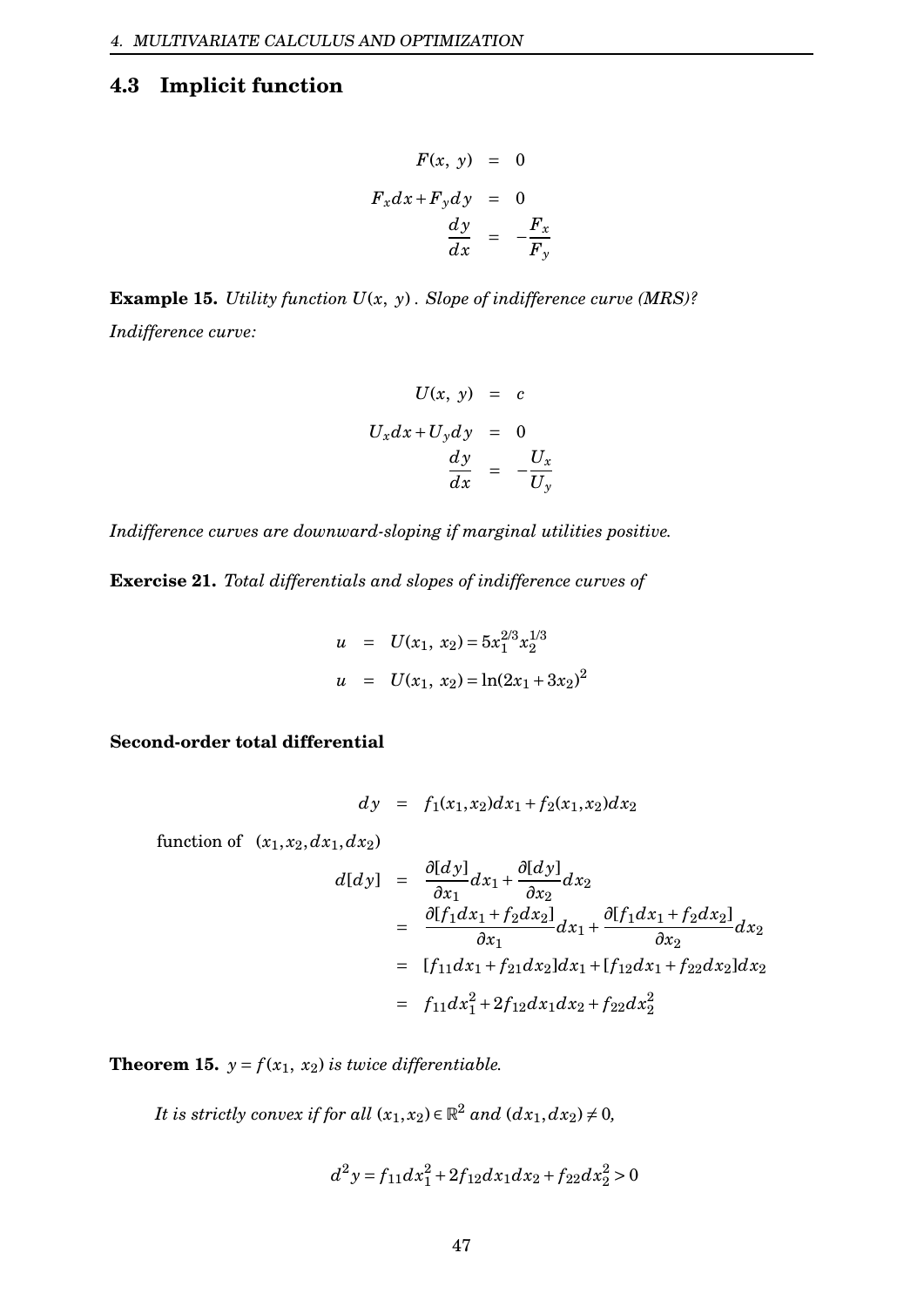*It is strictly concave if for all*  $(x_1, x_2) \in \mathbb{R}^2$  *and*  $(dx_1, dx_2) \neq 0$ *,* 

$$
d^2y = f_{11}dx_1^2 + 2f_{12}dx_1dx_2 + f_{22}dx_2^2 < 0
$$

**Theorem 16.**  $y = f(x_1, x_2)$  *is twice differentiable.* 

*It is convex iff for all*  $(x_1, x_2) \in \mathbb{R}^2, dx_2) \neq 0$ ,

$$
d^2y = f_{11}dx_1^2 + 2f_{12}dx_1dx_2 + f_{22}dx_2^2 \ge 0
$$

*It is concave iff for all*  $(x_1, x_2) \in \mathbb{R}^2, dx_2) \neq 0$ ,

$$
d^2y = f_{11}dx_1^2 + 2f_{12}dx_1dx_2 + f_{22}dx_2^2 \le 0
$$

Let

$$
\begin{bmatrix} dx_1 \\ dx_2 \end{bmatrix}
$$

$$
d^2y = dx^T H(x_1, x_2) dx
$$

#### **Theorem 17.**

 $y = f(x_1, x_2)$  *is twice differentiable with Hessian H*( $x_1, x_2$ )*.* 

- *(i)*  $f(x_1, x_2)$  *is strictly convex* **if**  $H(x_1, x_2)$  *is positive definite for all*  $(x_1, x_2) \in \mathbb{R}^2$
- *(ii)*  $f(x_1, x_2)$  *is strictly concave* **if**  $H(x_1, x_2)$  *is negative definite for all*  $(x_1, x_2) \in \mathbb{R}^2$
- *(iii)*  $f(x_1, x_2)$  *is convex* **iff**  $H(x_1, x_2)$  *is positive semi-definite for all*  $(x_1, x_2) \in \mathbb{R}^2$
- $f(x_1,\ x_2)$  *is concave*  $\mathbf{iff}\ H(x_1,\ x_2)$  *is negative semi-definite for all*  $(x_1,\ x_2)\in\mathbb{R}^2$

#### **Theorem 18.**

 $y = f(x_1, x_2)$  *is twice differentiable with Hessian H*( $x_1, x_2$ )*.* 

- *(i)*  $f(x_1, x_2)$  *is strictly convex* **if**  $f_{11} > 0, f_{22} > 0$  *and*  $|H| > 0$  *for all*  $(x_1, x_2) ∈ ℝ^2$
- *(ii)*  $f(x_1, x_2)$  *is strictly concave* **if**  $f_{11} < 0, f_{22} < 0$  *and*  $|H| > 0$  *for all*  $(x_1, x_2) \in \mathbb{R}^2$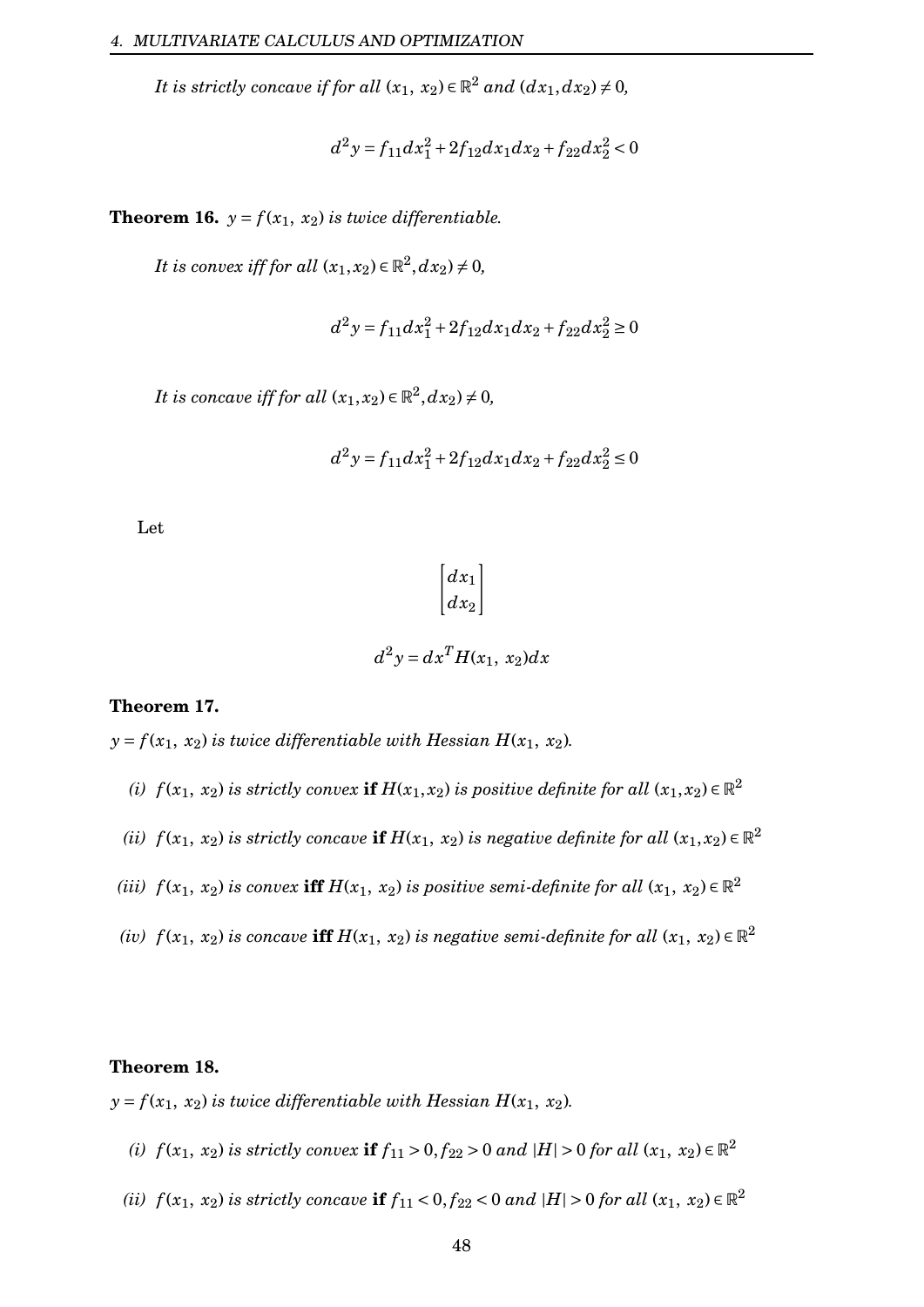- *(iii)*  $f(x_1, x_2)$  *is convex* **iff**  $f_{11} \ge 0, f_{22} \ge 0$ *, and*  $|H| \ge 0$  *for all*  $(x_1, x_2) \in \mathbb{R}^2$
- *(iv)*  $f(x_1, x_2)$  *is concave* **iff**  $f_{11} ≤ 0, f_{22} ≤ 0, and$   $|H| ≥ 0$  *for all*  $(x_1, x_2) ∈ ℝ^2$

**Exercise 22.**

$$
f(x_1, x_2) = x_1^2 + x_2^2
$$
  
\n
$$
f(x_1, x_2) = x_1^2 + x_2^2 - 5x_1x_2
$$
  
\n
$$
f(x_1, x_2) = x_1^4 + x_2^4
$$
  
\n
$$
f(x_1, x_2) = \sqrt{x_1 + x_2}
$$
  
\n
$$
f(x_1, x_2) = 5 - (x_1 + x_2)^2
$$
  
\n
$$
f(x_1, x_2) = 3x_1 + x_2^2
$$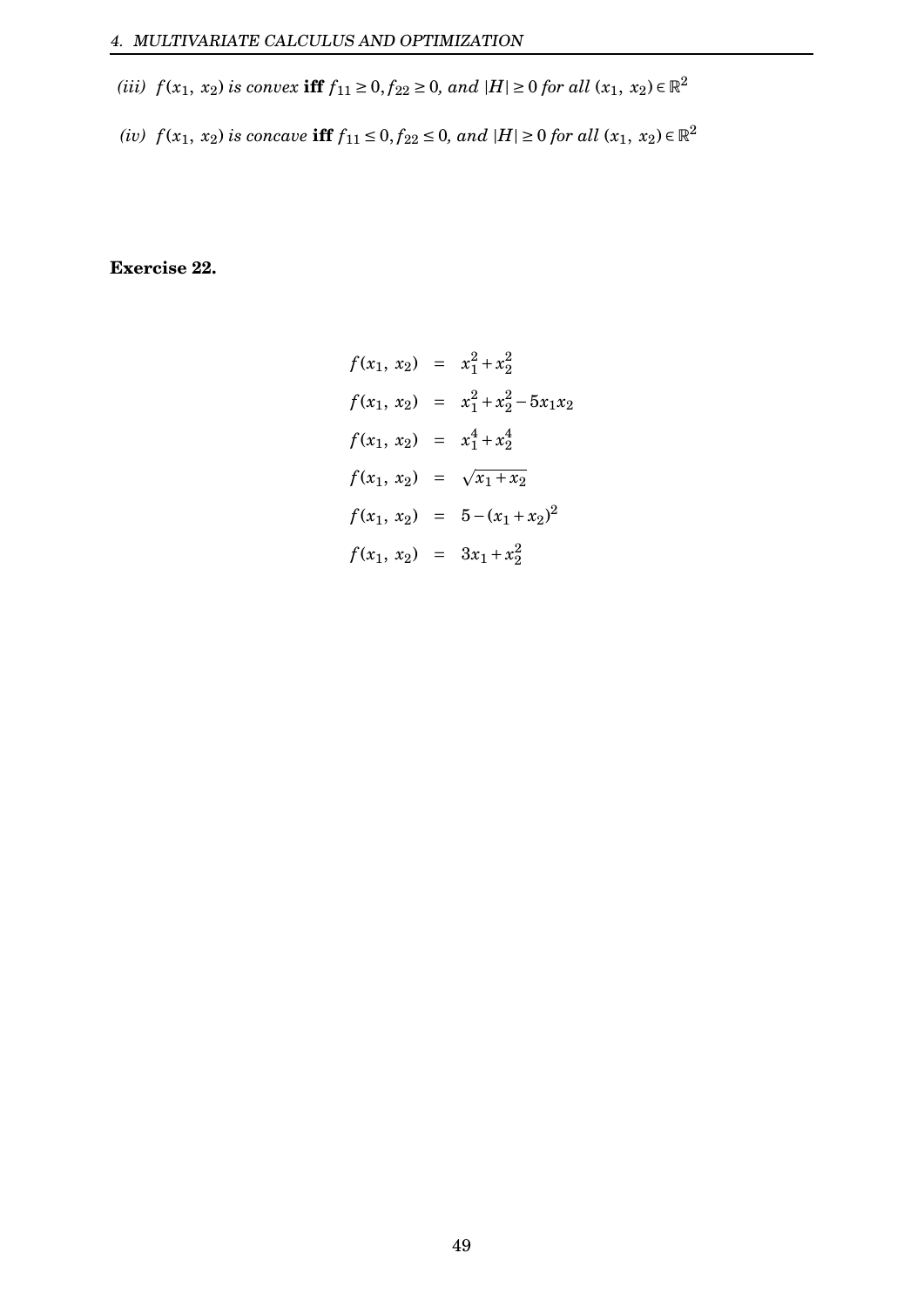# <span id="page-50-0"></span>**4.4 Functions with Economic Applications**

 $\Omega$ 

#### **Definition 50.**

A function  $f: \mathbb{R}^2 \to \mathbb{R}$  is  $\bf{homogeneous\ of\ degree\ }k$  if

$$
f(\alpha x_1, \alpha x_2) = \alpha^k f(x_1, x_2)
$$

**Example 16.**

$$
f(x_1, x_2) = x_1x_2^2
$$
:homogeneous of degree 3.  
\n
$$
f(x_1, x_2) = x_1^{1/4}x_2^{1/2}
$$
:homogeneous of degree 3/4.  
\n
$$
f(x_1, x_2) = x_1^a x_2^{1-a}
$$
: (Cobb-Douglas) homogeneous of degree 1.  
\n
$$
f(x_1, x_2) = x_1^2 + x_2^2
$$
:homogeneous of degree 2.  
\n
$$
f(x_1, x_2) = x_1^{1/4}x_2^{1/2} + x_1
$$
: not homogeneous.

**Example 17.** *A production function F*(*K*, *L*) *is homogeneous of degree k*. *Then the production function exhibits*

*increasing returns to scale if*  $k > 1$ *decreasing returns to scale if k* < 1 *constant returns to scale if*  $k = 1$ .

**Theorem 19.** *If f is homogeneous of degree k, then its first partial derivatives are homogeneous of degree*  $(k - 1)$ *.* 

$$
\frac{f(\alpha x_1, \alpha x_2)}{\partial x_1} = \frac{\alpha^k f(x_1, x_2)}{\alpha x_1}
$$
\n
$$
\frac{\partial f(\alpha x_1, \alpha x_2)}{\partial x_1} = \alpha f_1(\alpha x_1, \alpha x_2)
$$
\n
$$
\frac{\partial \alpha^k f(x_1, x_2)}{\partial x_1} = \alpha^k f_1(x_1, x_2)
$$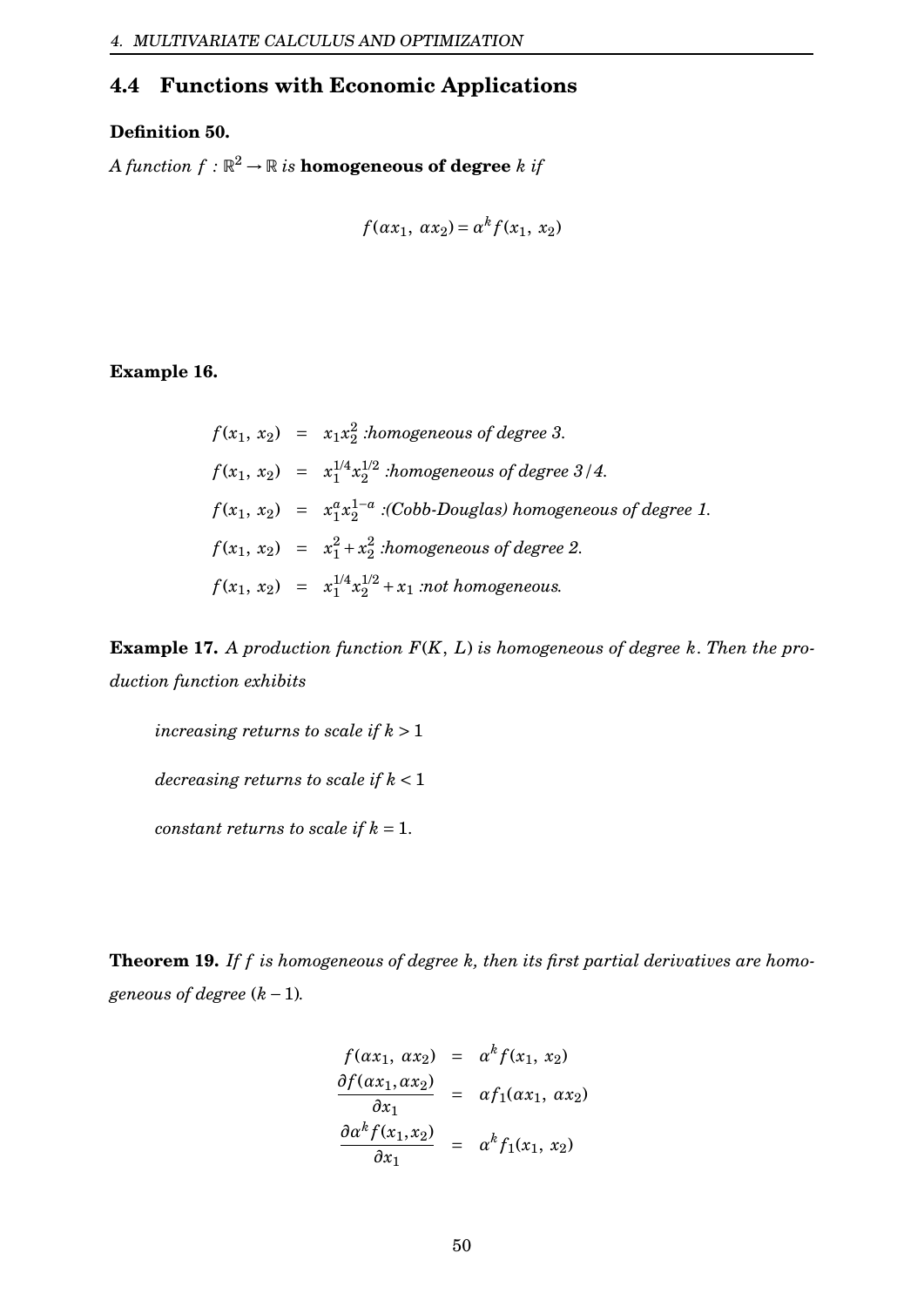**Exercise 23.**

$$
f(x_1, x_2) = x_1^{\frac{1}{3}} x_2^{\frac{2}{3}}
$$

**Theorem 20.** If  $y = f(x_1, x_2)$  *is a production (utility) function which is homogeneous of degree k and has continuous first partial derivatives, then along any ray from the origin the slope of all isoquants (indifference curves) is equal.*

The ratio  $x_1/x_2$  constant along any ray from the origin.

To show

slope of isoqauant =  $\frac{dx_2}{dx_1}$ *dx*<sup>1</sup>  $=\frac{f_1(x_1, x_2)}{x_1x_2}$  $f_2(x_1, x_2)$ depends only on the ratio  $x_1/x_2$ . We know  $\frac{f_1(x_1/x_2, 1)}{x_2} = \frac{(1/x_2)^{k-1} f_1(x_1, x_2)}{x_2} = \frac{f_1(x_1, x_2)}{x_2}$ 

$$
\frac{f_1(x_1+x_2)}{f_2(x_1/x_2,1)} = \frac{f_2(x_1+x_1+x_2)}{(1/x_2)^{k-1}f_2(x_1,x_2)} = \frac{f_1(x_1+x_2)}{f_2(x_1,x_2)}
$$

Choose  $\alpha = 1/x_2$ 

**Exercise 24.** *Repeated*

$$
f(x_1, x_2) = x_1^{\frac{1}{3}} x_2^{\frac{2}{3}}
$$

**Definition 51.** *A function is homothetic if it is a monotonic transformation of some homogeneous function*

*f* (*x*<sub>1</sub>, *x*<sub>2</sub>) *homothetic if*  $f(x_1, x_2) = Q[h(x_1, x_2)]$ 

 $h(x_1, x_2)$  *homogeneous,*  $Q(z)$  *monotonic.* 

**Exercise 25.**

$$
f(x_1, x_2) = 1 + x_1^{\frac{1}{3}} x_2^{\frac{2}{3}}
$$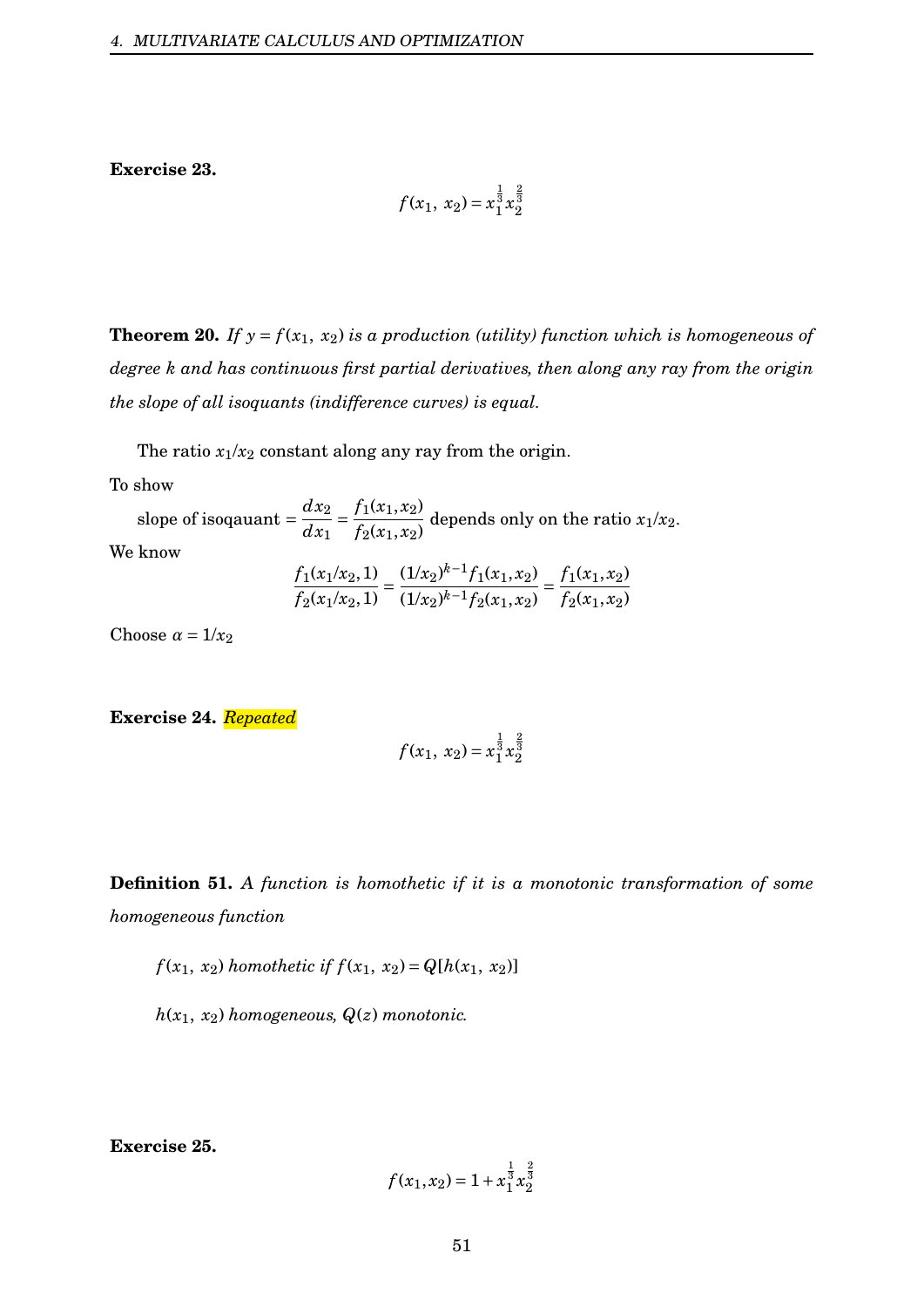**Theorem 21.**  $y = f(x_1, x_2)$  *is a homothetic production ( utility) function* **iff** *along any ray from the origin the slope of all isoquants (indifference curves) is equal.*

 $f(x_1, x_2)$  homothetic:

$$
f(x_1, x_2) = Q[h(x_1, x_2)]
$$

 $h(x_1, x_2)$  homogeneous,  $Q(z)$  monotonic.  $f(x_1, x_2)$  homothetic:

$$
f_1(x_1, x_2) = Q'[h(x_1, x_2)]h_1(x_1, x_2)
$$
  
\n
$$
f_2(x_1, x_2) = Q'[h(x_1, x_2)]h_2(x_1, x_2)
$$
  
\n
$$
\frac{dx_2}{dx_1} = \frac{f_1(x_1, x_2)}{f_2(x_1, x_2)}
$$
  
\n
$$
= \frac{Q'[h(x_1, x_2)]h_1(x_1, x_2)}{Q'[h(x_1, x_2)]h_2(x_1, x_2)}
$$
  
\n
$$
= \frac{h_1(x_1, x_2)}{h_2(x_1, x_2)} = \frac{h_1(x_1/x_2, 1)}{h_2(x_1/x_2, 1)}
$$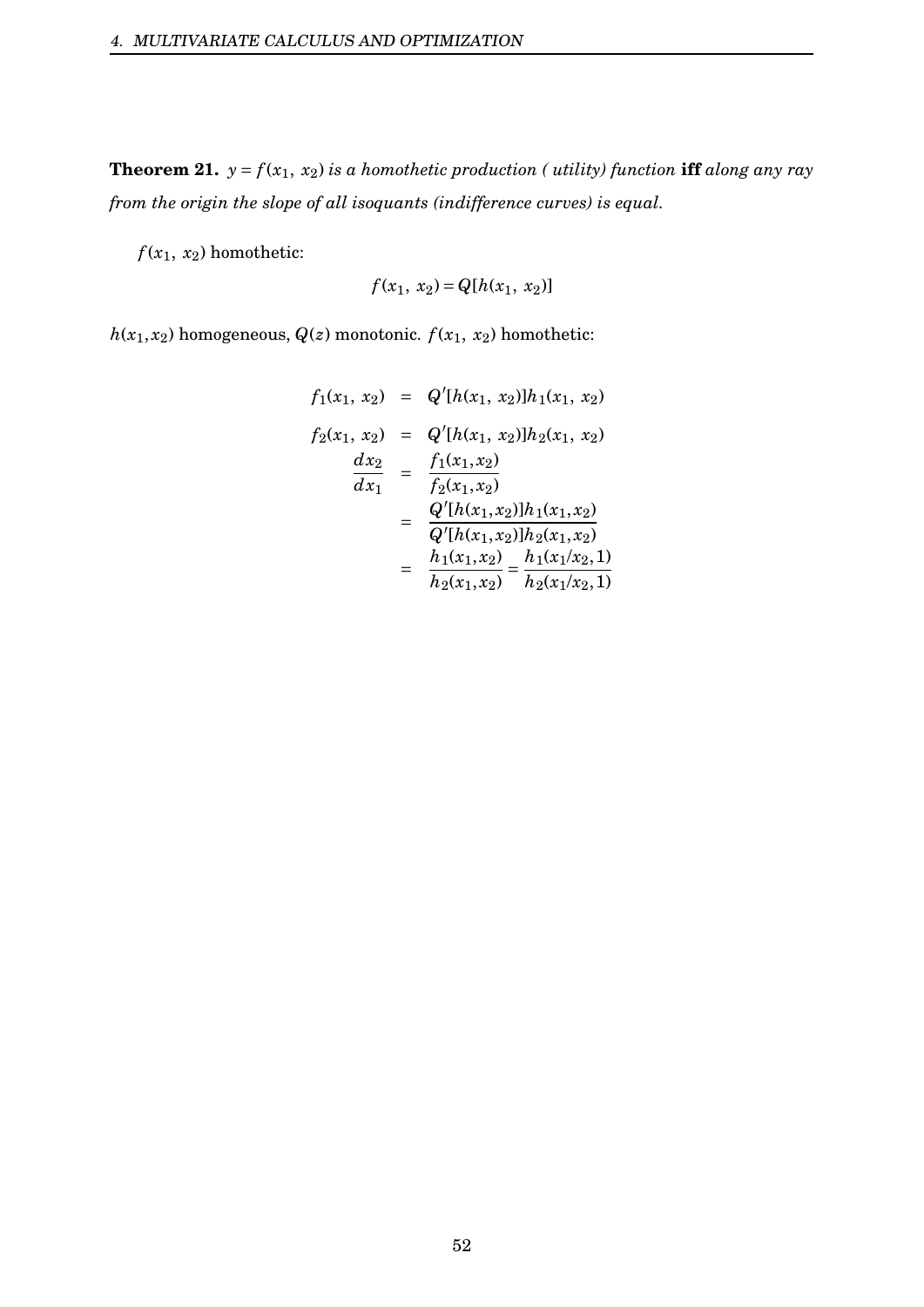#### <span id="page-53-0"></span>**4.5 Unconstrained optimization**

Given  $y = f(x_1, x_2)$ , find values of  $x_1, x_2$  at which f takes on an extreme value.

**Unconstrained optimization:** can choose any  $x \in \mathbb{R}^2$ .

**Constrained optimization:** can choose  $x \in \text{subset of } \mathbb{R}^2$ 

#### **Definition 52.**

- (*i*) *At*  $(x_1^*$  $_{1}^{*},x_{2}^{*}$  $_2^*$ ) we have a local maximum of  $f(x_1,x_2)$  if there exists  $\epsilon$ , however small, such *that*  $f(x_1^*)$  $x_1^*, x_2^*$  $\mathcal{L}_2^*$ ) ≥  $f(x_1, x_2)$  for all  $(x_1, x_2) \in \mathbb{N}_\epsilon(x_1^*)$  $x_1^*, x_2^*$ 2 )*.*
- *(ii)*  $At(x_1^*)$  $_1^*,x_2^*$  $_2^*$ ) we have a local minimum of  $f(x_1, \, x_2)$  if there exists  $\epsilon$ , however small, such *that*  $f(x_1^*)$  $x_1^*, x_2^*$  $\mathcal{L}_2^*$ ) ≤  $f(x_1, x_2)$  *for all*  $(x_1, x_2)$  ∈  $\mathbb{N}_\epsilon$  $(x_1^*$  $x_1^*, x_2^*$ 2 )*.*

#### **Definition 53.**

- (*i*) *At*  $(x_1^*)$  $_1^*,x_2^*$  $\binom{1}{2}$  we have a global maximum of  $f(x_1, x_2)$  if  $f(x_1^*)$  $x_1^*, x_2^*$  $f_2^*(x_1, x_2)$  *for all*  $(x_1, x_2) \in \mathbb{R}^2$ .
- *(ii)*  $At(x_1^*)$  $x_1^*, x_2^*$  $\binom{1}{2}$  we have a global minimum of  $f(x_1, x_2)$  if  $f(x_1^*)$  $x_1^*, x_2^*$  $f_2^*(x_1, x_2)$  *for all*  $(x_1, x_2) \in \mathbb{R}^2$

Global max $(min) \Rightarrow local max(min)$ 

**Definition 54.**  $(\overline{x}_1, \overline{x}_2)$  *is a* **stationary point** *of*  $f(x_1, x_2)$  *if*  $f_1(x_1, x_2) = f_2(x_1, x_2) = 0$ .

**Theorem 22.** *If at*  $(x_1^*)$  $x_1^*, x_2^*$  $\binom{1}{2}$  we have a local maximum or minimum of  $f(x_1, x_2)$ , then  $f_1(x_1^*)$  $\frac{1}{1}$ ,  $x_2^*$ <sup>\*</sup><sub>2</sub> $) = f_2(x_1^*)$ <sup>\*</sup>,  $x_2^*$  $_{2}^{*})=0.$ 

 $dy = f_1 dx_1 + f_2 dx_2$ : can make  $dy > 0$  if  $f_1 \neq 0$  or  $f_2 \neq 0$ .

**Theorem 23.**  $y = f(x_1, x_2)$  *is twice differentiable with Hessian H(x<sub>1</sub>, x<sub>2</sub>).* 

(*i*) *If*  $f_1(x_1^*)$  $x_1^*, x_2^*$ <sup>\*</sup><sub>2</sub> $) = f_2(x_1^*)$  $x_1^*, x_2^*$  $x_2^*$ ) = 0 *and*  $H(x_1^*)$  $x_1^*, x_2^*$  $_2^*$ ) is negative definite, then  $f$  has a local *maximum at* (*x* ∗  $_{1}^{*},x_{2}^{*}$ 2 )*.*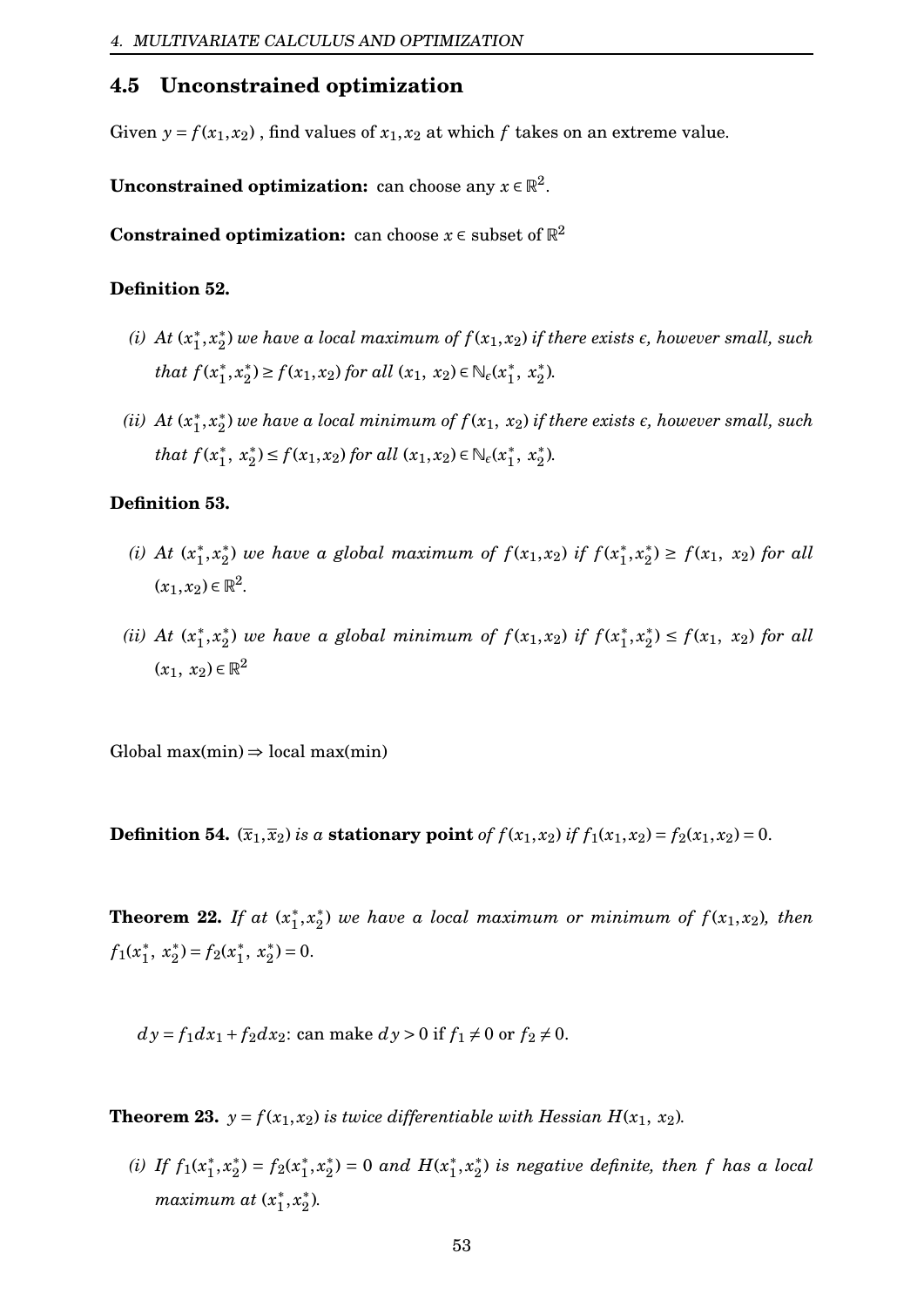(*ii*) *If*  $f_1(x_1^*)$  $_1^*,x_2^*$ <sup>\*</sup><sub>2</sub> $) = f_2(x_1^*)$ <sup>\*</sup>,  $x_2^*$  $x_2^*$ ) = 0 *and*  $H(x_1^*)$  $x_1^*, x_2^*$ 2 ) *is positive definite, then f has a local minimum at* (*x* ∗  $x_1^*, x_2^*$  $_{2}^{*}$ ).

#### **Example 18.**

$$
f(x_1, x_2) = -x_1^3 + 6x_1 - x_2^2 local \max at(\sqrt{2}, 0)
$$
  

$$
f(x_1, x_2) = -x_1^4 - x_2^4 (condition \ sufficient, not necessary)
$$

#### **Theorem 24.**

- *(i)* If  $y = f(x_1, x_2)$  is concave for all  $(x_1, x_2) \in \mathbb{R}^2$ , then  $f$  has a global maximum at  $(x_1^*)$  $x_1^*, x_2^*$  $\binom{*}{2}$ **iff**  $f_1(x_1^*)$  $_1^*,x_2^*$ <sup>\*</sup><sub>2</sub> $) = f_2(x_1^*)$  $\frac{1}{1}$ ,  $x_2^*$  $_{2}^{*}$ ) = 0.
- *(ii)* If  $y = f(x_1, x_2)$  is convex for all  $(x_1, x_2) \in \mathbb{R}^2$ , then f has a global minimum at  $(x_1^*)$  $x_1^*, x_2^*$ 2 )*.* **iff**  $f_1(x_1^*)$  $\frac{1}{1}$ ,  $x_2^*$ <sup>\*</sup><sub>2</sub> $) = f_2(x_1^*)$  $x_1^*, x_2^*$  $_{2}^{*}$ ) = 0..

**Exercise 26.**

$$
f(x_1, x_2) = -x_1^2 - x_2^2
$$
  

$$
f(x_1, x_2) = -x_1^2 + 4x_1x_2 - x_2^2
$$

#### **Profit-maximizing input choice**

**Exercise 27.** *A competitive firm produces output y using two inputs, labor L and capital K. The production function is given by*  $F(K, L) = K^{0.6}L^{0.2}$ *. The firm takes the input and output prices as given and they are: output price*  $p = 100$ *, price of labor*  $w = 10$ , and price *of capital r* = 20*. What are the profit-maximizing input levels?*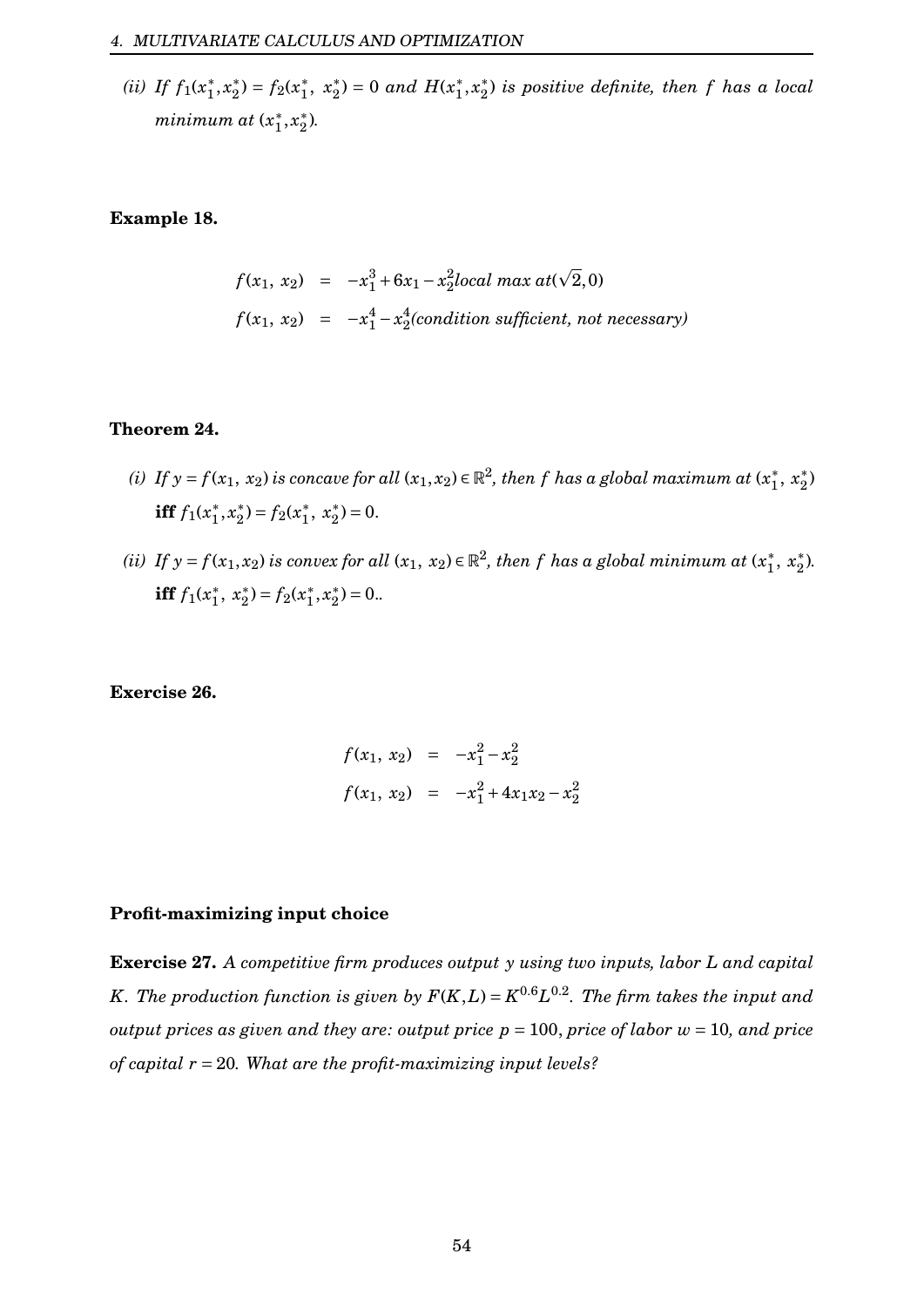## <span id="page-55-0"></span>**4.6 Constrained optimization**

Standard Consumer Problem

$$
\max_{x_1, x_2} U(x_1, x_2)
$$
  
s.t. 
$$
p_1x_1 + p_2x_2 \le y
$$

 $(p_1x_1 + p_2x_2 \le y \text{ defines a subset of } \mathbb{R}^2)$ 

**Constrained Maximization**

$$
\max_{x_1, x_2} f(x_1, x_2)
$$
  
s.t.  $g(x_1, x_2) \ge 0$ 

### **Lagrangian Method**

$$
L(x_1, x_2) = f(x_1, x_2) + \lambda g(x_1, x_2)
$$

*λ*: Lagrange multiplier

**Theorem 25.** *If*  $(x_1^*)$  $j^*$ ;  $x_2^*$  $\binom{2}{2}$  *maximizes*  $f(x_1; x_2)$  *subject to*  $g(x_1; x_2) \geq 0$ *, then* 

- (*i*)  $L_1(x_1^*)$  $j^*$ ;  $x_2^*$ <sup>\*</sup><sub>2</sub> $) = L_2(x_1^*)$  $j^*$ ;  $x_2^*$  $x_2^*$ ) = 0 *(stationarity)*
- $(ii)$  *g*( $x_1^*$  $j^*$ ;  $x_2^*$  $x_2^*$ )  $\geq$  0 *(constraint)*
- $(iii)$   $\lambda \geq 0$  (non-negativity)
- *(iv) either*  $\lambda = 0$  *or*  $g(x_1^*)$  $j^*$ ;  $x_2^*$ 2 ) = 0 *(complementary slackness). (either constraint is not binding*  $(\lambda = 0)$  *or it is*  $(g(x_1^*)$  $j^*$ ;  $x_2^*$  $_{2}^{*}$ ) = 0). *If both*  $f(x_1; x_2)$  *and*  $g(x_1; x_2)$  *are concave, then (i)-(iv) are necessary and sufficient.*

### **Exercise 28.**

(*i*)  $\max_{x_1, x_2} [ln x_1 + ln x_2]$ *, s.t.*  $2x_1 + 3x_2 \le 12$ 

*(utility maximization subject to budget constraint.)*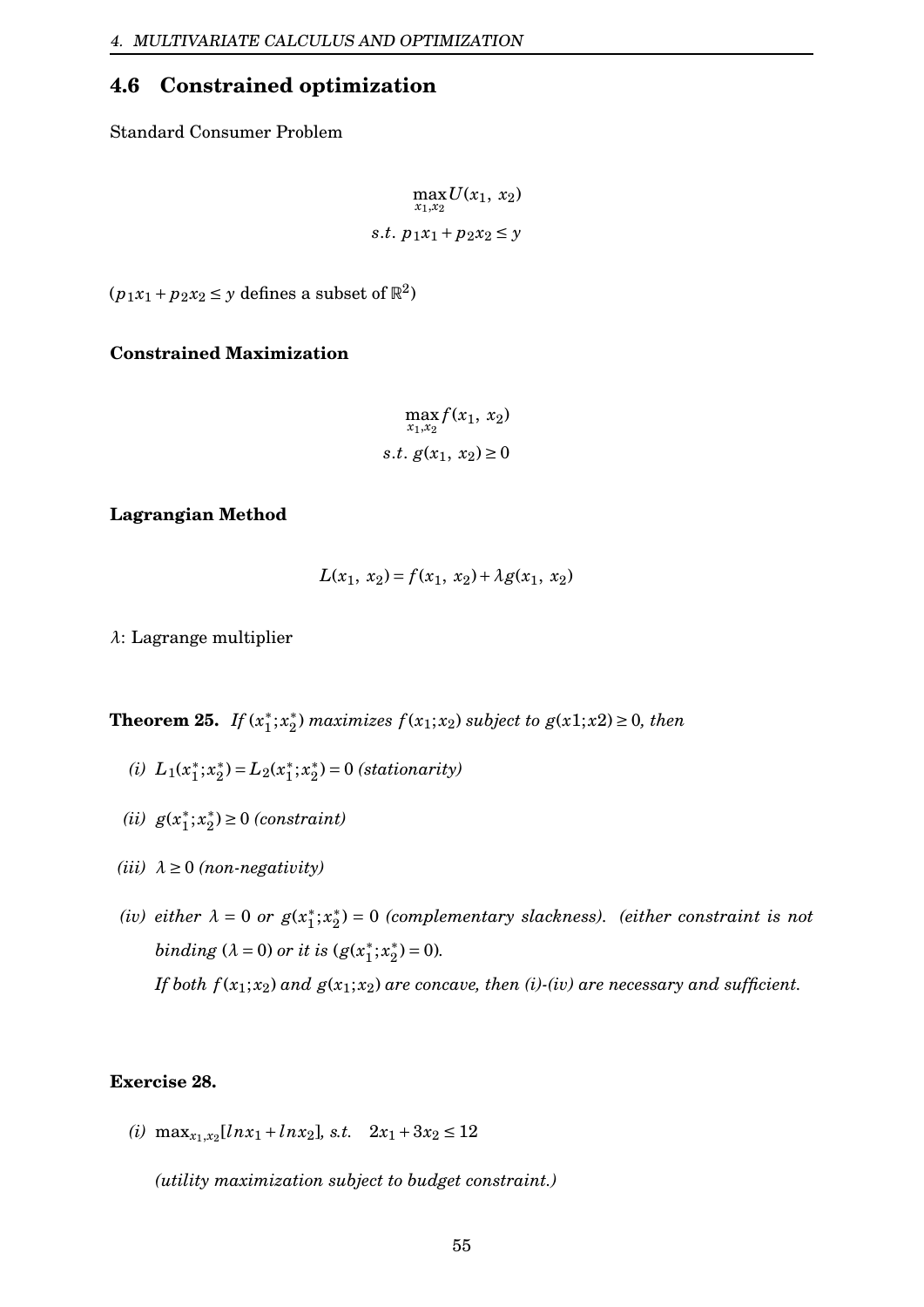- (*ii*) max<sub>*x*1</sub>,*x*<sub>2</sub>[−(*x*<sub>1</sub> − 1)<sup>2</sup> − (*x*<sub>1</sub> − 2)<sup>2</sup>], *s.t. x*<sub>1</sub> + *x*<sub>2</sub> ≤ 4
- (*iii*)  $\max_{x_1, x_2} [ln x_1 + ln x_2]$ *, s.t.*  $2x_1 + 3x_2 \ge 12$

## **Constrained Minimization**

$$
\max_{x_1, x_2} f(x_1, x_2)s.t. g(x_1, x_2) \ge 0 \longleftrightarrow
$$
  
\n
$$
\min_{x_1, x_2} [-f(x_1, x_2)]s.t. g(x_1, x_2) \ge 0
$$

**Exercise 29.**

$$
\min_{x_1, x_2} [2x_1 + 3x_2] \ \ s.t. \ 2\sqrt{x_1 x_2} \ge 1
$$

*(cost minimization subject to an output level.)*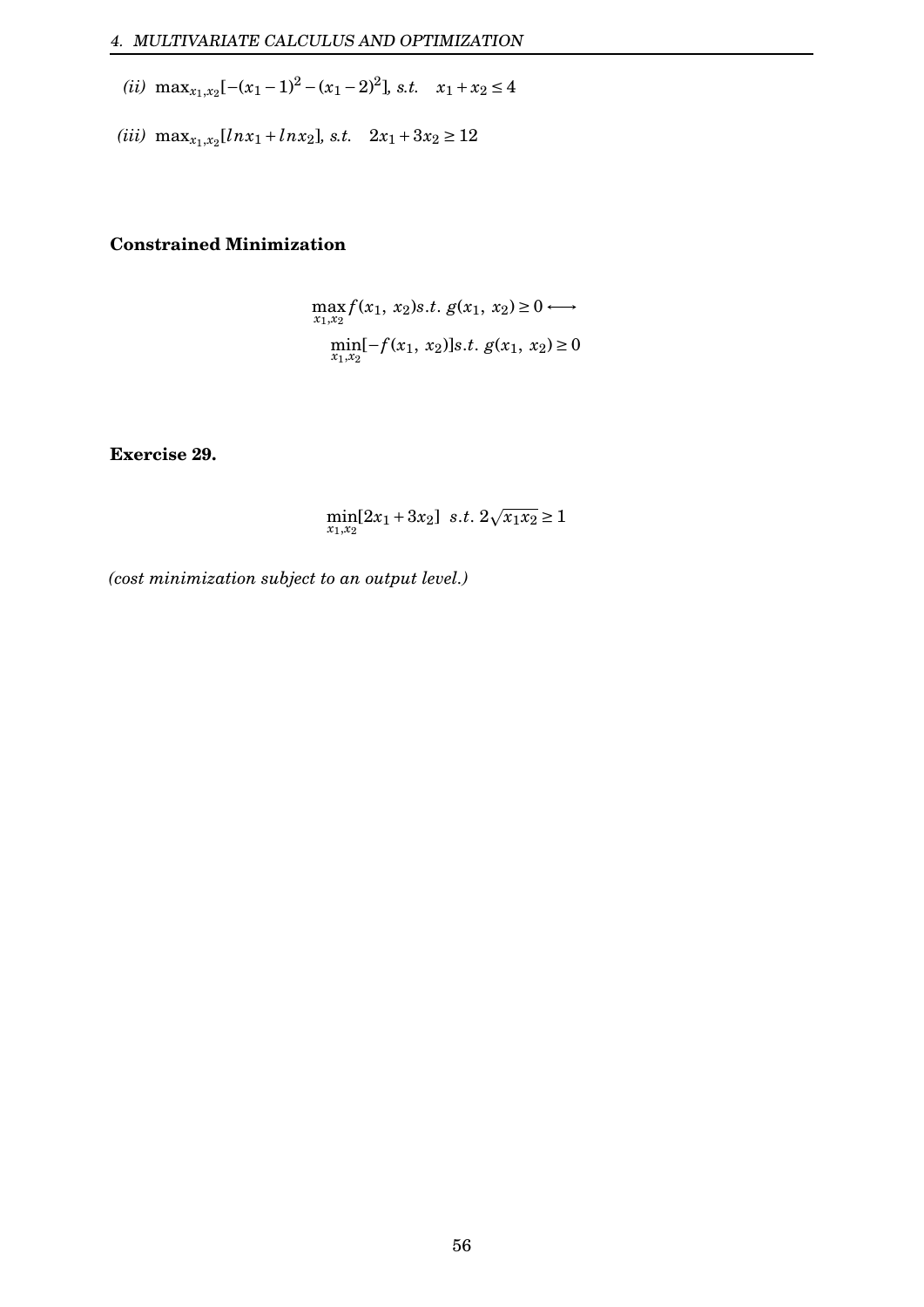## <span id="page-57-0"></span>**4.7 Problem Set 4**

1. Hessian matrices of

$$
f(x_1, x_2) = 2x_1^2 - 3x_2^4
$$
  
\n
$$
f(x_1, x_2) = x_1^3 - 6x_1x_2
$$
  
\n
$$
f(x_1, x_2) = 7x_1^{s_{x_2}^4}
$$
  
\n
$$
f(x_1, x_2) = 3\ln x_1x_2 + x_1^2
$$
  
\n
$$
f(x_1, x_2) = 8e^{5x_1 + x_2^3}
$$

 $\Omega$ 

2. Total differentials and slopes of indifference curves of

$$
u = U(x_1, x_2) = 4 \ln x_1 + 3 \ln x_2
$$
  

$$
u = U(x_1, x_2) = 5x_1^{4/3}x_2^{2/3} + 3
$$
  

$$
u = U(x_1, x_2) = 4 \ln(7x_1 + 3x_2)
$$

3. Determine the convexity/concavity of the following functions.

$$
f(x_1, x_2) = 3x_1^2 + 3x_2^2 - 5x_1x_2
$$
  
\n
$$
f(x_1, x_2) = 3x_1^2 + 5x_2^2
$$
  
\n
$$
f(x_1, x_2) = -x_1^4 - 2x_2^4
$$
  
\n
$$
f(x_1, x_2) = \sqrt{x_1} + \sqrt{x_2}
$$
  
\n
$$
f(x_1, x_2) = (x_1 + x_2)^2 - 100x_1 - 50x_2
$$
  
\n
$$
f(x_1, x_2) = -x_1^3 + 6x_2
$$

- 4. If  $y = 4^{3/2} x^a y^{2/3}$  is homogeneous of degree 7/6, find the value of a.
- 5. Which of the following are homothetic but not homogeneous
	- (i)  $f(x_1, x_2) = e^{x_1^2 x_2}$
	- (ii)  $f(x_1, x_2) = -\ln(x_1 + x_2)$
	- (iii)  $f(x_1, x_2) = x_1^2 + x_2^2 + x_1x_2$
	- (iv)  $f(x_1, x_2) = -4x_1^3$  $\frac{3}{1}x_2 + 7x_1^2$  $^{2}_{1}x_{2}^{2}$ 2
	- (v)  $f(x_1, x_2) = \sqrt{x_1 x_2^2 + 2}$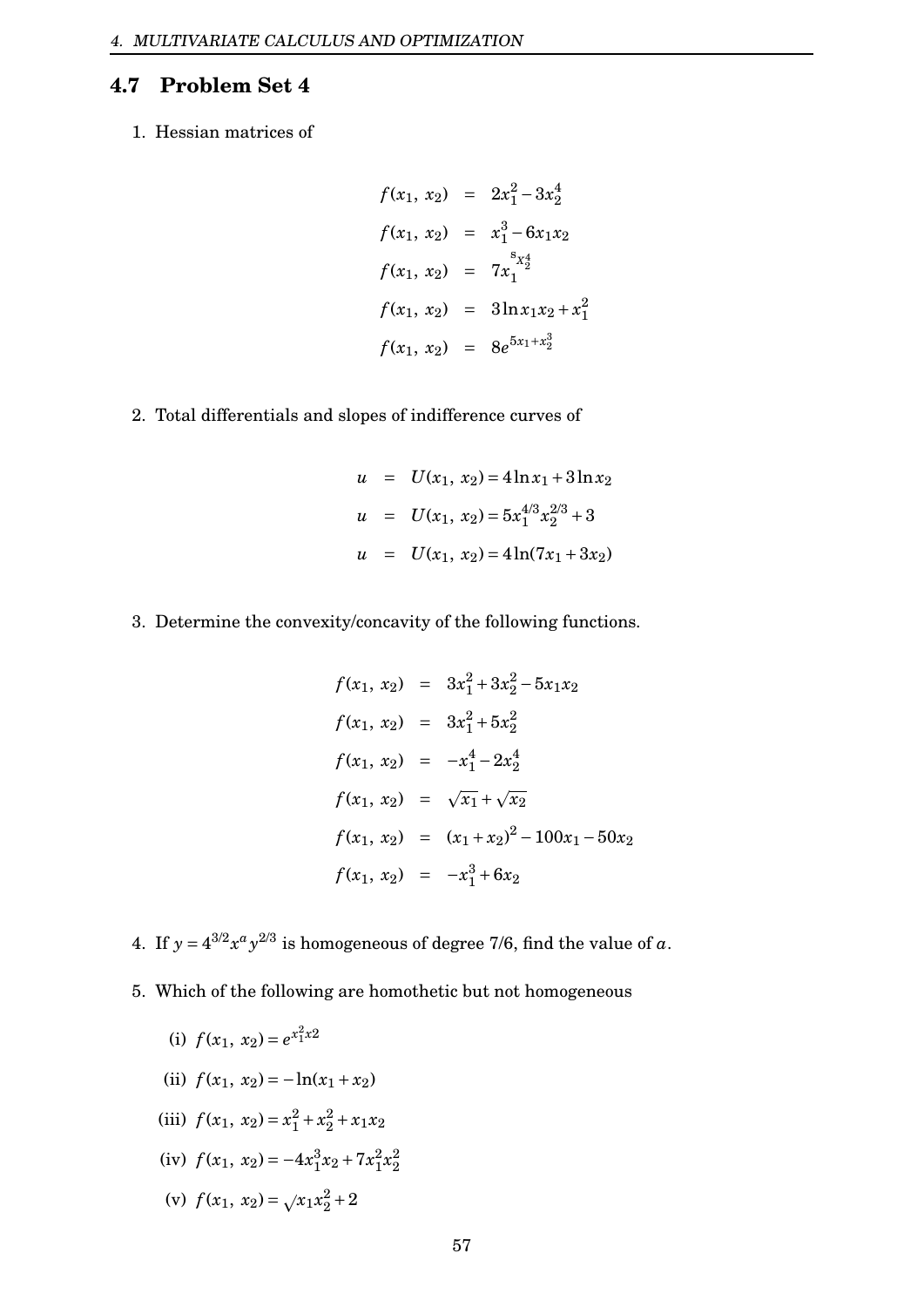6. For each of the functions below, identify (a) stationary points, (b) any local maxima or minima, (c) any global maxima or minima.

$$
f(x_1, x_2) = -3x_1 + 4x_2
$$
  
\n
$$
f(x_1, x_2) = -3x_1^2 - 4x_2^2
$$
  
\n
$$
f(x_1, x_2) = -3x_1^2 + 4x_2^2
$$
  
\n
$$
f(x_1, x_2) = x_1^3 - 3x_1 + x_2^2
$$
  
\n
$$
f(x_1, x_2) = x_1^2 - x_1x_2 + x_2^2
$$
  
\n
$$
f(x_1, x_2) = x_1^3 + x_1x_2 - x_2^2
$$

- 7. A competitive firm produces output *y* using two inputs, labor *L* and capital *K*. The production function is given by  $F(K, L) = K^{0.4}L^{0.4}$  The firm takes the input and output prices as given and they are: output price  $p = 10$ , price of labor  $w = 2$ , and price of capital  $r = 2$ . What are the profit-maximizing input levels 7.
- 8. Solve the following problems. maxima or minima, (c) any global maxima or minima.

$$
\max_{x_1, x_2} [\ln x_1 + 2 \ln x_2] \qquad s.t. \ 3x_1 + 5x_2 \le 18
$$
  

$$
\max_{x_1, x_2} [2x_1 + 4x_2] \qquad s.t. \ \ln x_1 + \ln x_2 \ge \ln 8
$$
  

$$
\max_{x_1, x_2} [30 - x_1^2 - x_2^2] \qquad s.t. \ x_1 + x_2 \ge 10
$$
  

$$
\min_{x_1, x_2} [(x_1 - 3)^2 + (x_2 - 5)^2] \qquad s.t. \ x_1 + x_2 \le 10
$$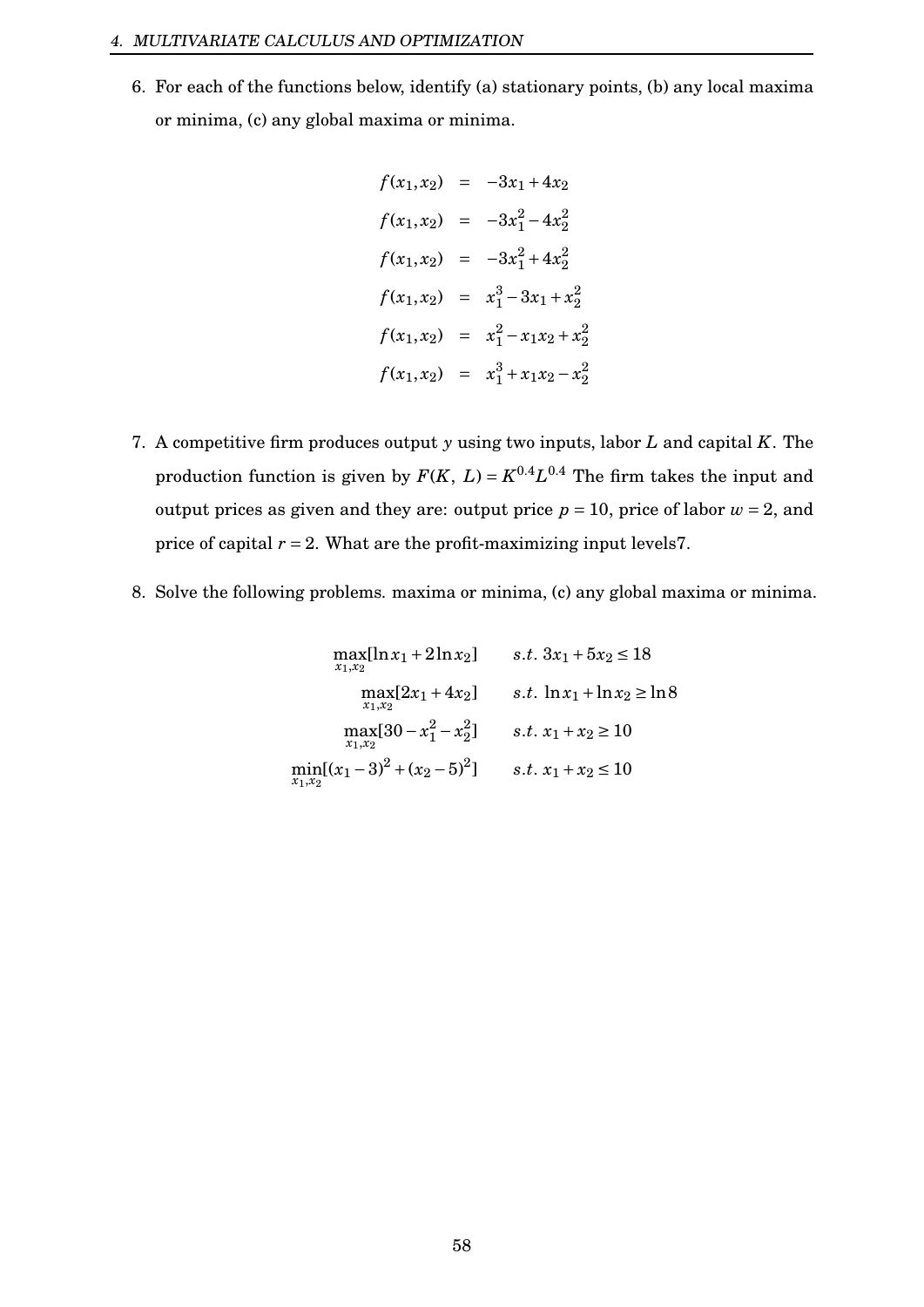# <span id="page-59-0"></span>**4.8 Constrained optimization (With Equality Constraints)**

 $\max_{x_1, x_2} f(x_1, x_2)$ *s*.*t*.  $ax_1 + bx_2 = c$ 

 $(ax_1 + bx_2 = c$  defines a subset of  $\mathbb{R}^2$ )

Standard Consumer Problem

 $\max_{x_1,x_2} U(x_1, x_2)$ *s*.*t*.  $p_1x_1 + p_2x_2 = y$ 

 $(ax_1 + bx_2 = c$  defines a subset of  $\mathbb{R}^2$ )

**Exercise 30.**

 $\max_{x_1, x_2} (\ln x_1 + \ln x_2)$ *s*.*t*.  $3x_1 + x_2 = 180$ 

**Method I (by substitution)**

$$
ax_1 + bx_2 = c \Rightarrow x_2 = \frac{c - ax_1}{b}
$$

An equivalent unconstrained univariate optimization problem

$$
\max_{x_1} f(x_1, \frac{c - ax_1}{b})
$$

**Method II (Lagrangian Method)**

$$
L(x_1, x_2) = f(x_1, x_2) + \lambda(c - ax_1 - bx)
$$

*λ*: Lagrange multiplier

**Theorem 26.** *If*  $(x_1^*)$  $x_1^*, x_2^*$  $\binom{2}{2}$  *maximizes*  $f(x_1, x_2)$  *subject to*  $ax_1 + bx_2 = c$ *, then*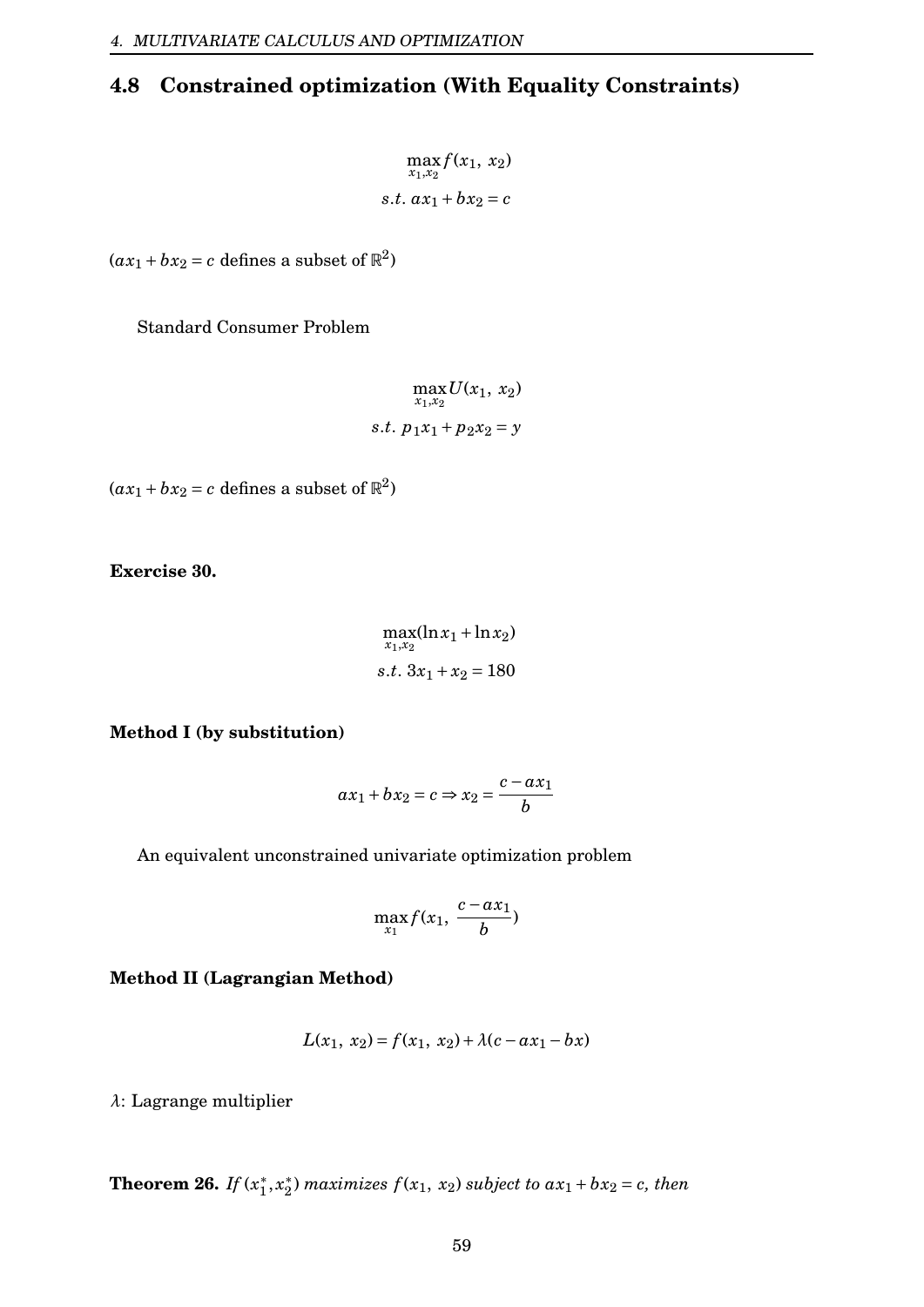- (*i*)  $L_1(x_1^*)$  $\frac{1}{1}$ ,  $x_2^*$ <sup>\*</sup><sub>2</sub> $) = L_2(x_1^*)$  $x_1^*, x_2^*$  $x_2^*$ ) = 0 *(stationarity)*
- $(iii)$   $ax_1^* + bx_2^* = c$  *(constraint)*

*If*  $f(x_1, x_2)$  *is concave, then* (*i*)−(*ii*) *are necessary and sufficient.* 

#### **Constrained Minimization**

$$
\max_{x_1, x_2} f(x_1, x_2) \qquad s.t. \ ax_1 + bx_2 = c \Leftrightarrow
$$
  
\n
$$
\min_{x_1, x_2} [-f(x_1, x_2)] \qquad s.t. ax_1 + bx_2 = c
$$

**Exercise 31.** *Solve the following problems.*

$$
\begin{aligned}\n\max_{x_1, x_2} [\ln x_1 + 2 \ln x_2] & s.t. \ 3x_1 + 5x_2 &= 18 \\
\max_{x_1, x_2} [30 - x_1^2 - x_2^2] & s.t. \ x_1 + x_2 &= 10 \\
\min_{x_1, x_2} [(x_1 - 3)^2 + (x_2 - 5)^2] & s.t. \ 2x_1 + x_2 &= 10\n\end{aligned}
$$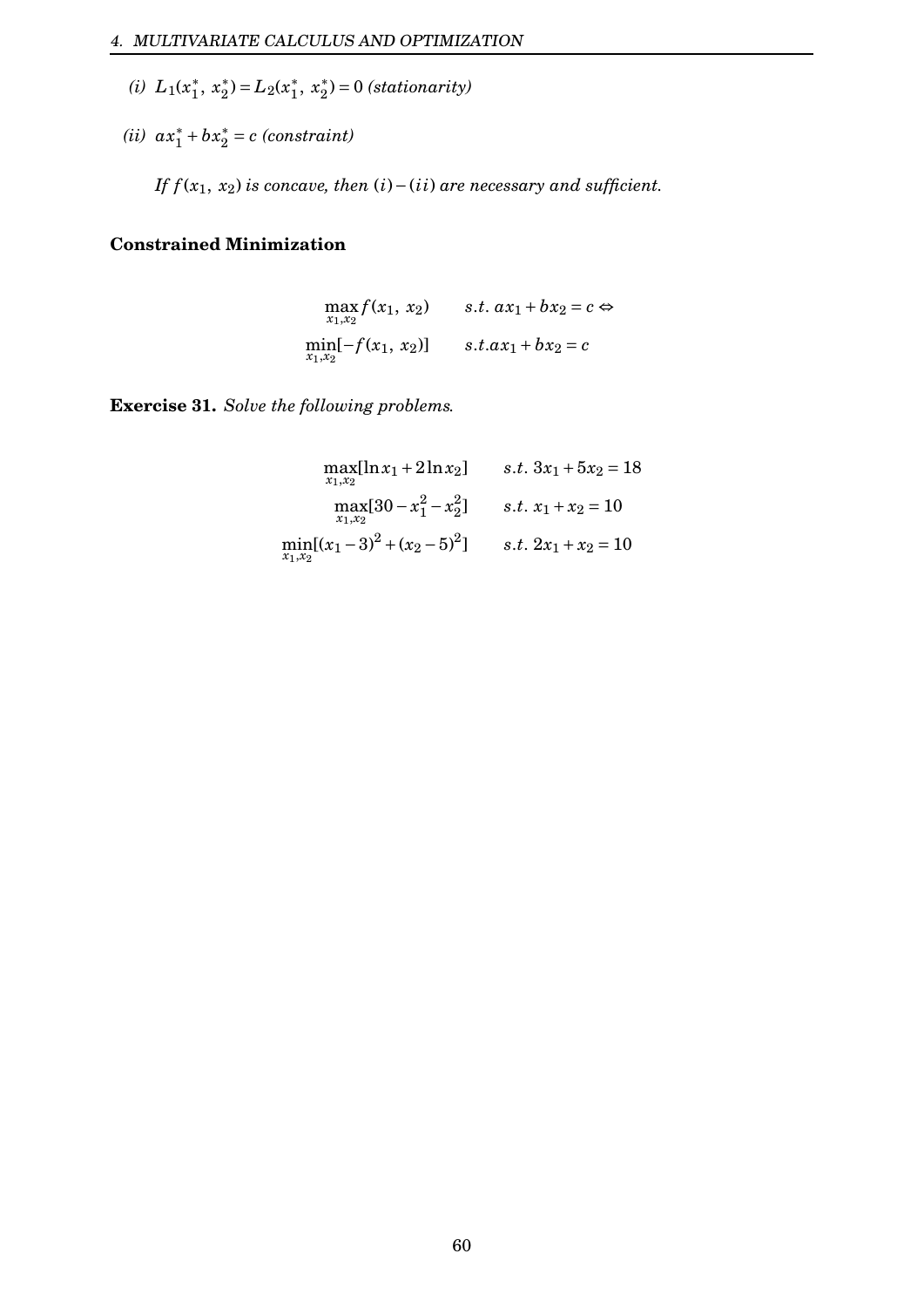# <span id="page-61-0"></span>**5 INTEGRATION**

• 'Expected Utility"

Lottery:  $[(x_1, p_1), (x_2, p_2)]$ 

 $E u(x) = p_1 u(x_1) + p_2 u(x_2)$ 

Continuous probability distribution  $F(x)$  over  $[a, b]$ , density  $f(x)$ 

 $E u(x) = \int_a^b u(x) f(x) dx$ 

• *u*(*t*) instantaneous utility at  $t \in [a, b]$ 

Life-time utility =  $\int_a^b u(t) dt$ 

- Solving "differential equations"
- "Consumer Surplus"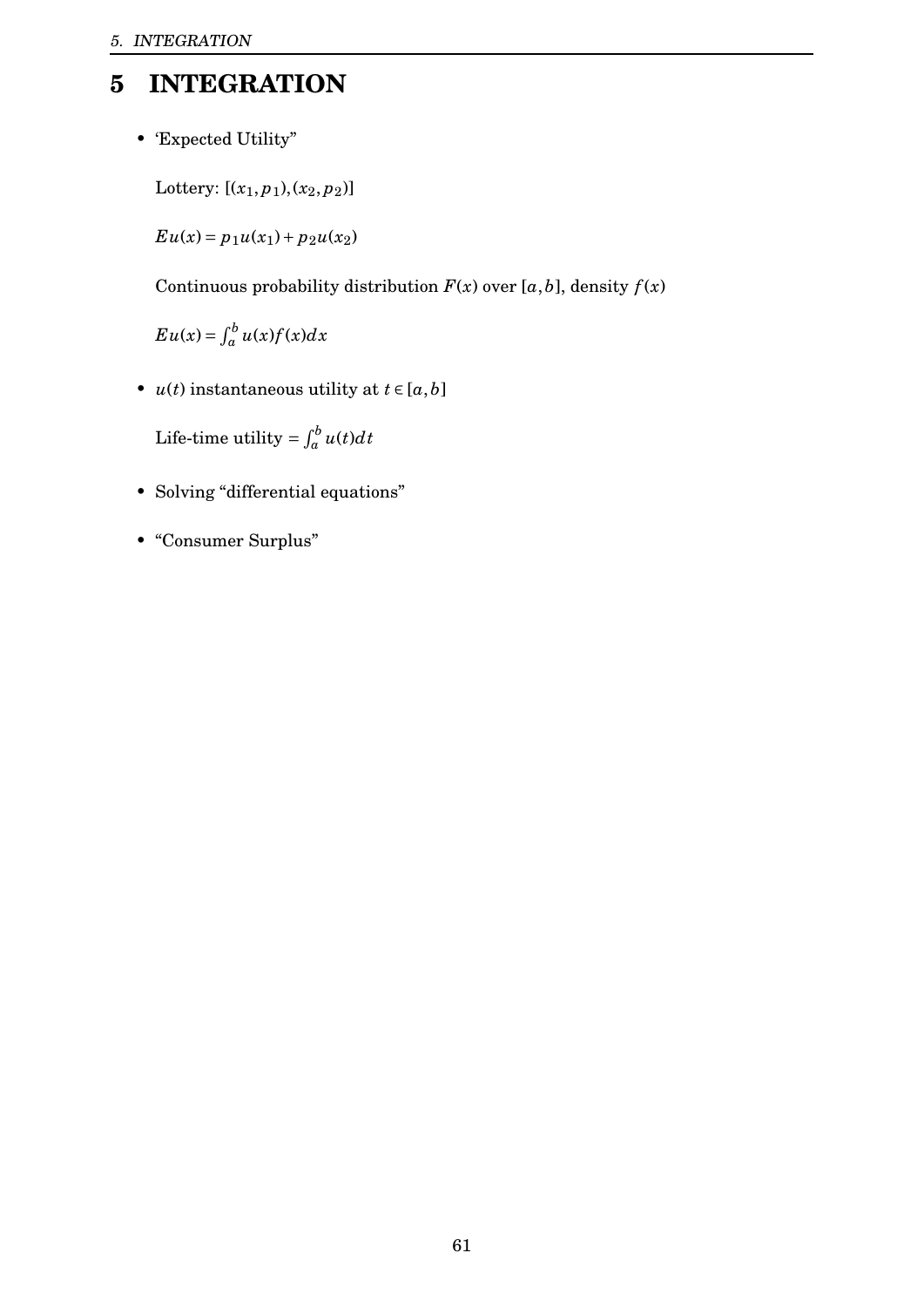# <span id="page-62-0"></span>**5.1 Indefinite Integrals**

**Definition 55.** *A function F*(*x*) *is an* **indefinite integral** *(or* **antiderivative***) of the* function  $f(x)$  if  $F'(x) = f(x)$  for all x. We usually write  $F(x) = \int f(x)dx.f(x)$  is called the *integrand.*

## **Rules of Integration**

**Power Rule**

$$
\int x^n dx = \frac{x^{n+1}}{n+1} + C, \ n \neq -1
$$

**Linear Rule**

$$
\int [\alpha f(x) \pm \beta g(x)]dx = \alpha \int f(x)dx \pm \beta \int g(x)dx
$$

**Exponential Rule**

$$
\int e^x dx = e^x + C
$$

**Logarithmic Rule**

$$
\int \frac{1}{x} dx = \ln x + C
$$

$$
\int (\ln x) dx = x \ln x - x + C
$$

**Integration by Substitution**

$$
f(x) = g(h(x))h'(x)
$$
  
\n
$$
\Rightarrow \int f(x)dx = \int g(h(x))h'(x)dx = \int g(h(x))dh(x) = \int g(h)dh
$$
  
\n
$$
(h'(x) = \frac{dh(x)}{dx})
$$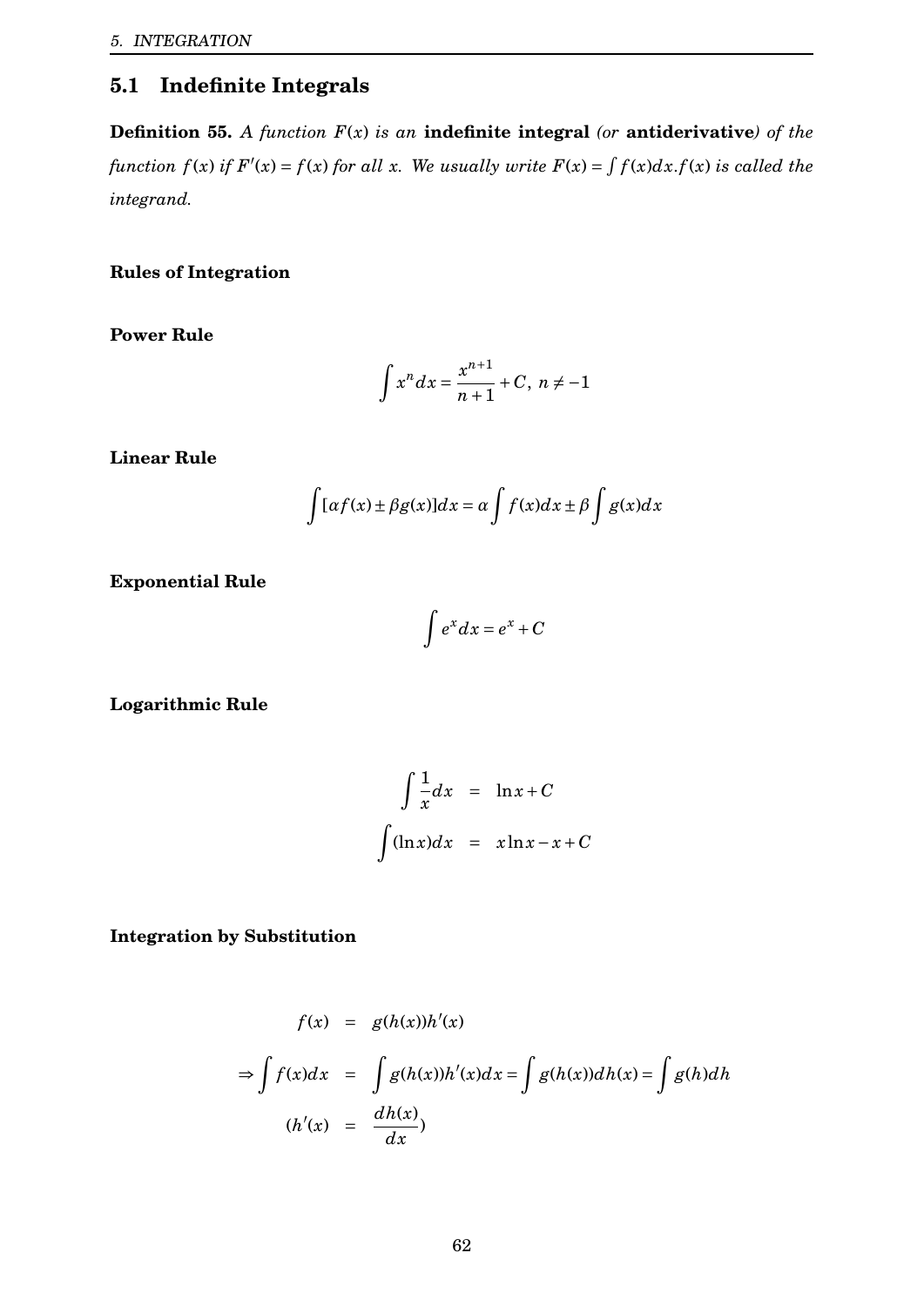General log rule

$$
\int \frac{f'(x)}{f(x)} dx = \ln f(x) + C
$$

# **Integration by Parts**

$$
f(x) = g(x)h'(x)
$$
  
\n
$$
\Rightarrow \int f(x)dx = \int g(x)h'(x)dx = \int g(x)dh(x)
$$
  
\n
$$
= g(x)h(x) - \int h(x)dg(x) = g(x)h(x) - \int h(x)g'(x)dx
$$

**Exercise 32.**

$$
\int (x^2 + \frac{2}{x} + 3e^x) dx = \frac{1}{3}x^3 + 2\ln x + 3e^x + C
$$

$$
\int \frac{2x}{x^2 + 1} dx
$$

$$
\int xe^x dx
$$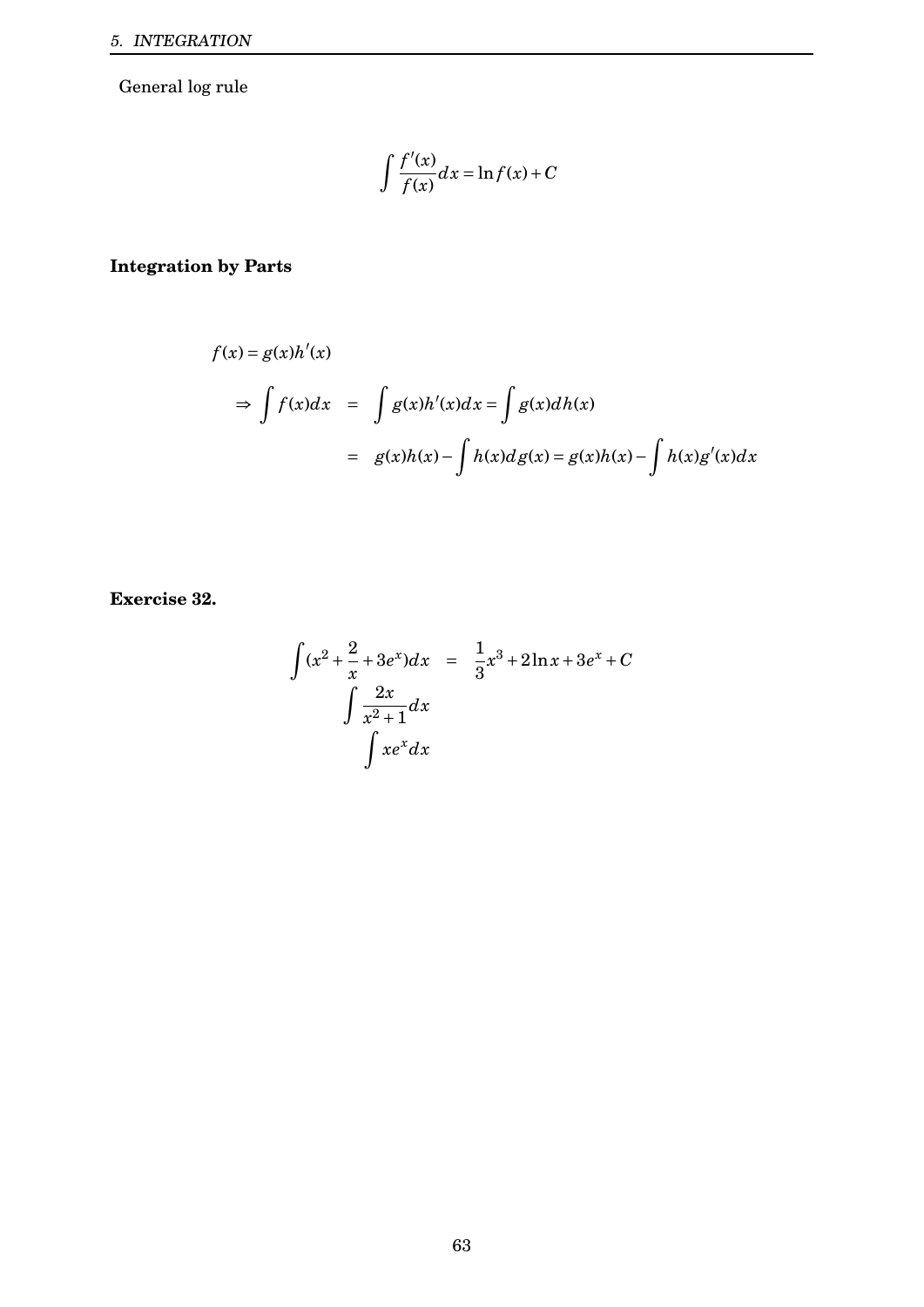## <span id="page-64-0"></span>**5.2 Definite Integrals**

**Definition 56.** *A* **partition** *of a closed interval* [*a*,*b*] *is any decomposition of* [*a*,*b*] *into subintervals of the form*

$$
[x_0, x_1], [x_1, x_2], [x_2, x_3], \ldots, [x_{n-1}, x_n]
$$

*where*

$$
a = x_0 < x_1 < x_2 < x_3 < \ldots < x_{n-1} < x_n = b
$$

*For*  $i = 1, 2, \ldots, n$  *the length of*  $[x_{i-1}, x_i]$  *is denoted by*  $\Delta_i = x_i - x_{i-1}$ .

**Definition 57.** *Let*  $[x_0, x_1], [x_1, x_2], [x_2, x_3], \ldots, [x_{n-1}, x_n]$  *be a partition of*  $[a, b]$  *and*  $w_i$  ∈  $[x_{i-1}, x_i]$  *for*  $i = 1, 2, ..., n$ *. Then* 

$$
\sum_{i=1}^n f(w_i) \triangle_i
$$

*is a* **Riemann** sum *of*  $f(x)$ *.* 

**Definition 58.**  $f(x)$  *is integrable on the interval* [ $a$ , $b$ ] *if for any*  $\epsilon > 0$ *, there exists*  $\delta > 0$ *such that*

$$
|\sum_{i=1}^n f(w_i)\Delta_i - L| < \epsilon
$$

*for any partition of* [*a*,*b*] *such that*  $\max \Delta_i < \delta$  *and for any*  $w_i \in [x_{i-1}, x_i]$ *. This value is called the* **definite integral** *of f* (*x*) *from a to b and denoted*

$$
\int_{a}^{b} f(x)dx
$$
  

$$
(\quad = \quad \lim_{\max \Delta_{i} \to 0} \sum_{i=1}^{n} f(w_{i})\Delta_{i})
$$

• Area under the graph

#### **Theorem 27.** *(Fundamental Theorem of Calculus)*

*Suppose*  $f(x)$  *is continuous on a closed interval*  $[a, b]$ 

*(i) If we define*

$$
F(x) = \int_{a}^{x} f(t)dt
$$

*for all*  $x \in [a, b]$ *, then*  $F(x)$  *is an antiderivative of*  $f(x)$ *, i. e.,*  $F'(x) = f(x)$ *.*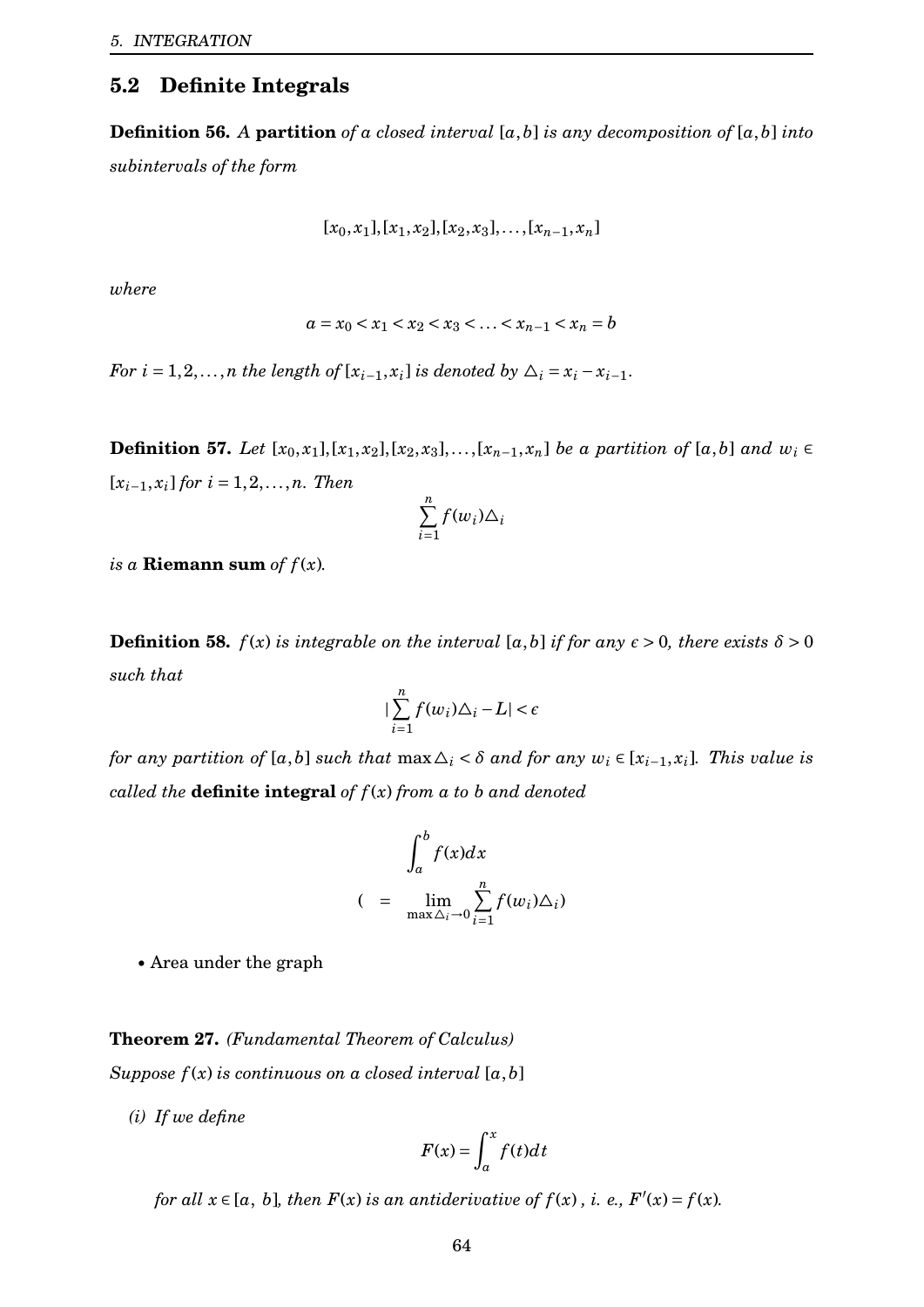*(ii) If*  $F(x)$  *is an antiderivative of*  $f(x)$ *, then* 

$$
\int_a^b f(x)dx = F(b) - F(a)
$$



Given  $f(x)$ , function  $F(x) = \text{area under graph of } f \text{ from } a \text{ to } x$ 

$$
F'(x) = \lim_{\Delta x \to 0} \frac{F(x + \Delta x) - F(x)}{\Delta x} = f(x)
$$

### **Properties of Integrals**

• If  $a < b < c$ 

$$
\int_{a}^{c} f(x)dx = \int_{a}^{b} f(x)dx + \int_{c}^{c} f(x)dx
$$

$$
\int_{a}^{b} f(x)dx = -\int_{a}^{a} f(x)dx
$$

**Exercise 33.**

•

$$
\int_0^1 2x dx
$$
  

$$
\int_0^1 (x^3 + e^x)(3x^2 + e^x) dx
$$

• Suppose a firm begins at time  $t = 0$  with a capital stock  $K(0) = 500,000$  and, in addition to replacing any depreciated capital, is planning to invest in new capital at the rate  $I(t) = 600t^2$  over the next ten years. What would be the capital stock at the end of the ten years if the plan is carried out?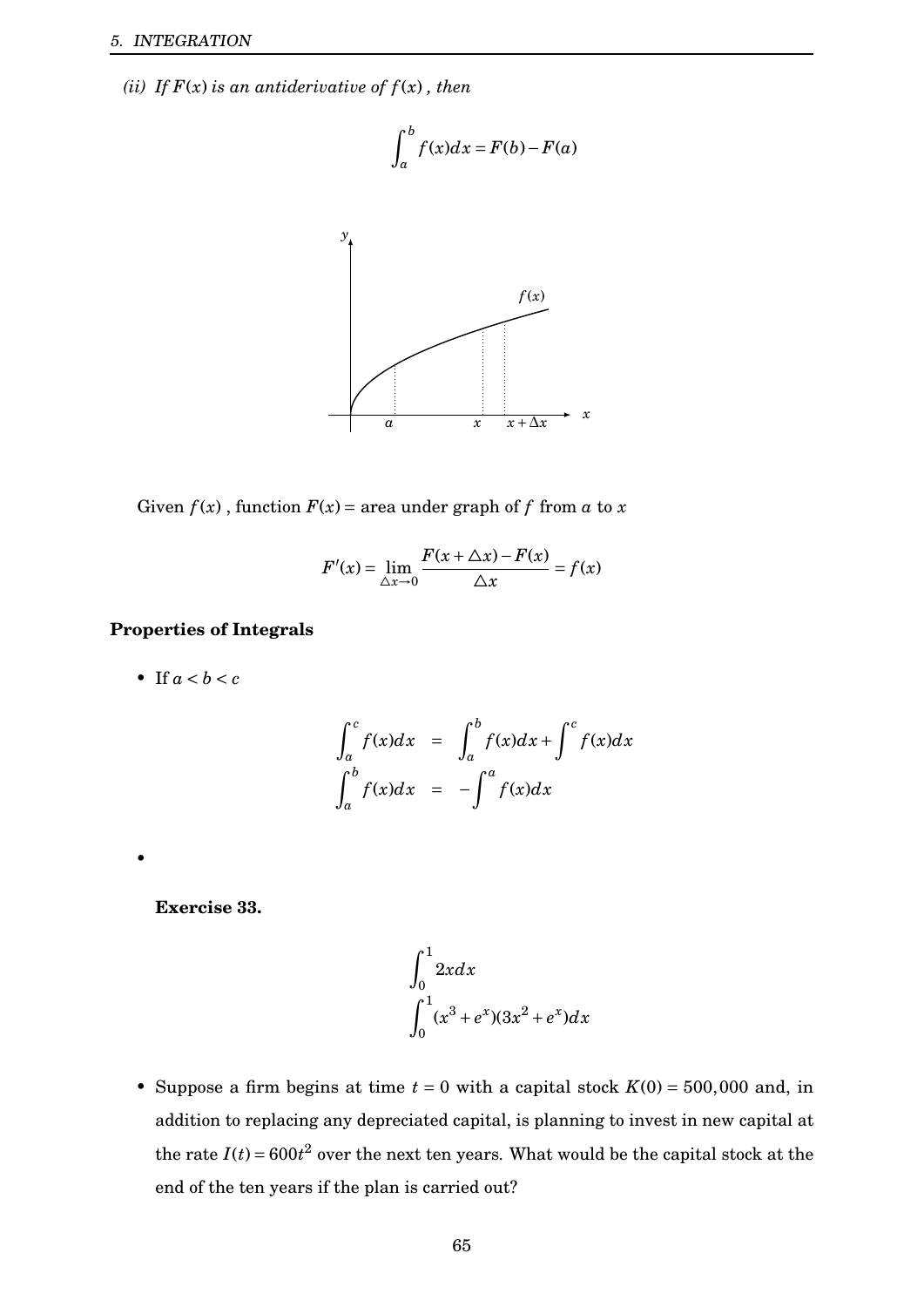• The demand function for a product is  $q = 15 - 3p^{1/2}$  Compute the consumer surplus at price  $p = 9$ .